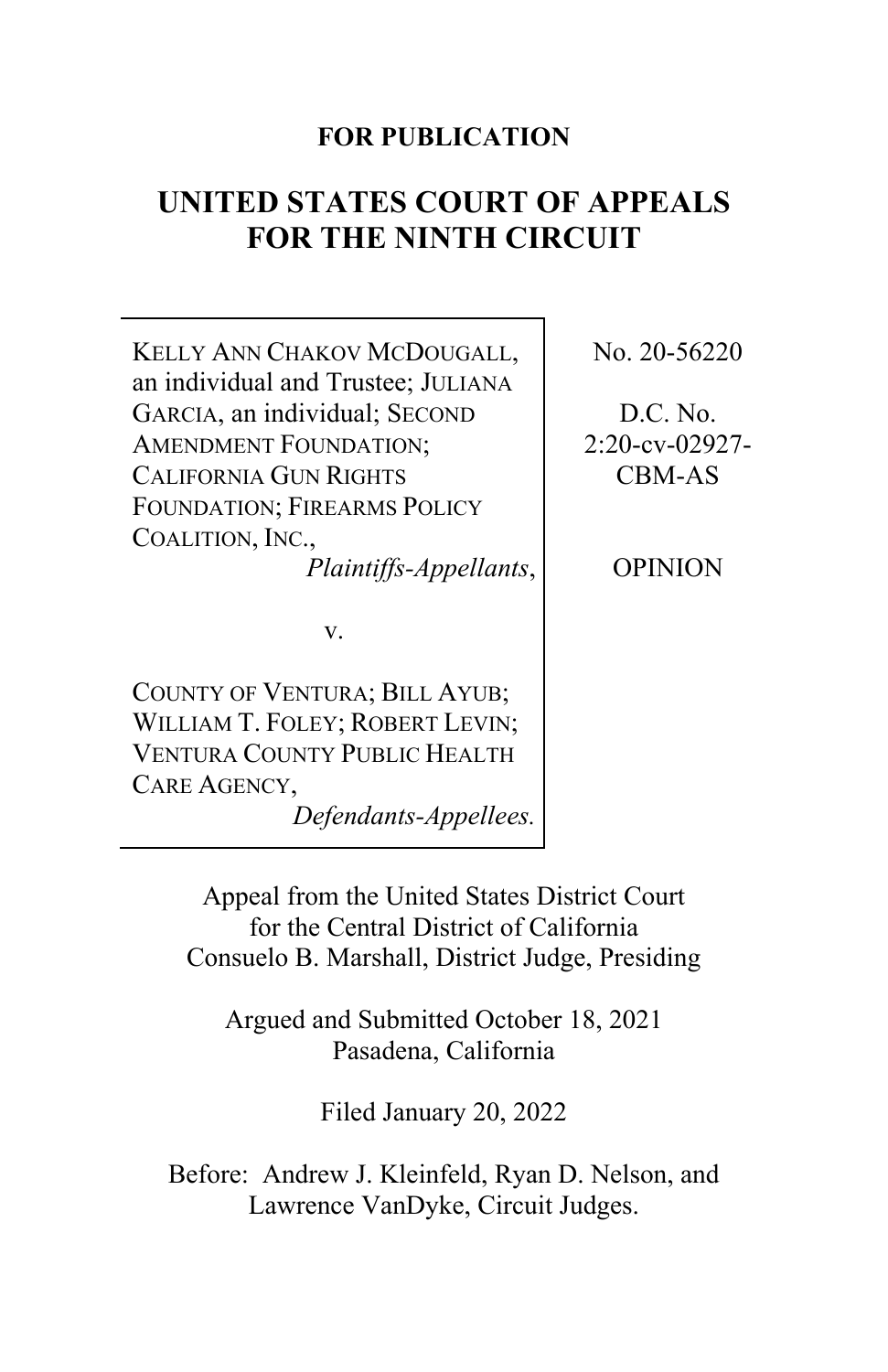Opinion by Judge VanDyke; Concurrence by Judge Kleinfeld; Concurrence by Judge VanDyke

### **SUMMARY[\\*](#page-1-0)**

#### **Second Amendment**

The panel reversed the district court's order dismissing, for failure to state a claim, an action alleging that Ventura County's COVID-19 public health orders mandating a 48 day closure of gun shops, ammunition shops, and firing ranges violated plaintiffs' Second Amendment rights.

The panel first held that the Orders' 48-day closure of gun shops, ammunition shops, and firing ranges burdened conduct protected by the Second Amendment, based on a historical understanding of the scope of the Second Amendment right.

In assessing the appropriate level of scrutiny, the panel held that the district court erred by determining that *Jacobson v. Massachusetts*, 197 U.S. 11 (1905), applied to Appellees' Second Amendment claim. The panel held that *Jacobson,* which addressed a substantive due process challenge to a state statute requiring smallpox vaccinations, did not apply here because *Jacobson* did not concern the specific, constitutionally enumerated right at issue, and essentially applied rational basis review. The panel declined to determine whether the Orders were categorically

<span id="page-1-0"></span>**<sup>\*</sup>** This summary constitutes no part of the opinion of the court. It has been prepared by court staff for the convenience of the reader.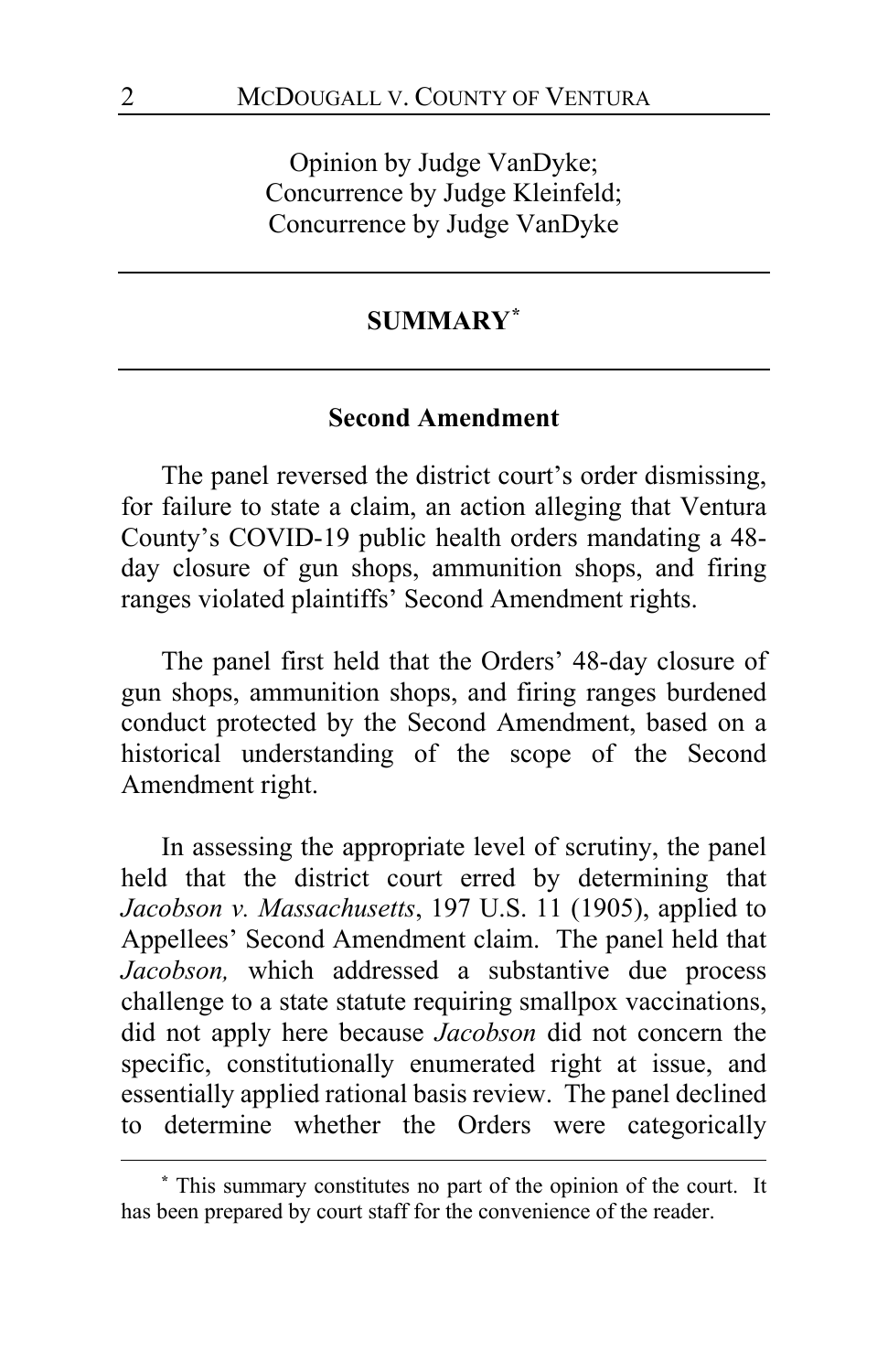unconstitutional and instead, because the Orders failed to satisfy any level of heightened scrutiny, based its decision on the traditional tiered scrutiny analysis.

The panel held that the Orders' burden on the core of the Second Amendment warranted strict scrutiny—which the Orders failed to satisfy because they were not the least restrictive means to further Appellees' interest, especially when compared to businesses that had no bearing on fundamental rights, yet nevertheless were allowed to remain open. The panel distinguished this case from *Silvester v. Harris*, 843 F.3d 816 (9th Cir. 2016), which applied intermediate scrutiny in assessing California's 10-day waiting period between purchase and possession of a firearm. The panel held that the Orders at issue here imposed a far greater burden than the 10-day delay at issue in *Silvester*.

The panel held that the Orders also failed intermediate scrutiny given that the County failed to provide any evidence or explanation suggesting that gun shops, ammunition shops, and firing ranges posed a greater risk of spreading COVID-19 than other businesses and activities deemed "essential." Nor did Appellees provide any evidence that they considered less restrictive alternatives for the general public. This could not survive any type of heightened scrutiny where the government bears some burden.

Concurring, Judge Kleinfeld stated that he concurred in the result but wrote separately for two reasons. First, there was no need to reach the question of whether strict scrutiny applied, so he would not. While strict scrutiny may be appropriate, as the majority concluded, nevertheless, the panel should not make more law than was necessary to decide the case. Second, Judge Kleinfeld wished to expand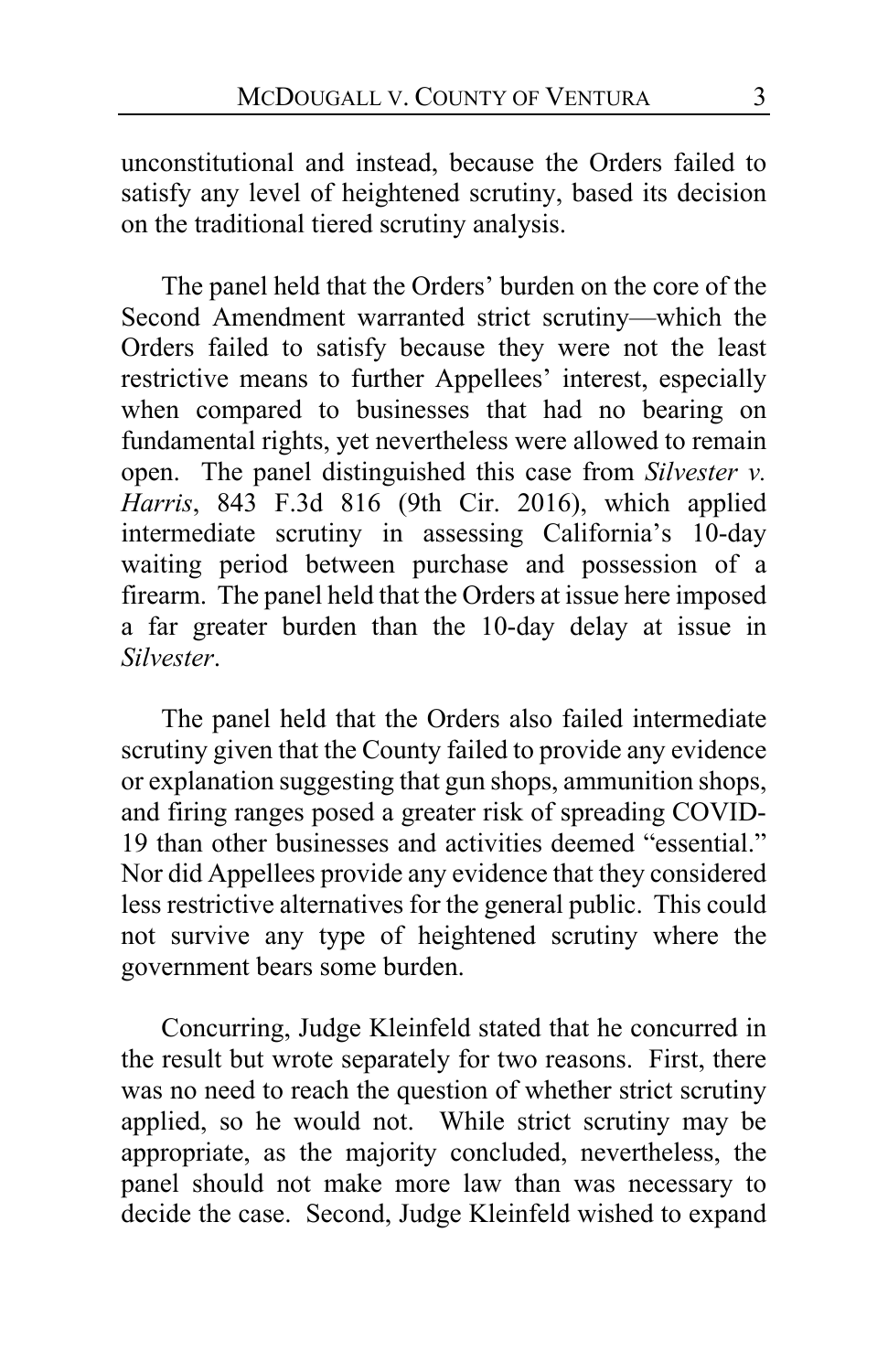upon the absence of justification in the record for what the County did. There was no evidence whatsoever in the record to show why the particular inclusions and exceptions relating to firearms, ammunition, and shooting ranges reasonably fit the purpose of slowing the spread of the COVID-19 virus. The only document the County pointed to as justification was the edict itself, in which its Health Officer recited in the "Whereas" clauses that "social isolation is considered useful" for this purpose. The County provided no evidence and no justification for why bicycles could be purchased and delivered, for example, but firearms could not even be picked up at the storefront, or for why such outdoor activities as walking, bicycling, and golfing were allowed, but acquiring and maintaining proficiency at outdoor shooting ranges was not. The County has simply neglected to make a record that could justify its actions. Neither pandemic nor even war wipes away the Constitution.

Concurring, Judge VanDyke wrote separately to make two additional points. First Judge VanDyke predicted that this ruling will almost certainly face an en banc challenge because that is what always happens when a three-judge panel upholds the Second Amendment in this Circuit. Second, Judge VanDyke stated that this Circuit's Second Amendment framework is exceptionally malleable and essentially equates to a rational basis review. Judge VanDyke figured there was no reason why he shouldn't write an alternative draft opinion that would apply this Circuit's test in a way more to the liking of the majority court. That way, he could demonstrate just how easy it was to reach any desired conclusion under the current framework, and the majority of the court could get a jumpstart on calling this case en banc. To better explain the reasoning and assumptions behind this type of analysis,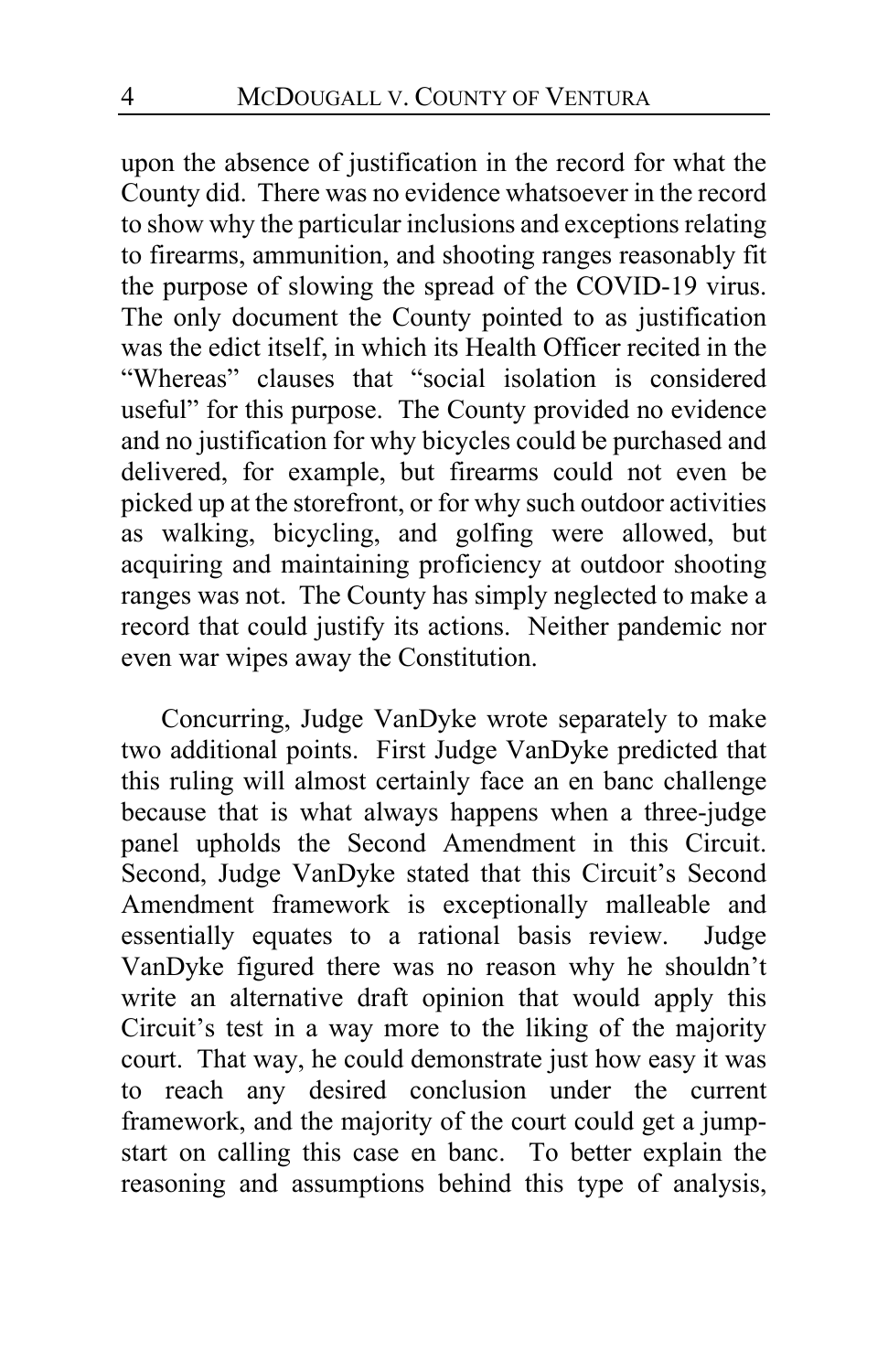Judge VanDyke's alternative draft contains footnotes that offer further elaboration.

## **COUNSEL**

Raymond M. DiGuiseppe (argued), The DiGuiseppe Law Firm P.C., Southport, North Carolina; Joseph G.S. Greenlee, Firearms Policy Coalition, Sacramento, California; Ronda Baldwin-Kennedy, Law Office of Ronda Baldwin-Kennedy, Agoura Hills, California; for Plaintiffs-Appellants.

Christine Renshaw (argued), Assistant County Counsel; Jeffrey Barnes, Chief Assistant County Counsel; Office of the County Counsel, Ventura, California; for Defendants-Appellees.

#### **OPINION**

VANDYKE, Circuit Judge:

"[T]he right of the people to keep and bear Arms," U.S. Const. amend. II, means nothing if the government can prohibit all persons from acquiring any firearm or ammunition. But that's what happened in this case. Under California's highly regulated framework for firearms, lawabiding citizens can only obtain firearms and ammunition by arriving in-person to government-approved gun and ammunition shops. And after purchasing a firearm, they must wait a minimum of ten days to obtain it (and sometimes much longer). When COVID hit, Ventura County, California issued a series of public health orders (collectively, Orders) that mandated a 48-day closure of gun shops, ammunition shops, and firing ranges. They did this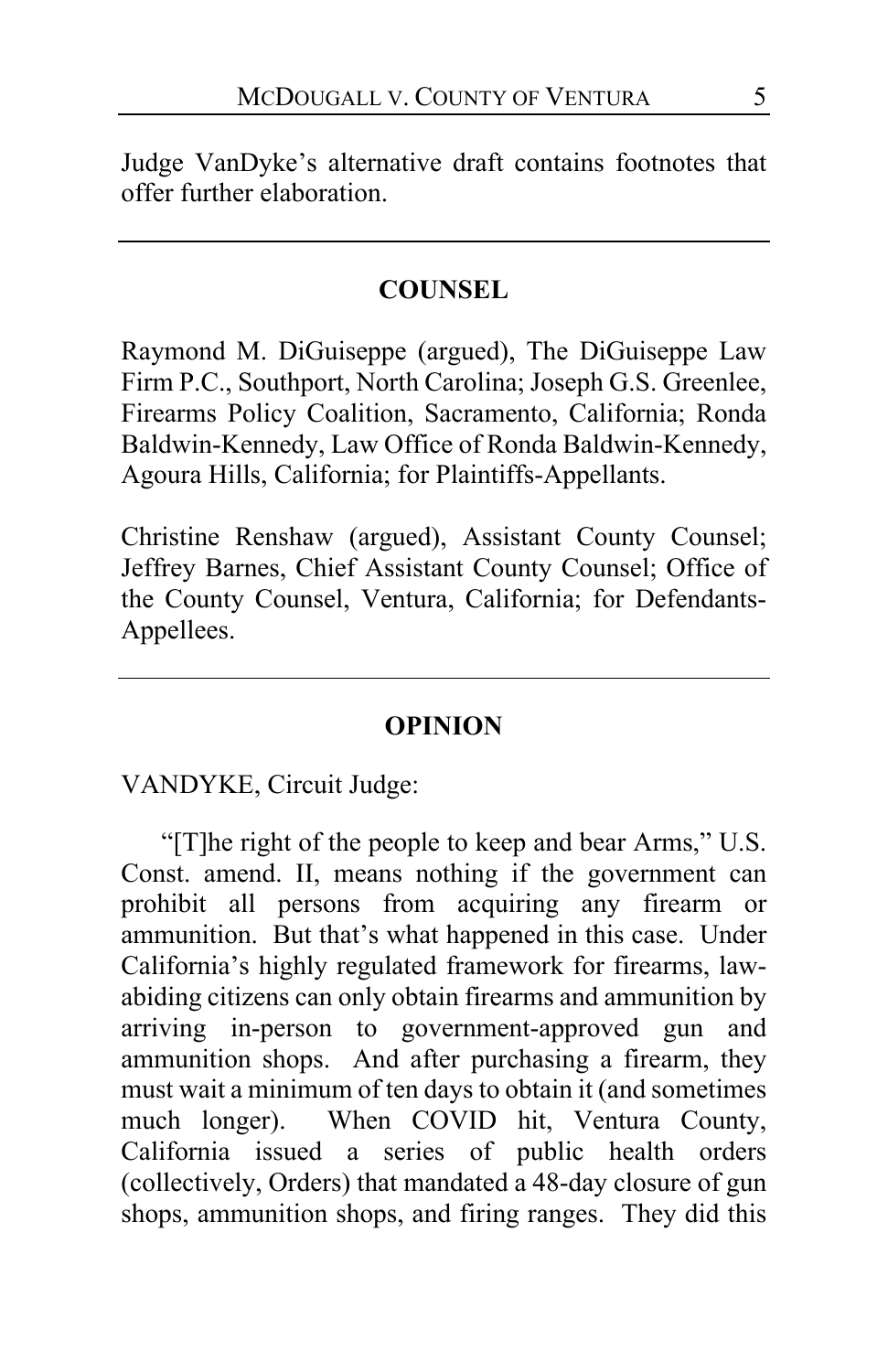while allowing other businesses like bike shops to remain open. The Orders also prohibited everyone from leaving their homes other than for preapproved reasons, which did not include traveling to gun or ammunition shops or firing ranges outside the County.

The Orders therefore wholly prevented law-abiding citizens in the County from realizing their right to keep and bear arms, both by prohibiting access to acquiring any firearm and ammunition, and barring practice at firing ranges with any firearms already owned. These blanket prohibitions on access and practice clearly burden conduct protected by the Second Amendment and fail under both strict and intermediate scrutiny. We therefore reverse and remand to the district court.**[1](#page-5-0)**

<span id="page-5-0"></span>**<sup>1</sup>** As described below, the County has since withdrawn its blanket prohibitions. Although Appellees do not raise the issue of mootness on appeal, "[w]e have an independent duty to consider *sua sponte* whether a case is moot." *Students for a Conservative Am. v. Greenwood*, 391 F.3d 978 (9th Cir. 2004) (citation omitted). In this case, Appellants sought nominal damages, which "provide the necessary redress for a completed violation of a legal right." *Uzuegbunam v. Preczewski*, 141 S. Ct. 792, 802 (2021). Under *Uzuegbunam*, therefore, the fact that Appellants sought damages precludes a mootness claim. *See id.* But even if Appellants had not sought nominal damages, the Orders provided for perpetual extensions, so it cannot be said that there "is no reasonable expectation . . . that the alleged violation will recur" and "interim relief or events have completely and irrevocably eradicated the effects of the alleged violation." *Fikre v. FBI*, 904 F.3d 1033, 1037 (9th Cir. 2018) (citation and internal quotation marks omitted); *see also Tandon v. Newsom*, 141 S. Ct. 1294, 1297 (2021) (per curiam) ("[E]ven if the government withdraws or modifies a COVID restriction in the course of litigation, that does not necessarily moot the case."). The mootness exception for wrongs that have been terminated and are unlikely to recur therefore does not apply. *See Fikre*, 904 F.3d at 1037.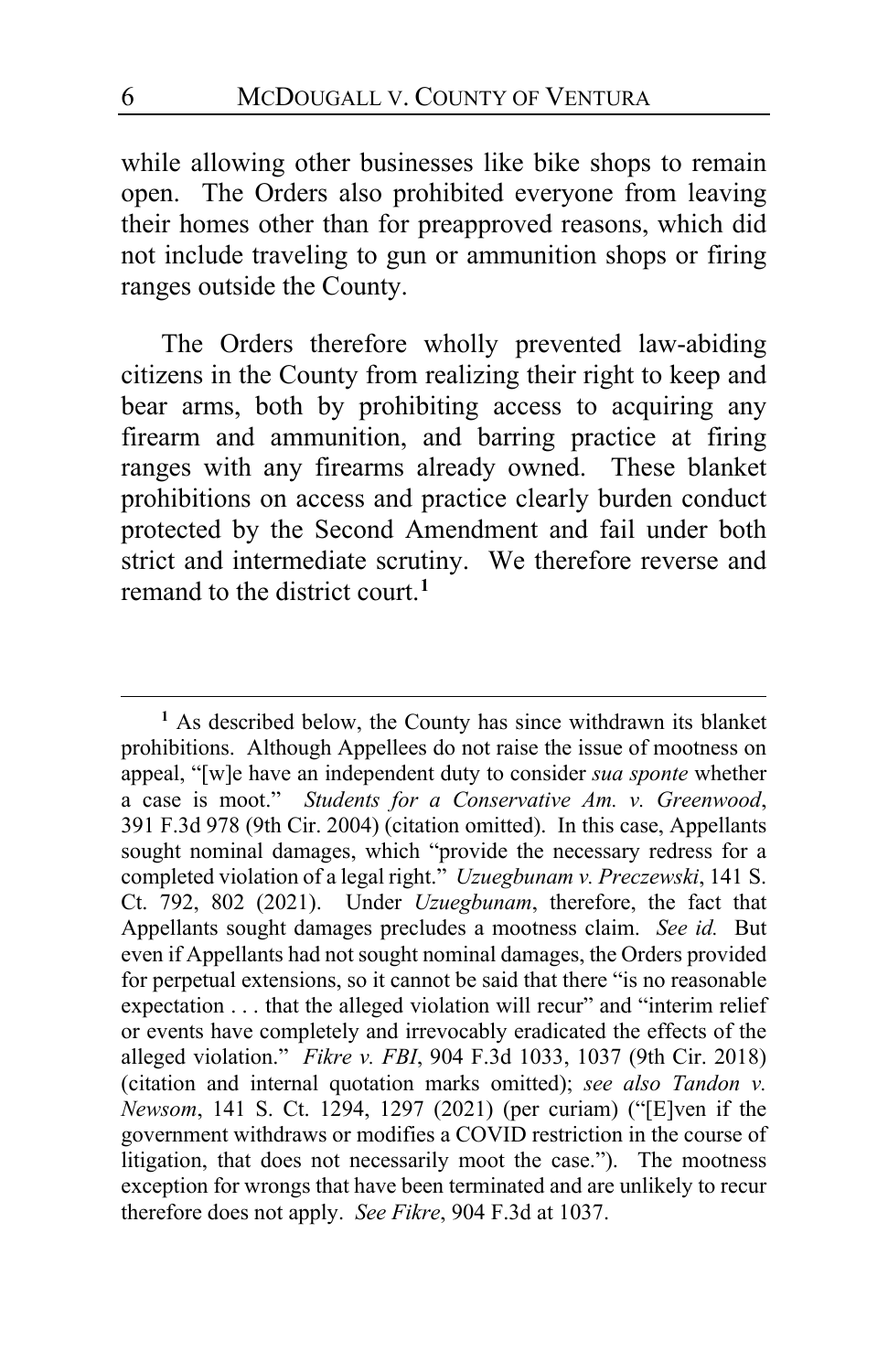#### **BACKGROUND**

Appellants Kelly Ann Chakov McDougall,**[2](#page-6-0)** Juliana Garcia, Second Amendment Foundation, Inc., California Gun Rights Foundation, and Firearms Policy Coalition, Inc. (collectively, Appellants) appeal the district court's dismissal of their complaint pursuant to Federal Rule of Civil Procedure  $12(b)(6)$ .<sup>[3](#page-6-1)</sup> They claim that the district court erred in concluding that they failed to sufficiently state a plausible claim that the Orders violated their Second Amendment rights. To fully understand the Orders' impact on Appellants' Second Amendment rights, some background on California's regulatory framework is necessary.**[4](#page-6-2)**

### **A. California's Extensive Regulatory Framework for Firearms**

As we have previously acknowledged, "California has extensive laws regulating the sale and purchase of firearms."

<span id="page-6-0"></span>**<sup>2</sup>** After the parties filed their briefs, Plaintiff Donald McDougall passed away and his counsel moved to substitute Kelly Ann Chakov McDougall in his place. We grant the Motion for Substitution of Party (ECF 36).

<span id="page-6-1"></span>**<sup>3</sup>** Appellant Garcia is a County resident. Garcia desired to purchase a firearm but was unable to acquire a Firearm Safety Certificate or purchase a firearm and ammunition due to the Orders. The remaining appellants are non-profit organizations who have numerous members similarly situated to Garcia.

<span id="page-6-2"></span>**<sup>4</sup>** *See Teixeira v. County of Alameda*, 873 F.3d 670, 691 (9th Cir. 2017) (en banc) (Tallman, J., concurring in part and dissenting in part) ("The impact of this county ordinance on the fundamental rights enshrined in the Second Amendment cannot be viewed in a vacuum without considering gun restrictions in California as a whole.").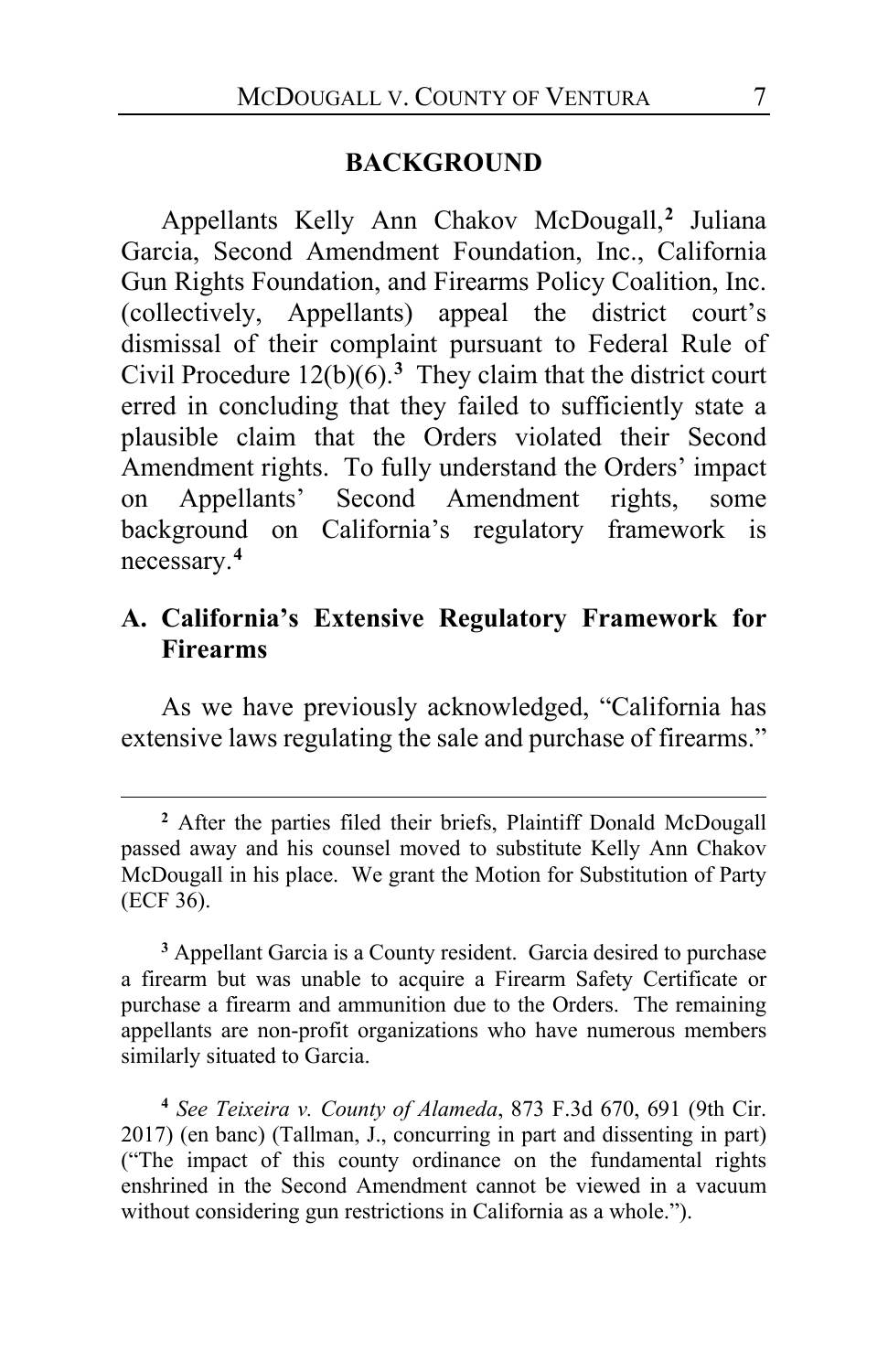*Silvester v. Harris*, 843 F.3d 816, 818 (9th Cir. 2016). Under California law, individuals can only complete the sale, loan, or transfer of a firearm through a licensed firearm dealer (gun shops). *See* Cal. Penal Code §§ 27545; 28050. After purchasing, individuals must wait ten days before receipt of the firearm. *See* Cal. Penal Code §§ 26815, 27540.**[5](#page-7-0)**

With limited exceptions, individuals must also acquire or otherwise transfer and take possession of ammunition from duly licensed firearm and/or ammunition retailers (ammunition shops). *See* Cal. Penal Code §§ 16151, 30312, 30342, 30370; *see also Rhode v. Becerra*, 445 F. Supp. 3d 902, 912 (S.D. Cal. 2020).**[6](#page-7-1)**

Eligible persons must also obtain a valid Firearm Safety Certificate to acquire firearms, *see* Cal. Penal Code § 26840, which involves taking a written test "generally at participating firearms dealerships and private firearms training facilities."**[7](#page-7-2)** In addition to taking a written test,

<span id="page-7-0"></span>**<sup>5</sup>** Limited exceptions exist for certain purchases, including peace officers and special permit holders. Cal. Penal Code §§ 26950, 26965.

<span id="page-7-1"></span>**<sup>6</sup>** While the district court in *Rhode* preliminarily enjoined background checks for ammunition sales pursuant to California Penal Code §§ 30370(a)–(d) and § 30352, *see Rhode*, 445 F. Supp. 3d at 910, 957, a motions panel of this court stayed the injunction pending appeal. *Rhode v. Becerra*, No. 20-55437, 2020 WL 9938296 at \*1 (9th Cir. May 14, 2020). A merits panel of this court then ordered the appeal to be held in abeyance pending the issuance of the mandate in *Duncan v. Becerra*, No. 19-55376. *Rhode v. Rodriquez,* No. 20-55437 (9th Cir. Mar. 19, 2021), ECF No. 82. In any event, the parties do not dispute that the Orders prevented County residents from engaging in ammunition transactions.

<span id="page-7-2"></span>**<sup>7</sup>** *Becoming A DOJ Certified Instructor And Maintaining Current DOJ Certified Instructor Certification*, STATE OF CALIFORNIA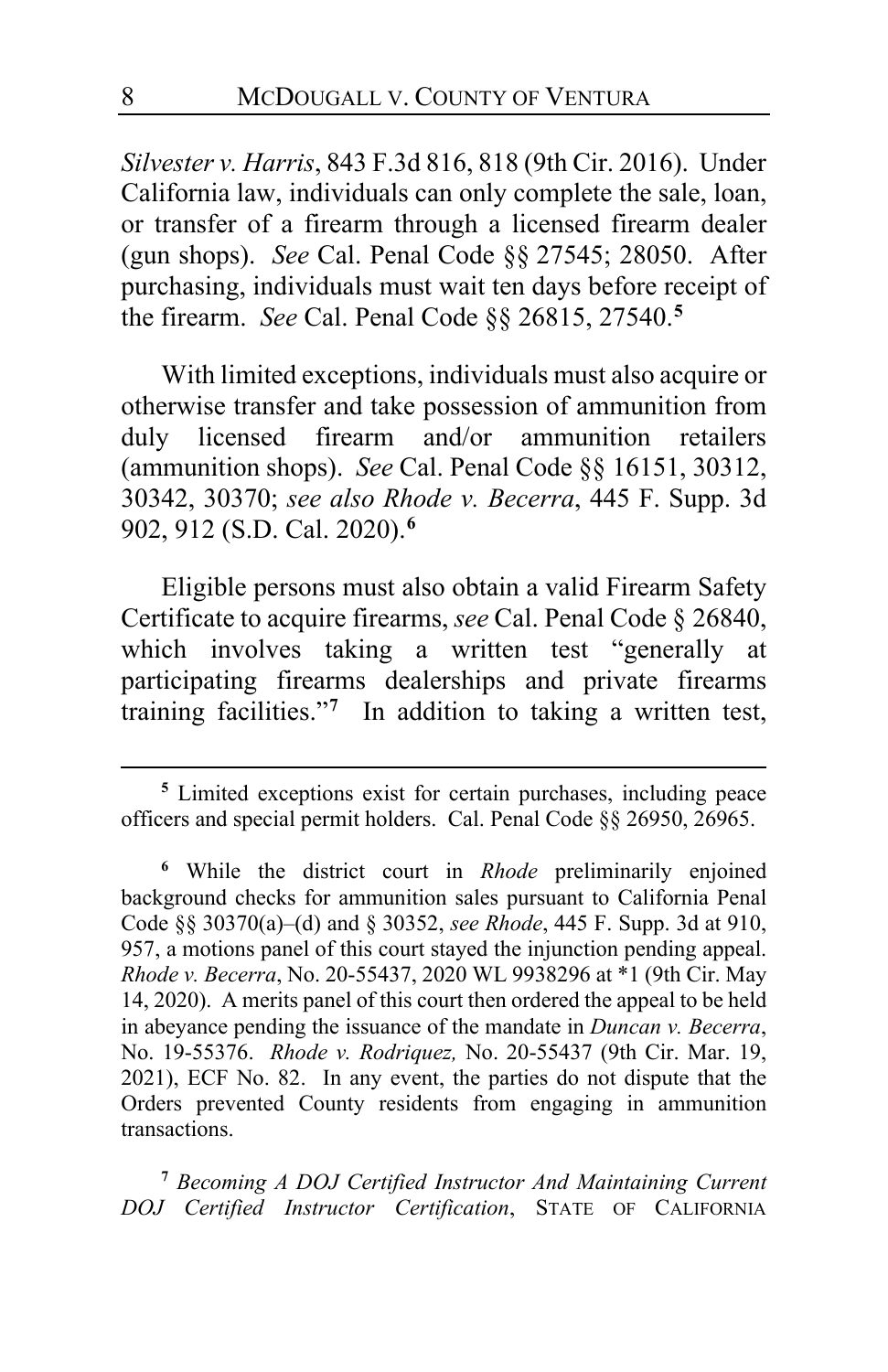eligible persons must also "perform a safe handling demonstration . . . . in the presence of a DOJ Certified Instructor[,] . . . [which] are generally performed at the firearms dealership."**[8](#page-8-0)**

Once someone lawfully acquires a firearm, California law generally prohibits them from openly carrying a handgun in public places. Cal. Penal Code § 26350. And those lawfully in possession of a handgun can only carry it while concealed with a license—which can only be obtained (if at all, *see Peruta v. County of San Diego*, 824 F.3d 919, 942 (9th Cir. 2016) (en banc)), by completing an in-person firearms training class that involves "live-fire shooting exercises on a firing range." Cal. Penal Code §§ 25400, 26150(a)(4), 26165(a)(3).

The closure of gun shops, ammunition shops, and firing ranges therefore eliminates the only lawful means to acquire firearms and ammunition within the County, as well as lawabiding County residents' ability to carry handguns in public. As Appellants alleged in their operative Complaint:**[9](#page-8-1)**

> If firearms and ammunition could be purchased online like other constitutionally

DEPARTMENT OF JUSTICE (last visited Sept. 10, 2021), https://oag.ca.gov/firearms/fscinfo.

<span id="page-8-0"></span>**<sup>8</sup>** *California Firearms Laws Summary*, CALIFORNIA DEPARTMENT OF JUSTICE at 4 (2016), https://oag.ca.gov/sites/all/files/agweb/pdfs/fire arms/pdf/cfl2016.pdf. Pawn shops and immediate family members are exempt from the safe handling demonstration requirement. *Id.*

<span id="page-8-1"></span>**<sup>9</sup>** Given that Appellants have appealed the district court's dismissal of their complaint pursuant to Federal Rule of Civil Procedure 12(b)(6), we accept Appellants' well-pleaded allegations of material fact as true. *See Judd v. Weinstein*, 967 F.3d 952, 955 (9th Cir. 2020).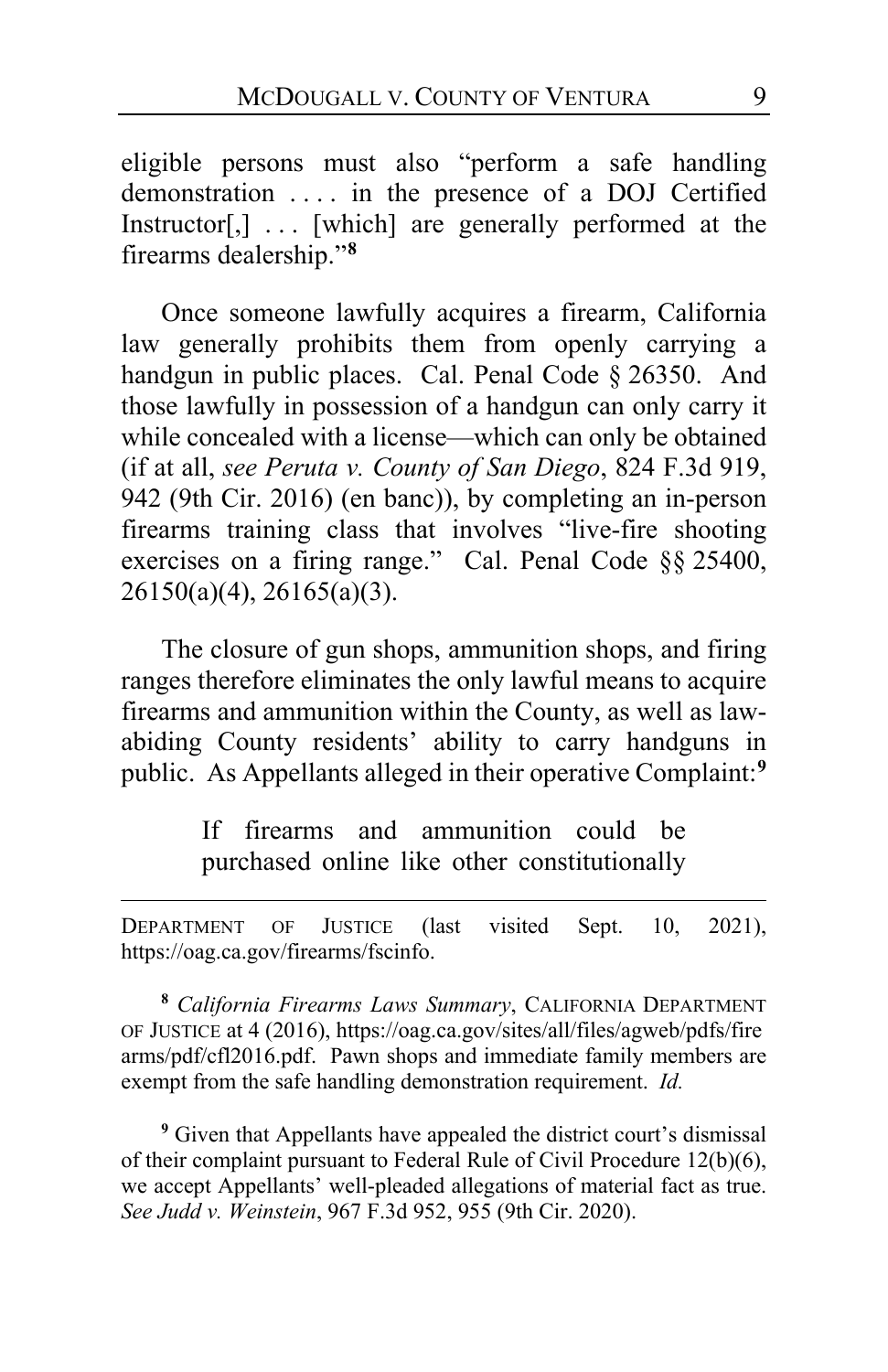protected artifacts, such as paper, pens, ink, and technology products that facilitate speech, then individuals could simply purchase what they need and have the items delivered to their doorsteps. But because of an onerous and complicated federal, state, and local regulatory scheme, people in California cannot exercise their Second Amendment right to keep and bear arms without going in person to such ... businesses—at least once for ammunition and at least twice for firearms.

## **B. County Orders**

It was against this extensive regulatory backdrop that the County began issuing public health orders in March of 2020 in response to the COVID-19 pandemic.

On March 17, 2020, the County ordered, among other things, that all County residents ages 75 and older "shelter in their place of residence" until April 1. These senior citizens could only leave their residences "to seek medical care, nutrition, or to perform essential work in healthcare or government." These narrow exceptions did not include the acquisition of firearms and ammunition, or practice therewith. "Violation of or failure to comply with [the] Order [constituted] a misdemeanor punishable by fine, imprisonment, or both . . . ."

Three days later, on March 20, the County supplemented its March 17 Order by mandating that "[*a*]*ll* persons currently living within [the] County . . . stay at their places of residence, as required by the Governor's Executive Order N-33-20, subject to the exemptions set forth in this Order"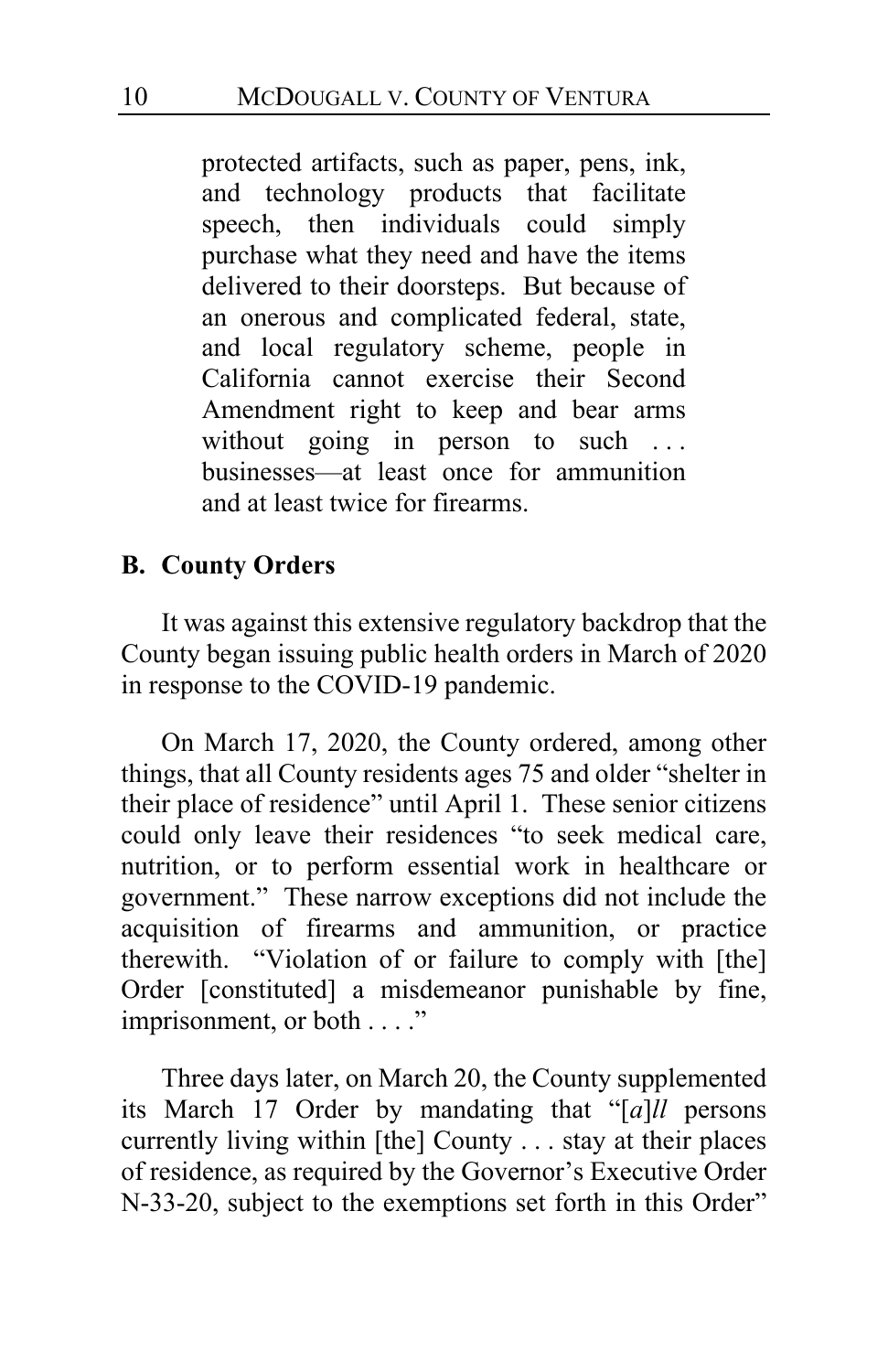(emphasis added).**[10](#page-10-0)** People of all ages could leave their residences only to exercise or work around their residences (e.g., gardening). And people not subject to the stay-athome mandate from the March 17 Order could also leave their residence solely to engage in "Essential Activities and Essential Governmental Functions or Services or to operate or work at Essential Businesses."

The March 20 Order limited the permitted "Essential Activities" to only five categories, which the parties agree did *not* include the purchase of firearms and ammunition, or practice therewith.**[11](#page-10-1)** To emphasize the strict nature of the stay-at-home mandate, the March 20 Order continued, "[a]ll travel . . . except for Essential Travel and Essential Activities[] is prohibited."**[12](#page-10-2)** It further reiterated that only "travel into or out of the County to perform Essential Activities, operate Essential Businesses or to maintain or

<span id="page-10-1"></span>**<sup>11</sup>** The five categories of "Essential Activities" included: (1) "engag[ing] in activities or perform[ing] tasks essential to [the] health and safety" of individuals or their family and household members, (2) "obtain[ing] necessary services or supplies for themselves and their family or household members," (3) "engag[ing] in outdoor activit[ies]," (4) "perform[ing] work providing products and services at an Essential Business or to otherwise carry out activities specifically permitted in this Order, including Minimum Basic Operations;" and (5) "car[ing] for a family member or pet in another household."

<span id="page-10-2"></span><sup>12</sup> While "Essential Travel" included "[t]ravel engaged in interstate commerce and otherwise subject to the provisions of the Commerce Clause of the United States Constitution," Appellees have not argued that this provision included the ability to acquire firearms or practice with them outside the County.

<span id="page-10-0"></span>**<sup>10</sup>** On March 19, Governor Gavin Newsom signed Executive Order N-33-201, directing all California residents to "stay home or at their place of residence except as needed to maintain continuity of operations of the federal critical infrastructure sectors."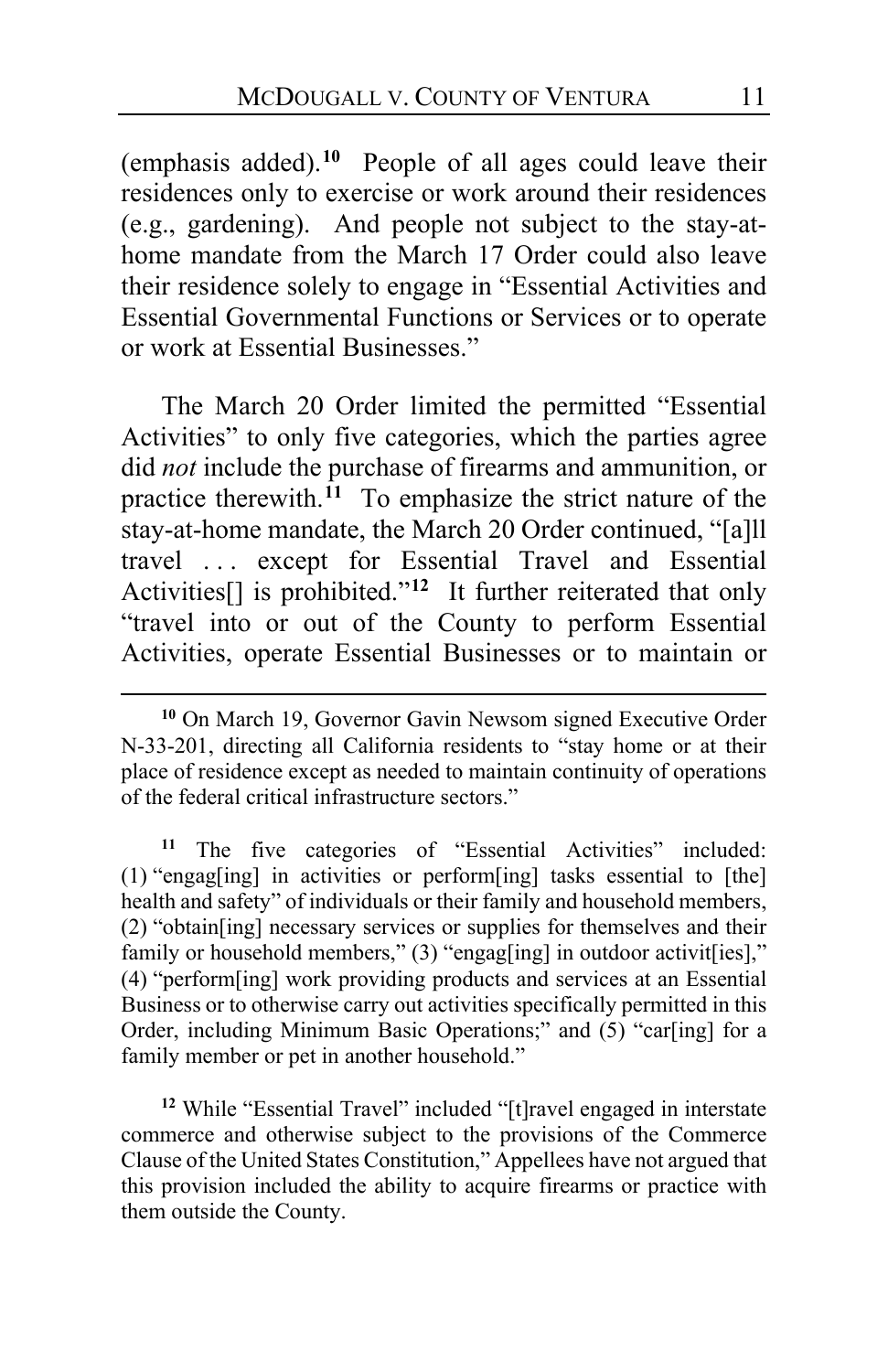provide Essential Governmental Functions or Services [was allowed]."

The March 20 Order also mandated that "[a]ll businesses with a facility in the County, except Essential Businesses, are required to cease all activities at facilities located within the County except Minimum Basic Operations." But it "strongly encouraged" "[a]ll Essential Businesses . . . to remain open." "Essential Businesses" included businesses like hardware stores and laundromats, but not gun shops, ammunition shops, or firing ranges. Notably, the March 20 Order did not provide any explanation for its designation of "Essential Businesses."

The March 20 Order concluded that it would remain in effect until April 19, or "until it is extended, rescinded, superseded or amended in writing by the Health Officer." And "violation of or failure to comply with th[e] Order [wa]s a misdemeanor punishable by fine, imprisonment, or both."

Eleven days later, on March 31, the County supplemented and extended the March 20 Order by, among other things, limiting "the activities of . . . Essential Businesses . . . to the provision of those goods and services essential to the overall intent of the . . . Orders." For example, farmers' markets could sell food and beverages, but not clothing or jewelry. It also added that "a violation of the . . . Orders by a business may subject the business to liability under the state's unfair competition law as well as other civil and criminal penalties." The March 31 Order did not reference gun shops, ammunition shops, or firing ranges—despite an advisory memorandum that had been recently issued by the United States Department of Homeland Security, Cybersecurity & Infrastructure Agency (CISA) listing all those who work in supporting the operation of firearm or ammunition product manufacturers,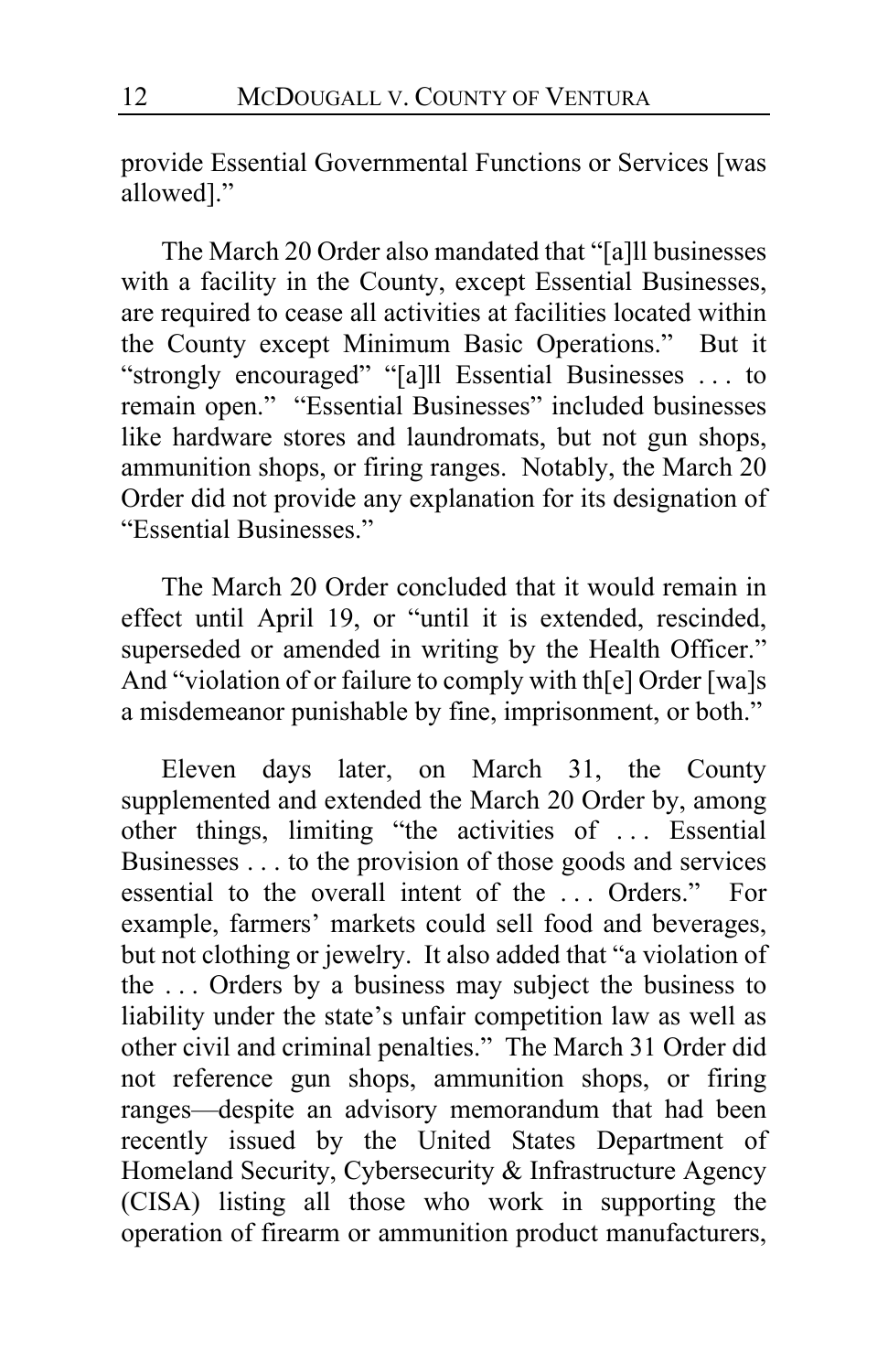retailers, importers, distributors, and shooting ranges as "essential critical infrastructure workers."

Nine days after the March 31 Order, on April 9, the County supplemented its previous Orders by prohibiting gatherings of two or more people outside a single household or living unit. It also added three new businesses to the "Essential Businesses" list: bicycle repair and supply shops (for online sales only), residential real estate services, and auto dealerships (also only online sales). Like the March 20 Order, the April 9 Order omitted any rationale as to its designation of these three, but only these three, as newly added "Essential Businesses."

On April 20, in a new order, the County reaffirmed many of its previous prohibitions but added new provisions. For example, the April 20 Order loosened the requirements for previously designated "Essential Businesses" by allowing in-store bicycle sales. And it expanded the list of "Essential Businesses" by adding "[b]oat yards and other businesses that provide for safety, security and sanitation of boats stored at docks and marinas." Gun shops, ammunition shops and firing ranges remained off the "Essential Businesses" list, and the County still omitted any explanation as to its selection of "Essential Businesses." It also expanded the list of "Essential Activities" to include, among other things, golfing (while not requiring golfing groups to be from the same household).

The April 20 Order, did, however, accommodate people "who initiated the purchase of a firearm at a store located within the County before March 20, 2020 (i.e., the day firearm stores were ordered to be closed . . .)." For those purchasers only, it allowed for limited actions "necessary to complete the firearm purchase." These actions must "occur by appointment only, and only the purchaser and one person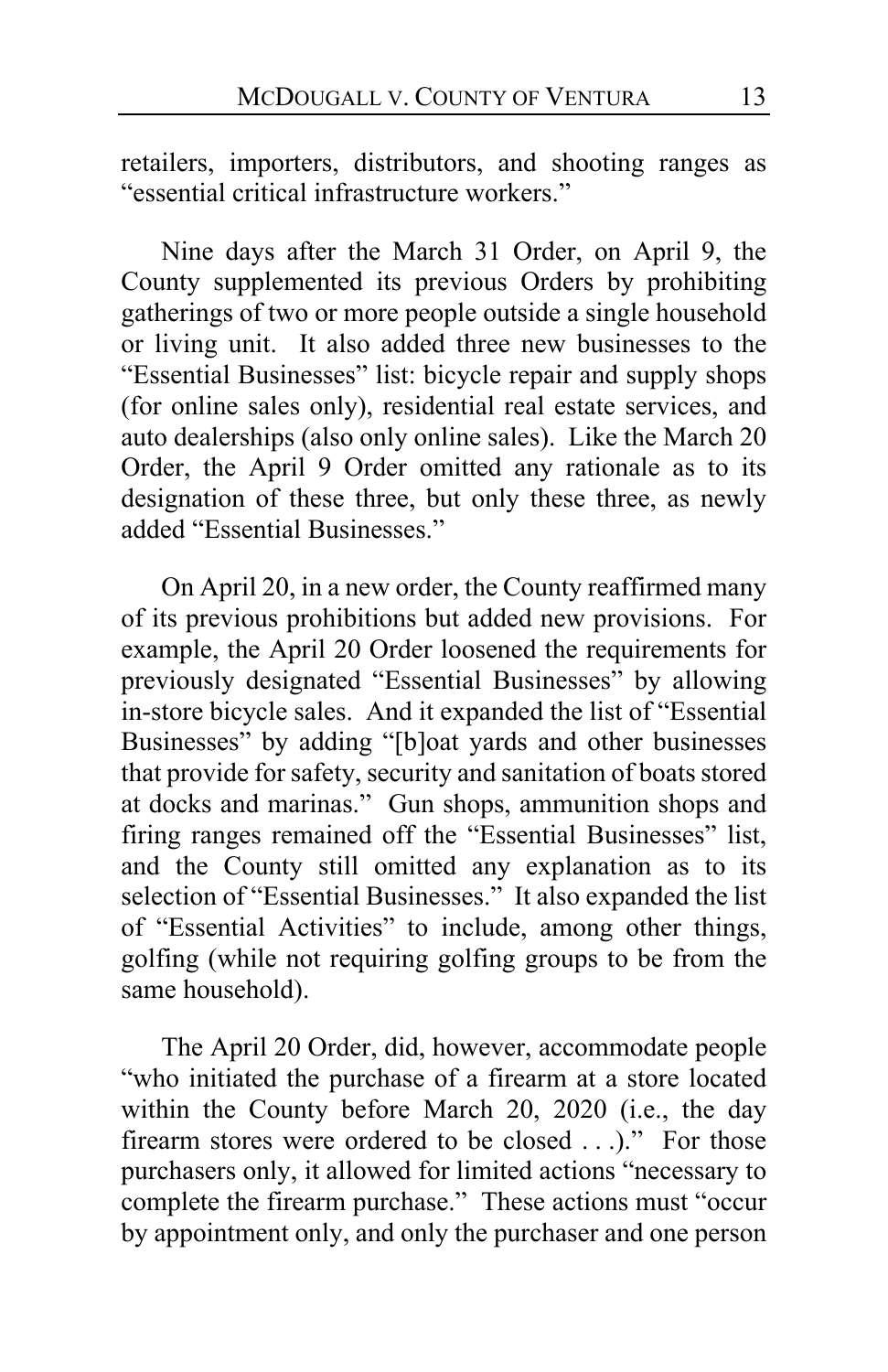on behalf of the store shall be present." But for the rest of the general public who hadn't purchased a firearm before March 20, "[t]he firearm store shall remain closed." It provided no explanation as to why the general public could not purchase firearms or ammunition by appointment as well.

Almost three weeks later, on May 7, the County indicated in a new order that various businesses could reopen. Although the May 7 Order did not explicitly refer to gun shops, ammunition shops, or firing ranges, the County's frequently asked questions (FAQs) indicated that "[w]ith the elimination of the essential business model in the local health order, and reliance on the State health order model for critical infrastructure, the Sheriff and local health officer have determined that the gun stores may fully open to the public provided they implement and register sitespecific prevention plans . . . ." The May 7 Order further defined Essential Activities, in part, as activities necessary "[t]o otherwise carry out activities specifically permitted in  $\text{this}$   $\text{Order}$ <sup>"[13](#page-13-0)</sup>

Thus, from March 20 to May 7, 2020—a total of 48 days—the Orders mandated the closure of gun shops, ammunition shops, and firing ranges throughout the County to the general public, including Appellants. The closure prohibited County residents from leaving their homes to acquire any firearms or ammunition and maintain proficiency in the use of firearms at firing ranges. Violations

<span id="page-13-0"></span>**<sup>13</sup>** But the May 7 Order still prohibited certain senior citizens from leaving their residence unless it was "necessary to seek medical care or exercise or nutrition or to perform essential work ...." The parties, however, limit the relevant time period at issue in this case to 48 days, from March 20 to May 7, 2020.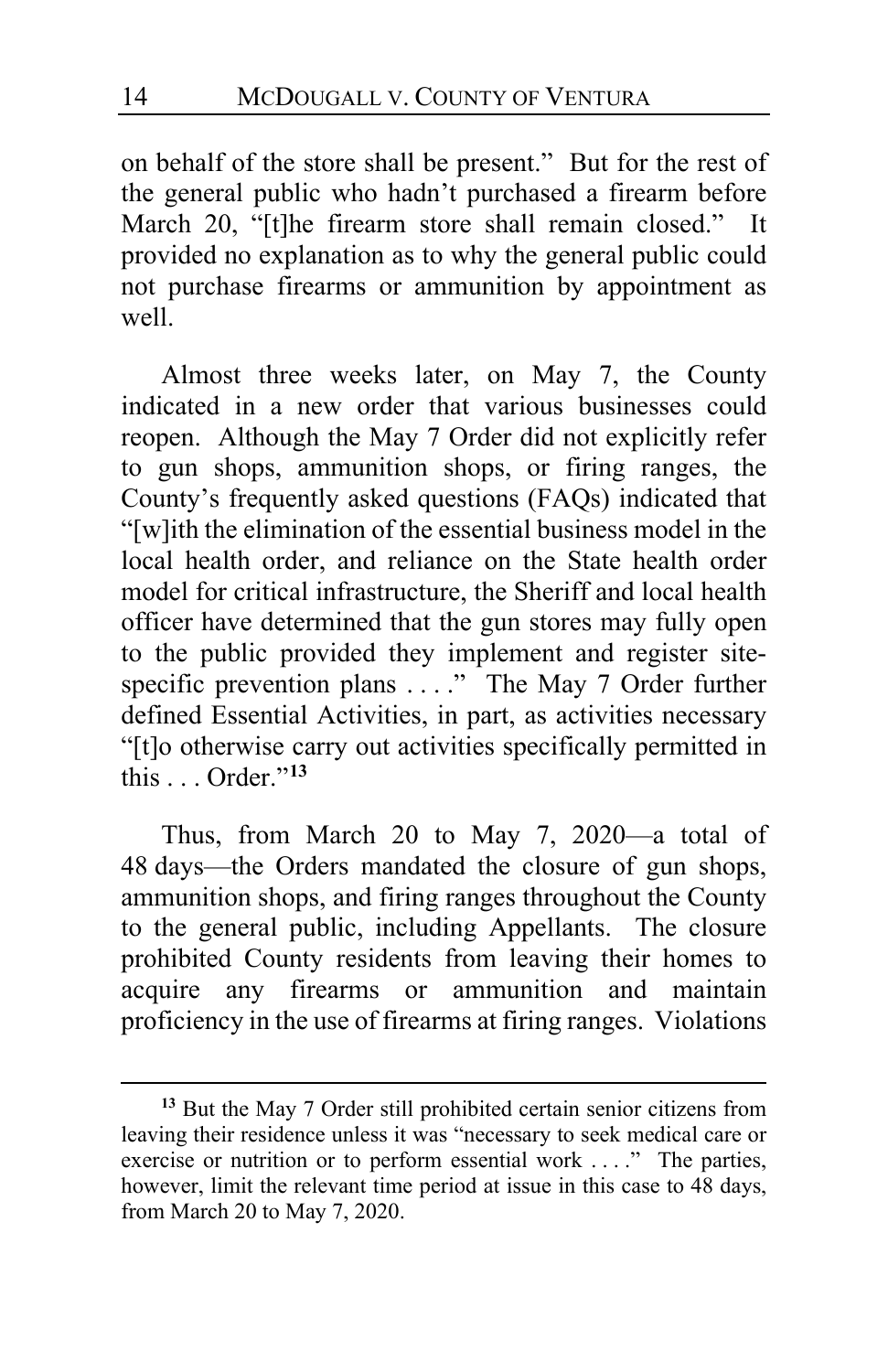of these Orders could subject a person to criminal sanctions and civil liability. The County repeatedly reaffirmed these prohibitions, while simultaneously allowing businesses like hardware stores, laundromats, bicycle shops, and even boat yards to open, and allowing people to leave their homes for activities like golfing. The County never explained its rationale behind the designations of businesses and activities deemed "Essential." The Orders therefore denied anyone who did not possess both a firearm and ammunition on March 19, 2020, from exercising their fundamental rights protected by the Second Amendment until at least May 7.**[14](#page-14-0)**

### **C. Procedural History**

Appellants filed a lawsuit on March 28, in the midst of the issuance of the first few orders, alleging claims under 42 U.S.C. § 1983 and naming the County as a defendant.**[15](#page-14-1)** In the operative complaint, Appellants alleged that Appellees' "orders, directives, policies, practices, customs, and enforcement actions" violated their rights under the Second Amendment (Second Amendment claim).

After the district court denied two temporary restraining orders (TROs), Appellees filed a motion to dismiss. In evaluating the motion, the district court concluded that

<span id="page-14-1"></span>**<sup>15</sup>** In the operative First Amended Complaint, Appellants named the County of Ventura, Ventura County Sheriff Bill Ayub, Ventura County Public Health Care Agency Director William T. Foley, Ventura County Public Health Medical Director and Health Officer Robert Levin, and the Ventura County Public Health Care Agency (collectively, Appellees).

<span id="page-14-0"></span>**<sup>14</sup>** As explained further below, because California imposes a minimum 10-day waiting period on the purchase of firearms, if a County resident had not initiated a firearm purchase before March 20, as a practical matter she was strictly prohibited from obtaining a firearm from March 20 until May 17—almost two months.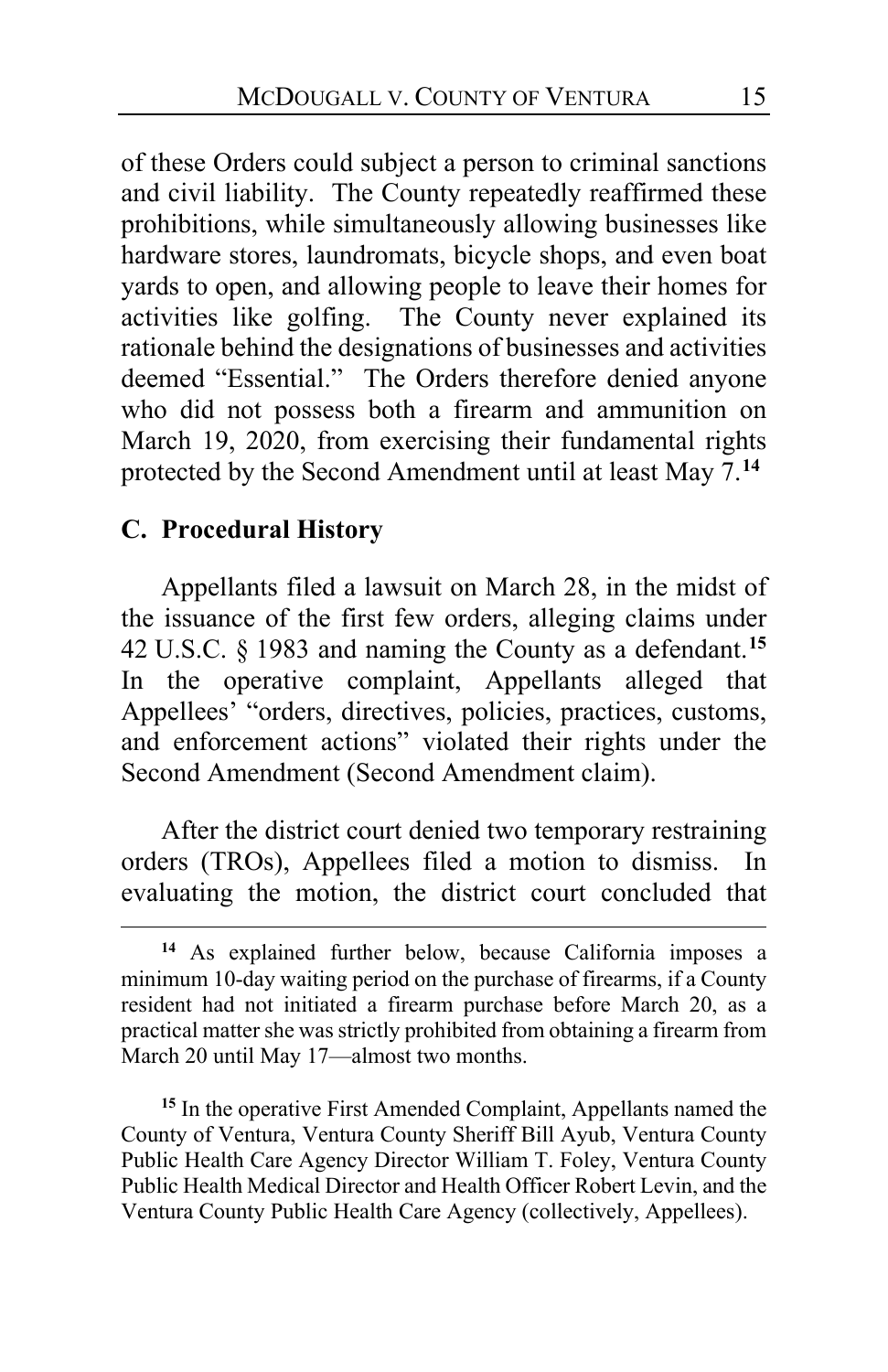Appellants failed to state a claim under both *Jacobson v. Massachusetts*, 197 U.S. 11 (1905), and our circuit's traditional Second Amendment analysis. When evaluating Appellants' claims under the traditional tiered-scrutiny analysis, the district court first assumed that the Orders burdened Second Amendment conduct, and then determined that the Orders "do not substantially burden the core right of the Second Amendment" so "intermediate scrutiny is appropriate." Applying intermediate scrutiny, the district court ultimately concluded that the Orders constituted a "reasonable fit between the County's objective of slowing the spread of COVID-19 and the temporary closure of nonessential businesses, including firearms retailers." The district court therefore granted the motion to dismiss. Appellants appeal that order and judgment.

#### **STANDARD OF REVIIEW**

"We review de novo an order granting a motion to dismiss under Federal Rule of Civil Procedure 12(b)(6) for failure to state a claim, accepting as true all well-pleaded allegations of material fact and construing those facts in the light most favorable to the non-moving party." *Judd*, 967 F.3d at 955. "[D]ismissal is affirmed only if it appears beyond doubt that [the] plaintiff can prove no set of facts in support of its claims which would entitle it to relief." *City of Almaty v. Khrapunov*, 956 F.3d 1129, 1131 (9th Cir. 2020) (citation, internal alternations, and quotation marks omitted). "It is axiomatic that the motion to dismiss for failure to state a claim is viewed with disfavor and is rarely granted." *McDougal v. County of Imperial*, 942 F.2d 668, 676 n.7 (9th Cir. 1991) (citation, internal alterations, and quotation marks omitted).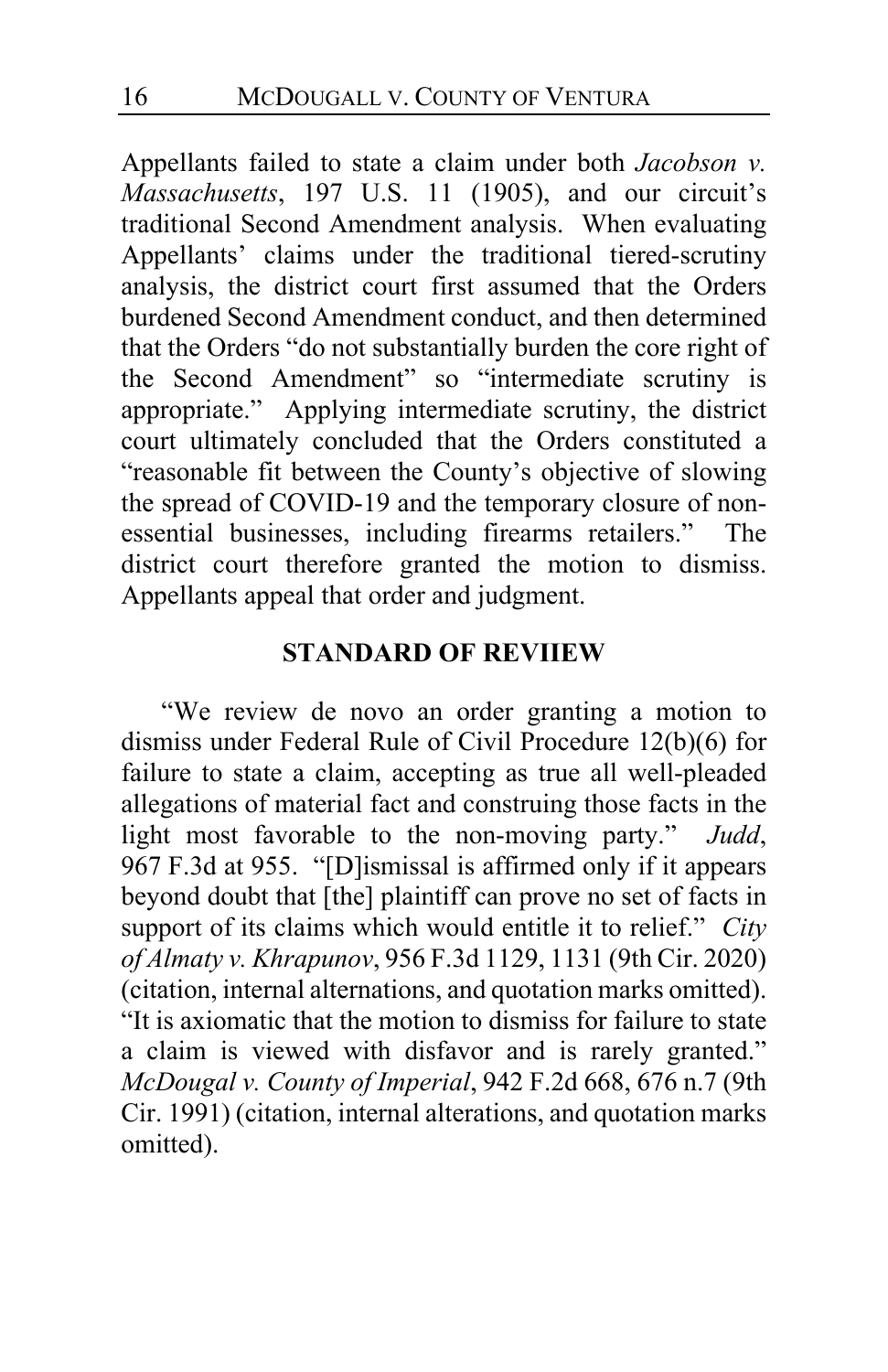#### **DISCUSSION**

As noted above, this case asks us to decide whether the Orders' closure of gun shops, ammunition shops, and firing ranges—which effectively prohibited any lawful acquisition of firearms and ammunition within the County for at least 48 days—violates the Second Amendment. The Second Amendment provides: "A well regulated Militia, being necessary to the security of a free State, the right of the people to keep and bear Arms, shall not be infringed." U.S. Const. amend. II. Like most circuits, "we have adopted a two-step inquiry for assessing whether a law violates the Second Amendment." *Mai v. United States*, 952 F.3d 1106, 1113 (9th Cir. 2020); *see also Jackson v. City and County of San Francisco*, 746 F.3d 953, 960 (9th Cir. 2014). "This test (1) asks whether the challenged law burdens conduct protected by the Second Amendment and (2) if so, directs courts to apply an appropriate level of scrutiny." *Mai*, 952 F.3d at 1113 (citation and internal quotation marks omitted). "[T]his inquiry bears strong analogies to the Supreme Court's free-speech caselaw." *Jackson*, 746 F.3d at 960.

As discussed below, the Orders' effective prohibition on all access to and the practice of firearms at firing ranges throughout the County clearly burdens conduct protected by the Second Amendment. And because *Jacobson* does not concern the specific, constitutionally enumerated right at issue here, and essentially applied rational basis review, it does not apply. Instead, the severity of the Orders' burden warrants strict scrutiny—which the Orders fail to satisfy because they are not the least restrictive means to further Appellees' interest, especially when compared to businesses that have no bearing on fundamental rights, yet nevertheless were allowed to remain open. And even if intermediate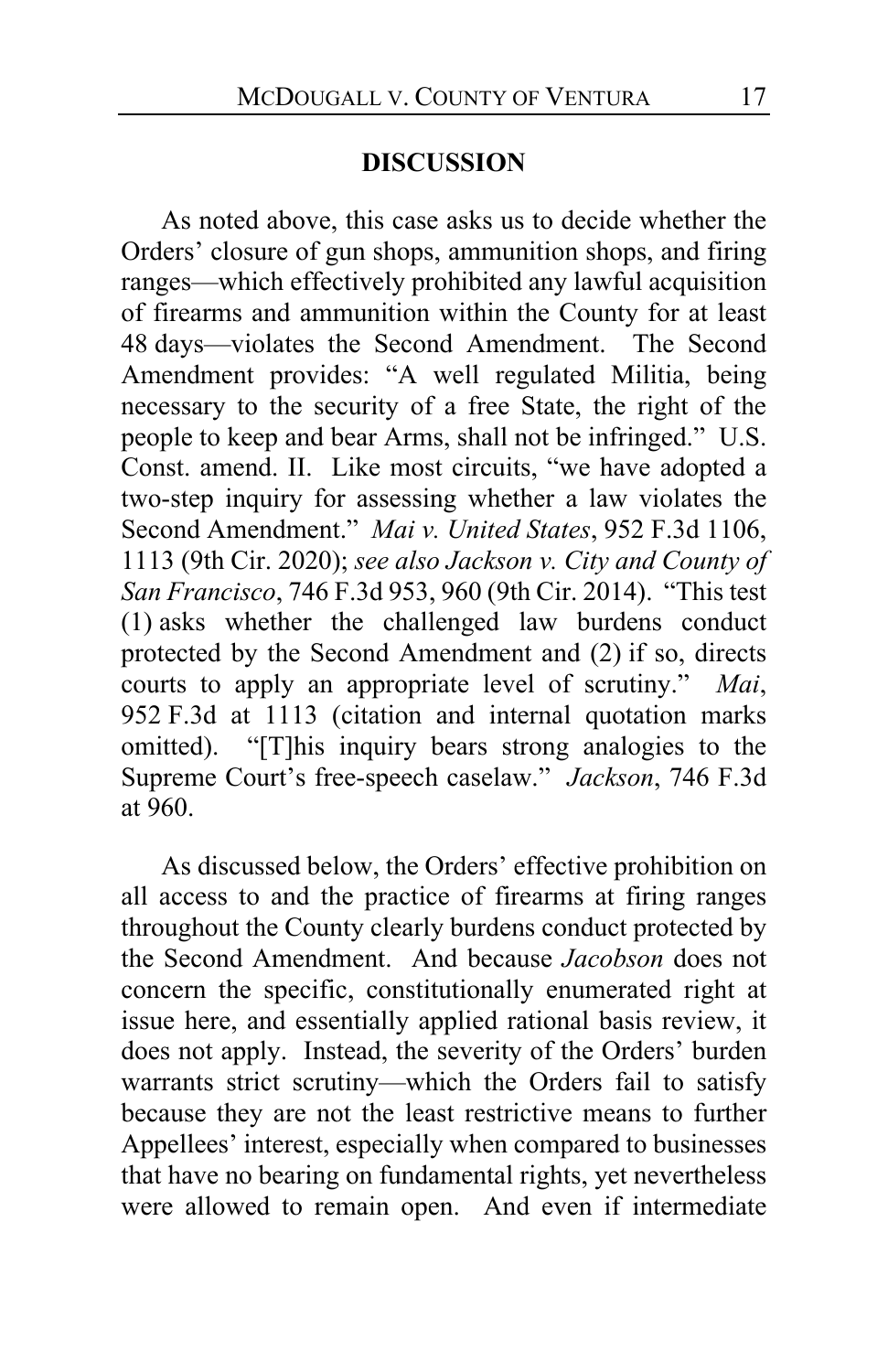scrutiny was the appropriate standard of review, Appellees failed to show how the Orders satisfied it given their complete omission of any explanation as to why gun shops, ammunition shops, and firing ranges posed any more of a risk than other non-Constitutionally protected activities that were deemed "essential" and allowed to remain open.

# **1. The Orders Burden Conduct Protected by the Second Amendment.**

We must first decide whether the Orders' 48-day closure of gun shops, ammunition shops, and firing ranges "burdens conduct protected by the Second Amendment, based on a historical understanding of the scope of the Second Amendment right." *Jackson*, 746 F.3d at 960 (citations, internal alteration, and quotation marks omitted). "To determine whether a challenged law falls outside the historical scope of the Second Amendment, we ask whether the regulation is [1] one of the presumptively lawful regulatory measures identified in *Heller*, or [2] whether the record includes persuasive historical evidence establishing that the regulation at issue imposes prohibitions that fall outside the historical scope of the Second Amendment." *Id.* (internal citations and quotation marks omitted). The "presumptively lawful regulatory measures identified in *Heller*" are "well-defined and narrowly limited." *Id.* (citation and internal quotation marks omitted).

Neither of these two threshold inquiries are met here. First, no party argues that a 48-day closure of all gun shops, ammunition shops, and firing ranges in the County is one of *Heller*'s "presumptively lawful regulatory measures." *Id*. Nor could they, as nothing in *Heller* suggests that a *complete and total ban* on the commercial sale of all arms and ammunition implicates the "well-defined and narrowly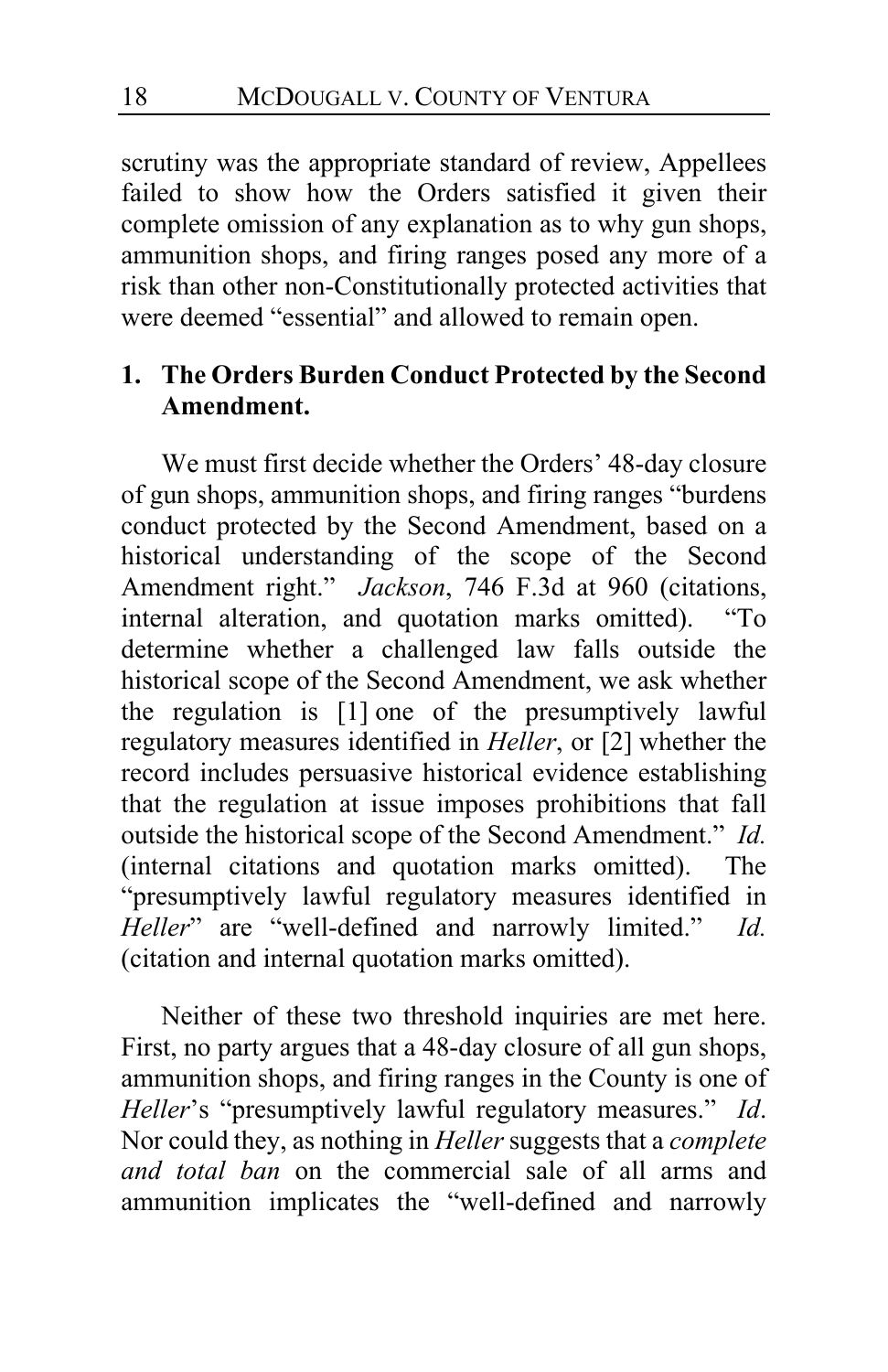# limited" presumptively lawful categories. *See id.*; *see also District of Columbia v. Heller*, 554 U.S. 570, 626–27 (2008).

Second, the record does not include persuasive historical evidence establishing that the Orders impose prohibitions that fall outside the Second Amendment's historical scope. *See Jackson*, 746 F.3d at 960, 962; *see also Teixeira*, 873 F.3d at 682 ("[D]etermining the scope of the Second Amendment's protections requires a textual and historical analysis of the amendment." (citation omitted)). Instead, *Heller*'s exhaustive textual and historical Second Amendment analysis—as well as our court's own caselaw reveal that the ability to acquire firearms and ammunition, and maintain proficiency in their use at firing ranges, falls well within the Second Amendment's historical scope. *See Heller*, 554 U.S. at 582 ("[T]he most natural reading of 'keep Arms' in the Second Amendment is to 'have weapons.'"); *id.* at 594 ("[Colonists] understood the right to enable individuals to defend themselves."); *id.* at 617–18 ("[T]o bear arms implies something more than the mere keeping; it implies the learning to handle and use them[;] . . . it implies the right to meet for voluntary discipline in arms, observing in doing so the laws of public order." (quoting from judge and professor Thomas Cooley's 1880 work, *General Principles of Constitutional Law*); *id.* at 619 ("Some general knowledge of firearms is important to the public welfare; because it would be impossible, in case of war, to organize promptly an efficient force of volunteers unless the people had some familiarity with weapons of war." (quoting B. Abbott, *Judge and Jury: A Popular Explanation of the Leading Topics in the Law of the Land* 333 (1880))); *Teixeira*, 873 F.3d at 686 ("The British embargo and the colonists' reaction to it suggest . . . that the Founders were aware of the need to preserve citizen *access* to firearms in light of the risk that a strong government would use its power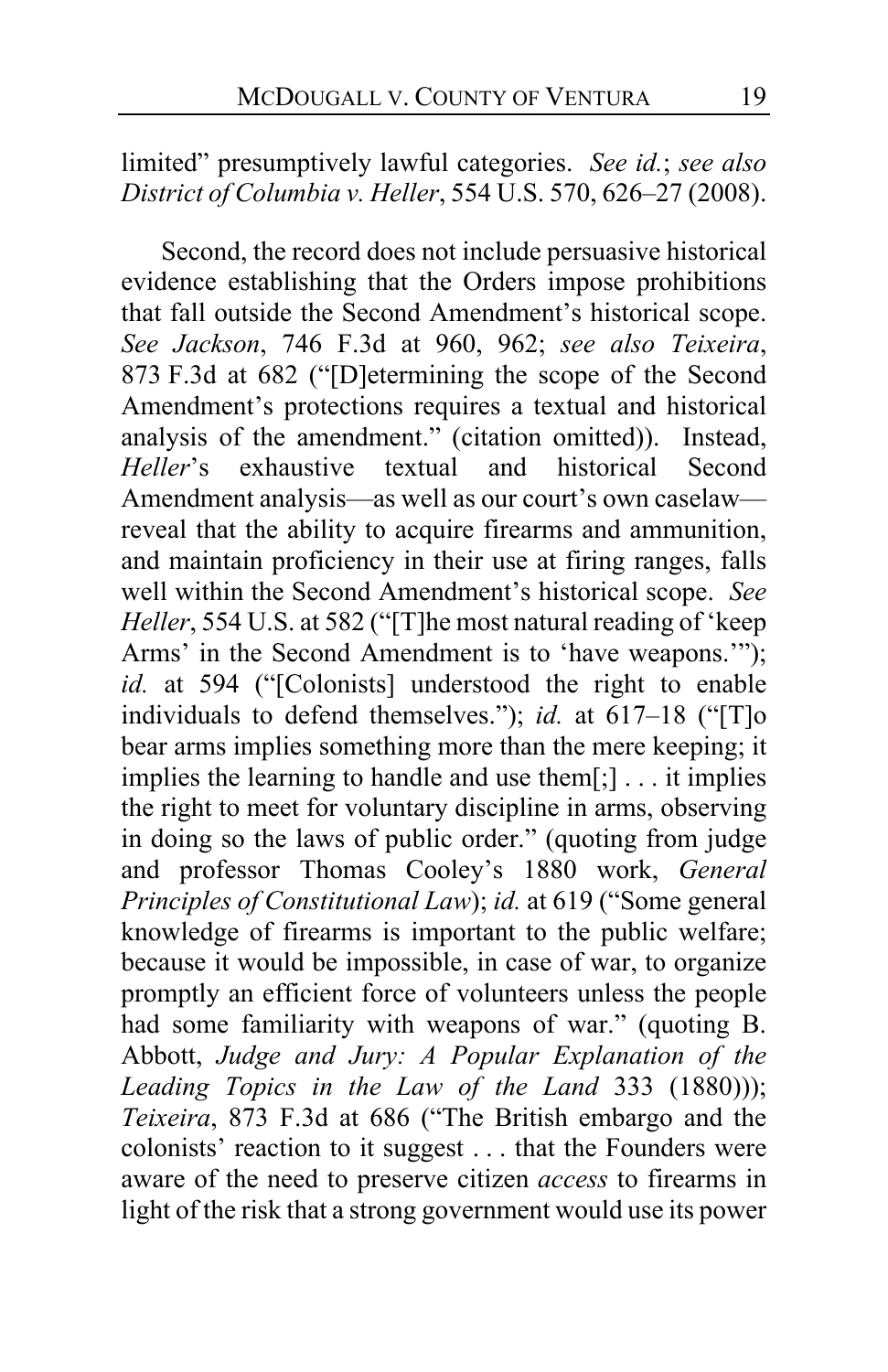to disarm the people."). Indeed, a complete ban on the ability to acquire arms and ammunition, and the closure of all firing ranges, renders the right to keep and bear arms "hardly . . . worth the paper it consumed." *Heller*, 554 U.S. at 609 (citation omitted).

While Appellees cite *Silvester* in arguing that California has a "long history of delaying possession of firearms without impinging on the Second Amendment," California's historical delays were far shorter than the 48-day mandated closure at issue here—which actually amounts to a 58-day delay for the possession of firearms when California's mandatory 10-day waiting period between purchase and possession is added to the County's 48-day ban. *See Silvester*, 843 F.3d at 823–24. Also important is the fact that unlike *Silvester*—which had clearly established timelines for the delays—the delays here were indefinite and fluid. And even in *Silvester* we assumed without deciding that the challenged 10-day waiting period as applied to appellants in that case fell within Second Amendment's historical scope. *Id.* at 826–27. Appellees' lack-of-burden argument fails. "Because [the Orders] . . . are not part of a long historical tradition of proscription," we "conclude that [the Orders] burden<sup>[]</sup> rights protected by the Second Amendment." *Jackson*, 746 F.3d at 963 (internal citation and quotation marks omitted).

# **2. The Orders Fail Under Any Level of Heightened Scrutiny.**

Because we determine that the Orders burden conduct protected by the Second Amendment, we "proceed to the second step of the Second Amendment inquiry to determine the appropriate level of scrutiny." *Id.* at 960. "When ascertaining the appropriate level of scrutiny, just as in the First Amendment context, we consider: (1) how close the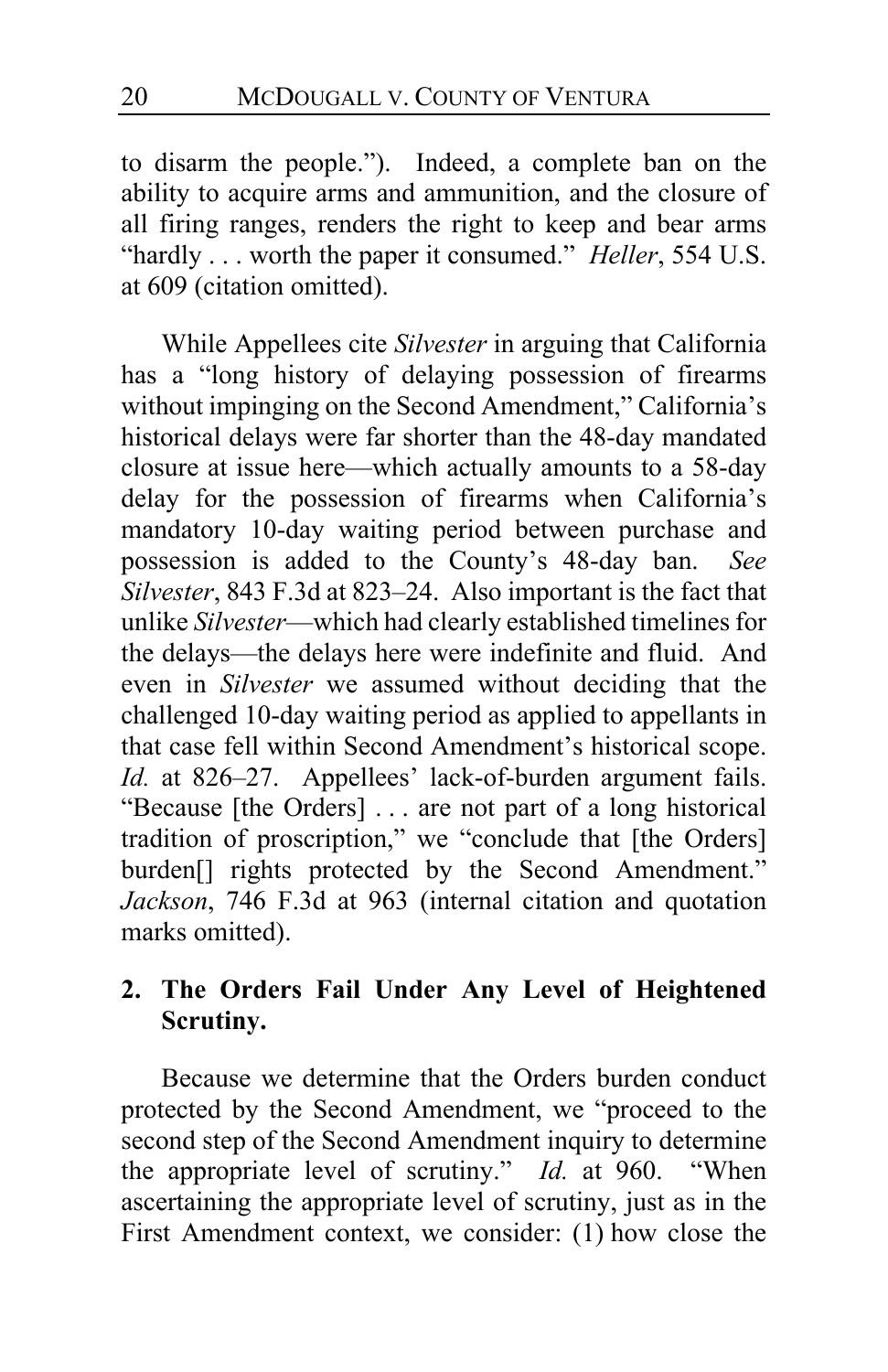law comes to the core of the Second Amendment right and (2) the severity of the law's burden on the right." *Id.* at 960– 61 (citation and internal quotation marks omitted). "In weighing the severity of the burden, we are guided by a longstanding distinction between laws that regulate the manner in which individuals may exercise their Second Amendment right, and laws that amount to a total prohibition of the right." *Pena v. Lindley*, 898 F.3d 969, 977 (9th Cir. 2018).

"The result is a sliding scale. A law that imposes such a severe restriction on the fundamental right of self defense of the home that it amounts to a destruction of the Second Amendment right is unconstitutional under any level of scrutiny." *Silvester*, 843 F.3d at 821 (pointing to *Heller* as an example). "A law that implicates the core of the Second Amendment right and severely burdens that right warrants strict scrutiny." *Id.* "If a challenged law does not implicate a core Second Amendment right, or does not place a substantial burden on the Second Amendment right, the court may apply intermediate scrutiny." *Id.* (citation, internal alteration, and quotation marks omitted). But rational basis review is not appropriate. *See U.S. v. Chovan*, 735 F.3d 1127, 1137 (9th Cir. 2013). In determining the appropriate level of heightened scrutiny, "we are . . . guided by First Amendment principles." *Jackson*, 746 F.3d at 961.

Given that *Jacobson* does not concern a specific, constitutionally enumerated right and essentially applied rational basis review, *Jacobson* does not apply. Instead, the Orders' severe burden on the core of the Second Amendment right warrants strict scrutiny. And because the Orders are not the least restrictive means available, they fail to satisfy strict scrutiny's high standard. But even if intermediate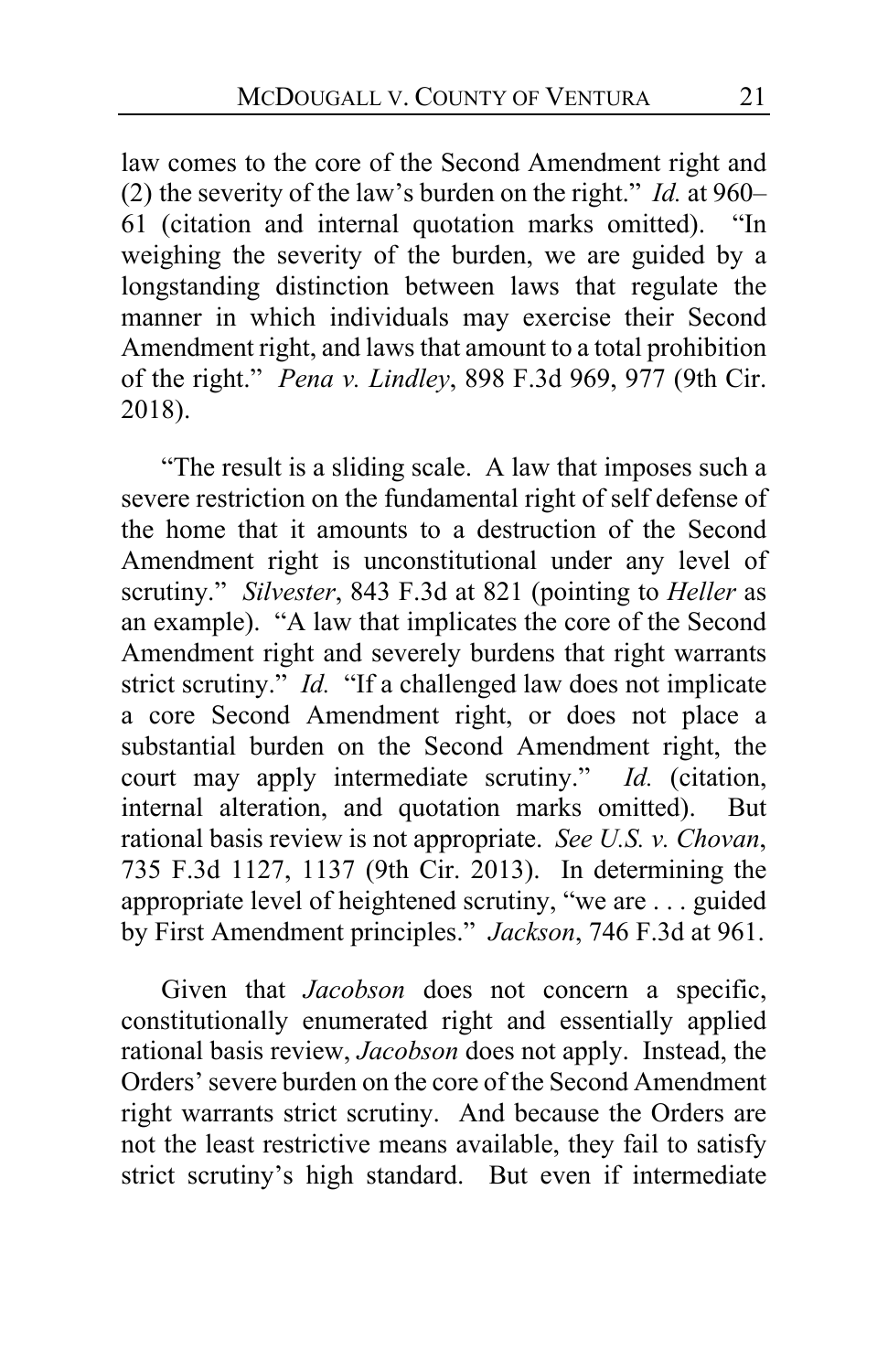scrutiny applied, Appellees have failed to satisfy their burden of showing a reasonable fit.

### *a.* **Jacobson** *Does Not Apply.*

Over 115 years ago, the Supreme Court in *Jacobson* addressed whether a state statute requiring smallpox vaccinations violated "the inherent right of every freeman to care for his own body and health in such way as to him seems best." 197 U.S. at 26. The defendant in *Jacobson* structured his claim as a substantive due process challenge emanating from the Fourteenth Amendment; no specific enumerated right was at issue.**[16](#page-21-0)** *Id.* at 14, 25–26. The Court began by discussing the government's general police power, noting that "[t]he mode or manner in which [local administrations choose to safeguard public health and safety] . . . is within the discretion of the state, subject, of course . . . only to the condition that no rule prescribed by a state ... shall contravene the Constitution of the United States, nor infringe any right granted or secured by that instrument." *Id.* at 25. "A local enactment or regulation," the Court continued, "even if based on the acknowledged police powers of a state, *must always yield in case of conflict* with the exercise by the general government of any power it possesses under the Constitution, *or with any right which that instrument gives or secures*." *Id.* (emphasis added).

After discussing well-established principles of police power, the Court reasoned that "the [state] legislature . . .

<span id="page-21-0"></span>**<sup>16</sup>** *See Roman Cath. Diocese of Brooklyn v. Cuomo*, 141 S. Ct. 63, 70 (2020) (Gorsuch, J., concurring) ("Jacobson claimed that he possessed an implied 'substantive due process' right to 'bodily integrity' that emanated from the Fourteenth Amendment and allowed him to avoid not only the vaccine but *also* the \$5 fine (about \$140 today) and the need to show he qualified for an exemption." (citation omitted)).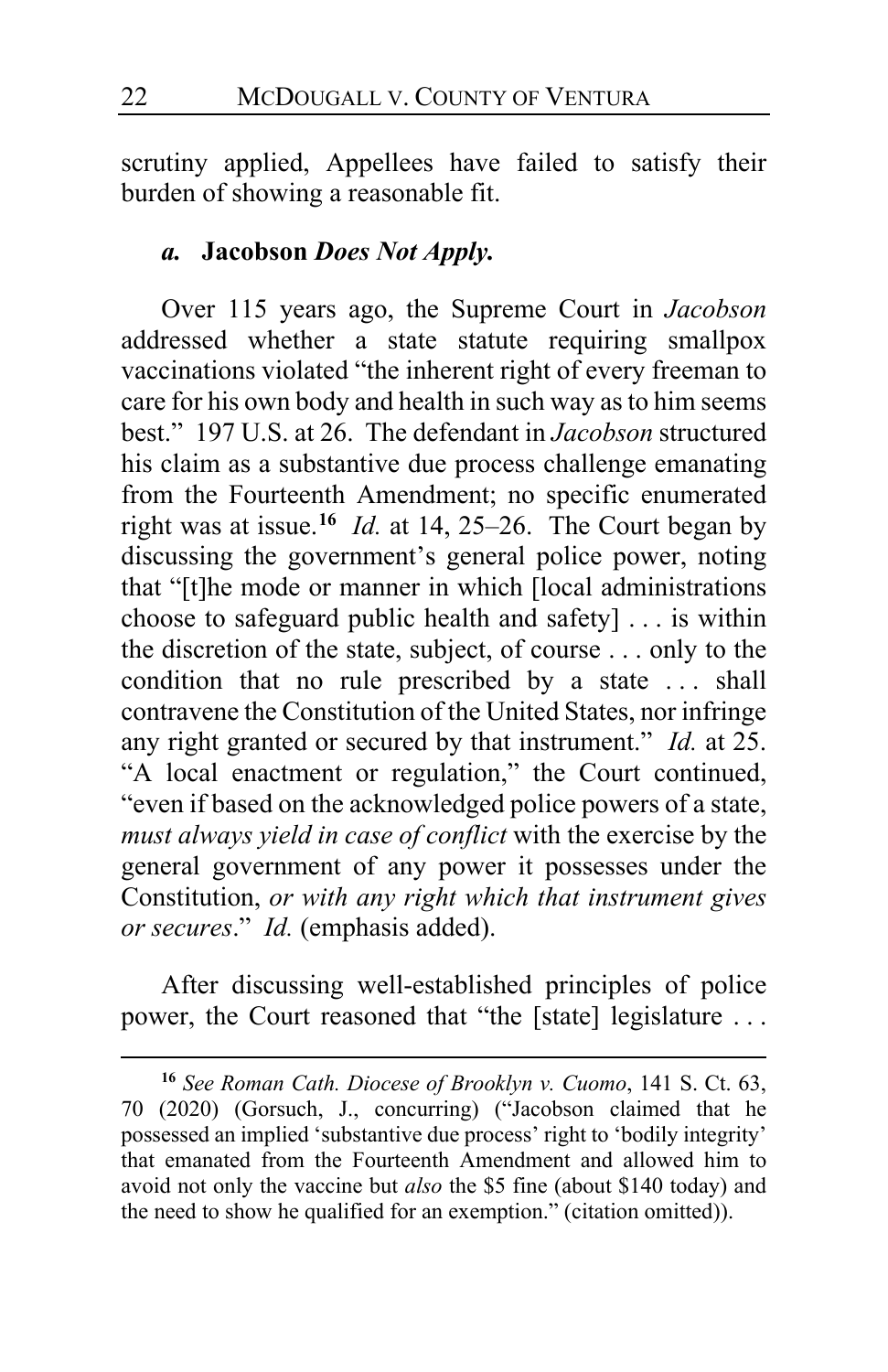required the inhabitants of a city or town to be vaccinated only when, in the opinion of the board of health, that was necessary for the public health or the public safety." *Id.* at 27. Given the general deference afforded to the legislature, the Court determined that legislative action is only unconstitutional "if a statute purporting to have been enacted to protect the public health, the public morals, or the public safety, has no real or substantial relation to those objects, or is, beyond all question, a plain, palpable invasion of rights secured by the fundamental law." *Id.* at 31. Because the state statute at issue satisfied neither of these two prongs, the Court concluded that the statute did not "invade[] any right secured by the Federal Constitution." *Id.* at 31, 38. Multiple jurists and legal commentators have likened this analysis by the *Jacobson* Court to what we now call rational basis review.**[17](#page-22-0)**

In the intervening century since *Jacobson*, the Supreme Court has repeatedly determined that some level of heightened scrutiny applies when evaluating laws implicating specific, enumerated constitutional rights. *See Heller*, 554 U.S. 628 n.27 ("The rational basis test] could not be used to evaluate the extent to which a legislature may regulate a specific, enumerated right, be it the freedom of

<span id="page-22-0"></span>**<sup>17</sup>** *See, e.g.*, *Roman Cath. Diocese*, 141 S. Ct. at 70 (Gorsuch, J., concurring) ("Although *Jacobson* pre-dated the modern tiers of scrutiny, this Court essentially applied rational basis review to . . . Jacobson's challenge . . . ."); *League of Indep. Fitness Facilities & Trainers, Inc. v. Whitmer*, 814 F. App'x 125, 129 (6th Cir. 2020) (inferring that *Jacobson* presented a rational basis review); Erwin Chemerinsky & Michele Goodwin, *Civil Liberties in a Pandemic: The Lessons of History*, 106 Cornell L. Rev. 815, 829 (2021) ("From the perspective of today, it is striking how much *Jacobson* used the language of rational basis review, although that as a formal test was not formulated until much later by the Supreme Court.").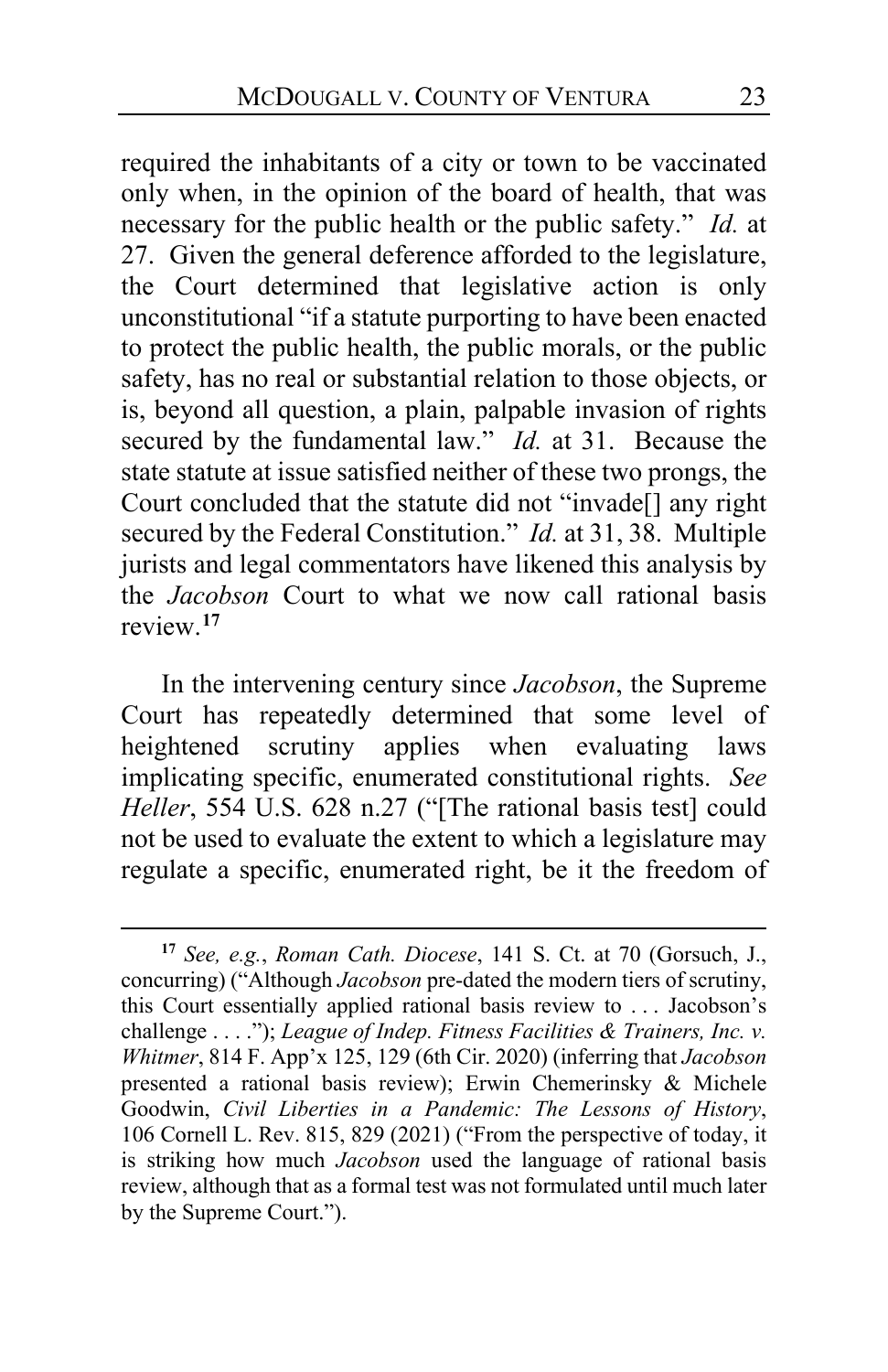speech, the guarantee against double jeopardy, the right to counsel, or the right to keep and bear arms."). Regarding the Second Amendment, the Supreme Court has explicitly determined that rational basis review does *not* apply, reasoning that "[i]f all that was required to overcome the right to keep and bear arms was a rational basis, the Second Amendment would be redundant with the separate constitutional prohibitions on irrational laws, and would have no effect." *Id.* Our court has reiterated that "[l]aws burdening Second Amendment rights must withstand more searching scrutiny than rational basis review." *Mai*, 952 F.3d at 1115 (citation omitted).

The Supreme Court has also repeatedly affirmed that heightened-scrutiny requirements still apply during times of crises. In several recent cases evaluating public health orders issued in response to the COVID pandemic, the Supreme Court applied strict scrutiny and ignored *Jacobson*  entirely. *See Tandon*, 141 S. Ct. at 1296; *S. Bay United Pentecostal Church v. Newsom*, 141 S. Ct. 716, 717–18 (2021) (Statement of Gorsuch, J.); *Roman Cath. Diocese*, 141 S. Ct. at 67. The only writing from the Court pertaining to COVID-related government orders that relied on *Jacobson* was Chief Justice Roberts's lone concurrence in *South Bay United Pentecostal Church v. Newsom*, 140 S. Ct. 1613, 1613 (2020) (Roberts, C.J., concurring in the denial of application for injunctive relief), but even he has distanced himself from *Jacobson* in more recent writings. *See Roman Cath. Diocese*, 141 S. Ct. at 75–76 (Roberts, C.J., dissenting). And when evaluating other public health orders issued in response to COVID-19, this court has similarly ignored *Jacobson* and applied the tiered-scrutiny analysis. *See, e.g.*, *Calvary Chapel Dayton Valley v. Sisolak*, 982 F.3d 1228, 1234 (9th Cir. 2020). This makes sense: As the Supreme Court has repeatedly indicated, national crises do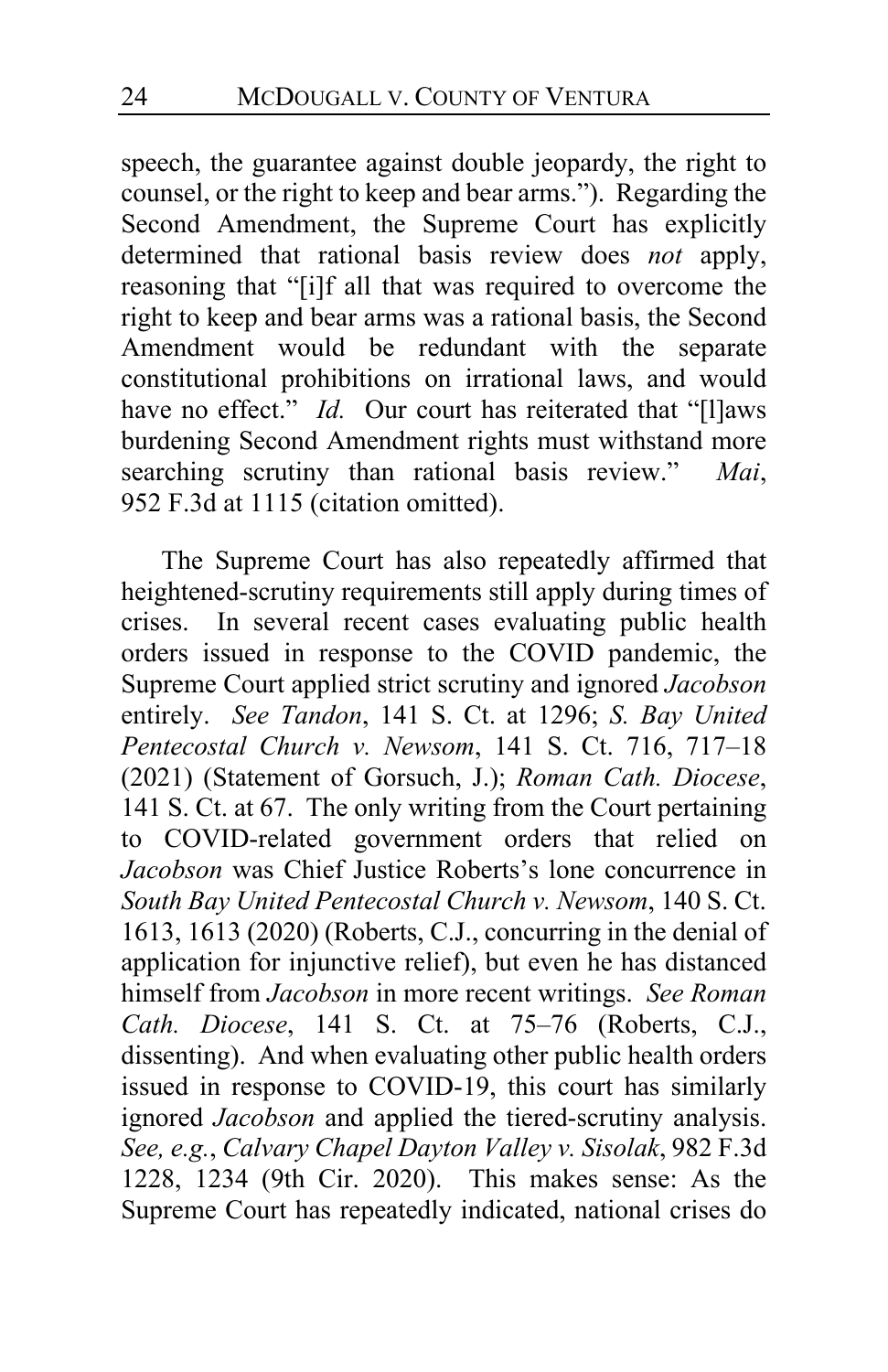not water down the application of Constitutional rights instead, the need to protect those rights is especially acute during those times. *See S. Bay United Pentecostal Church*, 141 S. Ct. at 718 (Statement of Gorsuch, J.) ("Even in times of crisis—perhaps *especially* in times of crisis—we have a duty to hold governments to the Constitution.").

*Jacobson*'s rational basis review of a substantive due process claim therefore renders it inapplicable here. "*Jacobson* . . . . involved an entirely different mode of analysis, an entirely different right, and an entirely different kind of restriction." *Roman Cath. Diocese*, 141 S. Ct. at 70 (Gorsuch, J., concurring). Where *Jacobson* concerned a substantive due process claim that traditionally warrants rational basis review absent suspect classifications, *id.*, Appellants bring a Second Amendment claim that traditionally warrants heightened scrutiny. Even *Jacobson* itself correctly recognized that police powers "must always yield in case of conflict . . . with any right which [the Constitution] gives or secures." 197 U.S. at 25. And where the challenged restriction at issue in *Jacobson* allowed for viable alternatives to avoid the alleged harm, *see Roman Cath. Diocese*, 141 S. Ct. at 71 (Gorsuch, J., concurring), the Orders at issue here effectively imposed a 48-day complete ban on acquiring firearms and ammunition, and practicing with firearms at firing ranges. "Nothing in *Jacobson* purported to address, let alone approve, such serious and long-lasting intrusions into settled constitutional rights." *Id. Jacobson* is inapplicable both on the facts and the law.**[18](#page-24-0)**

<span id="page-24-0"></span>**<sup>18</sup>** Moreover, since *Roman Catholic Diocese*, several courts have followed the Supreme Court's lead and ignored *Jacobson* in analyzing the constitutionality of public health orders. *See, e.g., Agudath Israel of Am. v. Cuomo*, 983 F.3d 620, 635 (2d Cir. 2020) ("[The] reliance on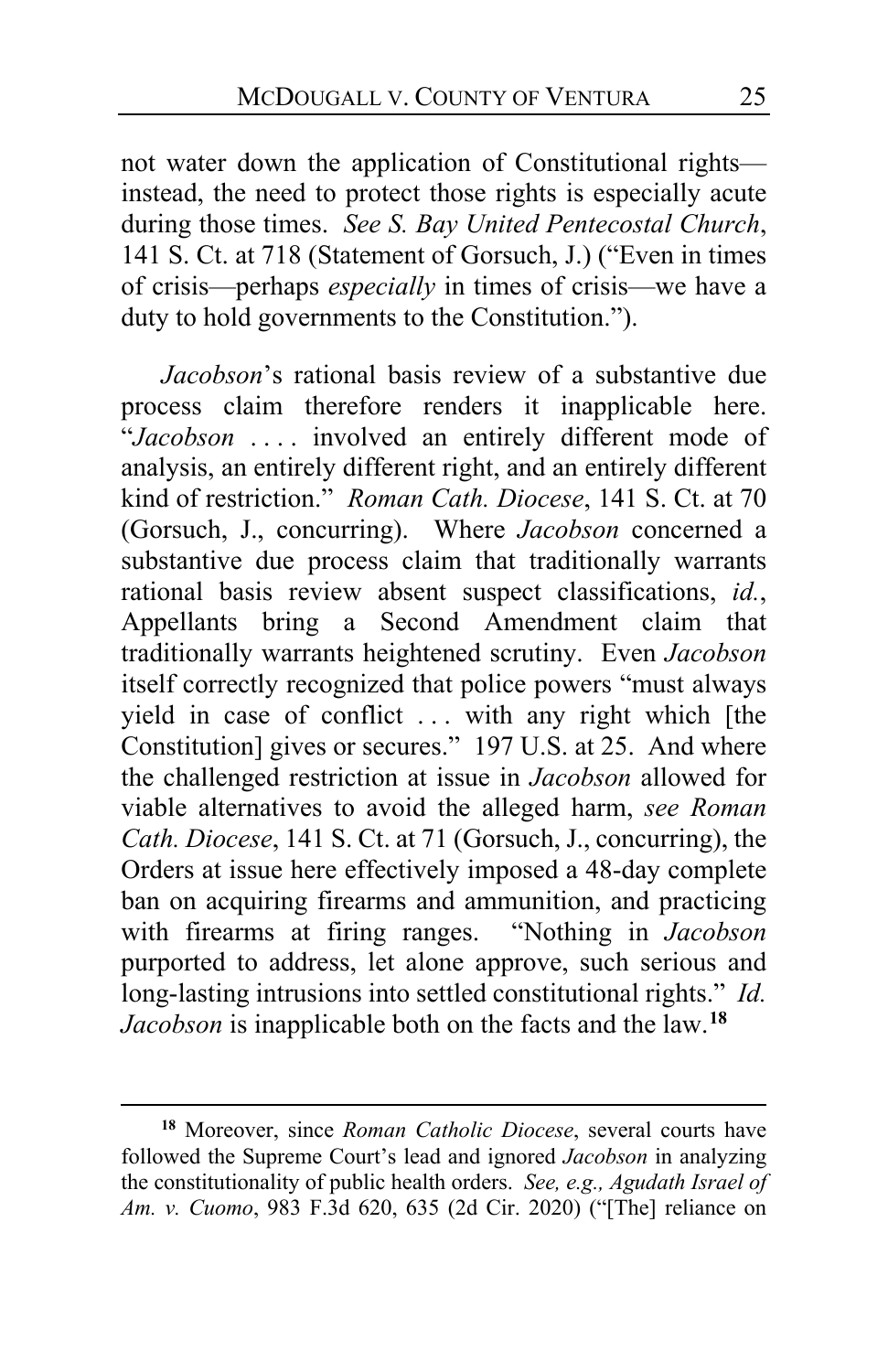# *b. We Do Not Decide That the Orders Are Categorically Unconstitutional.*

Although we determine that the Orders warrant heightened scrutiny, we decline to determine whether the Orders are categorically unconstitutional. *See Silvester*, 843 F.3d at 821 ("A law that imposes such a severe restriction on the fundamental right of self defense of the home that it amounts to a destruction of the Second Amendment right is unconstitutional under any level of scrutiny."). A 48-day closure of all gun shops, ammunition shops, and firing ranges throughout the County—which effectively forecloses all available means to acquire firearms and ammunition and practice with firearms at firing ranges—would seem to "amount[] to a destruction of the Second Amendment right," and therefore be categorically unconstitutional. *Jackson*, 746 F.3d at 961 (citation and internal alteration omitted); *see also Heller*, 554 U.S. at 630 (determining that D.C.'s "requirement . . . that firearms in the home be rendered and kept inoperable at all times . . . . makes it impossible for citizens to use them for the core lawful purpose of self-defense and is hence

*Jacobson* was misplaced."); *Calvary Chapel Dayton Valley*, 982 F.3d at 1232 (applying strict scrutiny to First Amendment claims); *Northland Baptist Church of St. Paul, MN v. Walz*, 530 F. Supp. 3d 790, 811 (D. Minn. 2021) ("Based on the Supreme Court's recent application of traditional tiers of constitutional scrutiny in *Roman Catholic Diocese*, the Court concludes that *Jacobson* does not replace the traditional tiers of constitutional scrutiny."). And our determination here that *Jacobson* does not apply when evaluating fundamental rights aligns with at least one sister circuit that has reached a similar conclusion. *See Agudath Israel of Am. v. Cuomo*, 983 F.3d 620, 635 (2d Cir. 2020) ("*Jacobson* predated the modern constitutional jurisprudence of tiers of scrutiny, was decided before the First Amendment was incorporated against the states, and did not address the free exercise of religion." (citation and internal quotation marks omitted)).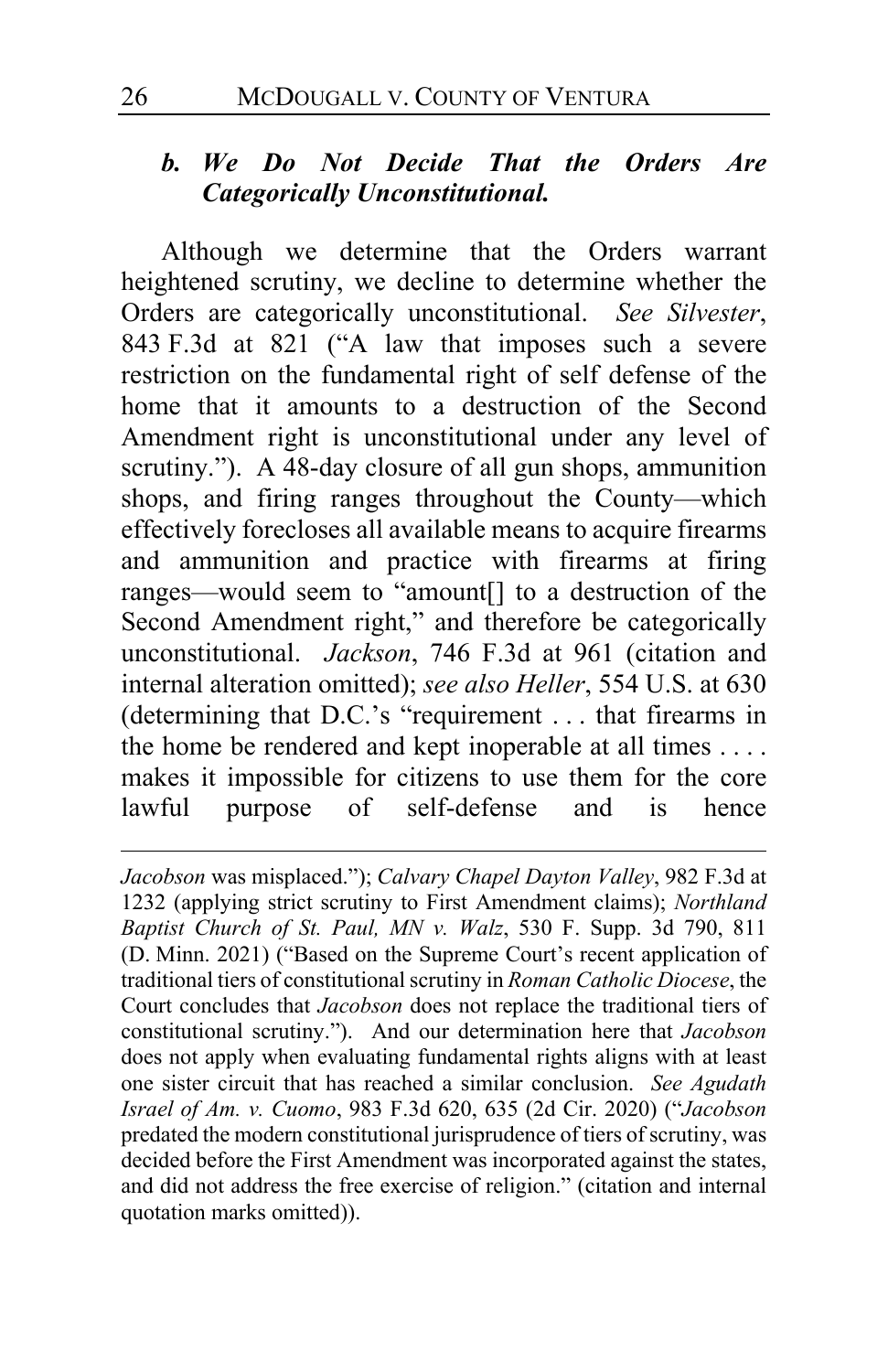unconstitutional."). But because the Orders fail to satisfy any level of heightened scrutiny, we base our decision on the traditional tiered scrutiny analysis.

### *c. Strict Scrutiny Applies.*

Because *Jacobson* does not apply, we must determine which level of heightened scrutiny applies. As we have previously determined, "[a] law that [1] implicates the core of the Second Amendment right and [2] severely burdens that right warrants strict scrutiny." *Silvester*, 843 F.3d at 821. Both of these requirements are met here.

First, the Orders "implicate[d] the core of the Second Amendment right" because they foreclosed the ability to acquire arms and ammunition and maintain proficiency in the use of firearms—rights which an en banc panel of this court has repeatedly acknowledged are "necessary to the realization of the core right to possess a firearm for selfdefense." *Teixeira*, 873 F.3d at 677; *see also id.* ("As with *purchasing ammunition* and *maintaining proficiency in firearms use*, the core Second Amendment right to keep and bear arms for self-defense wouldn't mean much without the *ability to acquire arms*." (emphases added) (citation and internal quotations omitted)); *see also id.* at 680 ("[G]un buyers have no right to have a gun store in a particular location, *at least as long as their access is not meaningfully constrained*." (emphasis added)); *id.* at 682 ("Commerce in firearms is a necessary prerequisite to keeping and possessing arms for self-defense . . . .").**[19](#page-26-0)** If these rights are

<span id="page-26-0"></span>**<sup>19</sup>** In *Teixeira*, an en banc panel of our court determined, among other things, that the plaintiffs failed to state a claim that a county zoning ordinance prohibiting firearm sales in certain areas "impedes any resident of [that county] who wishes to purchase a firearm from doing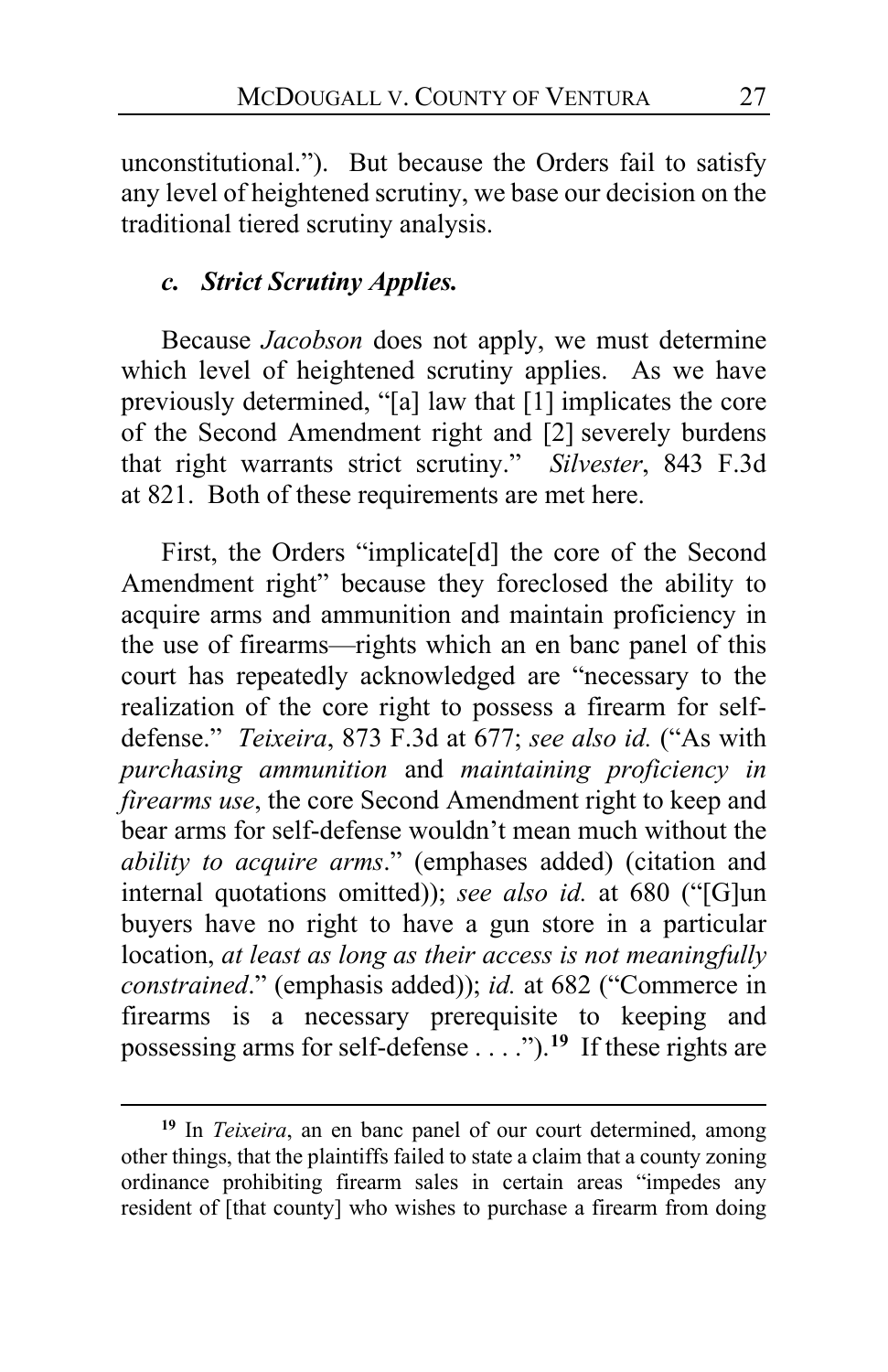"necessary to the realization of the core Second Amendment rights," *id.* at 677, then a fortiori they must "implicate[] the core of the Second Amendment right." *Silvester*, 843 F.3d at 821.

Second, the Orders' mandated closure of all gun shops and firing ranges throughout the County "severely burdens that right" by foreclosing altogether County residents' ability to acquire firearms or ammunition or maintain proficiency in their use at firing ranges. As noted above, under California's extensive firearm regulations, the Orders prohibited County residents from the only lawful means of acquiring firearms and ammunition—and then prohibited those residents from leaving their homes to acquire those items elsewhere. This court has already observed that "an

Under *Teixeira*'s rationale, this case is more like the *Ezell* cases than *Teixeira*. The Orders prevented all County residents from acquiring firearms and ammunition and maintaining the proficiency of their use at firing ranges. Just as in the *Ezell* cases, the Orders therefore squarely prohibited the very type of meaningful access that the *Teixeira* en banc panel warned against. *See id.* at 680, 688.

so." 873 F.3d at 673. In evaluating the claim, the panel repeatedly referred to the *right to access firearms, ammunition, and firing ranges* when reasoning that the zoning ordinance did not meaningfully impede on those rights. *Id.* at 677–78. In emphasizing the zoning ordinance's lack of burden on the Second Amendment, the panel contrasted the Seventh Circuit's decision in *Ezell v. City of Chicago*, 846 F.3d 888 (7th Cir. 2017), where "Chicago's zoning regulations . . . so severely limited where shooting ranges may locate that *no* publicly accessible shooting range . . . existed in Chicago." *Teixeira*, 873 F.3d at 679 (citation, internal alterations, and quotation marks omitted). "No analogous restriction on the ability of . . . [c]ounty residents to purchase firearms can be inferred from the complaint in this case." *Id.* The panel therefore concluded that "gun buyers have no right to have a gun store in a particular location, *at least as long as their access is not meaningfully constrained*." *Id.* at 680 (emphasis added).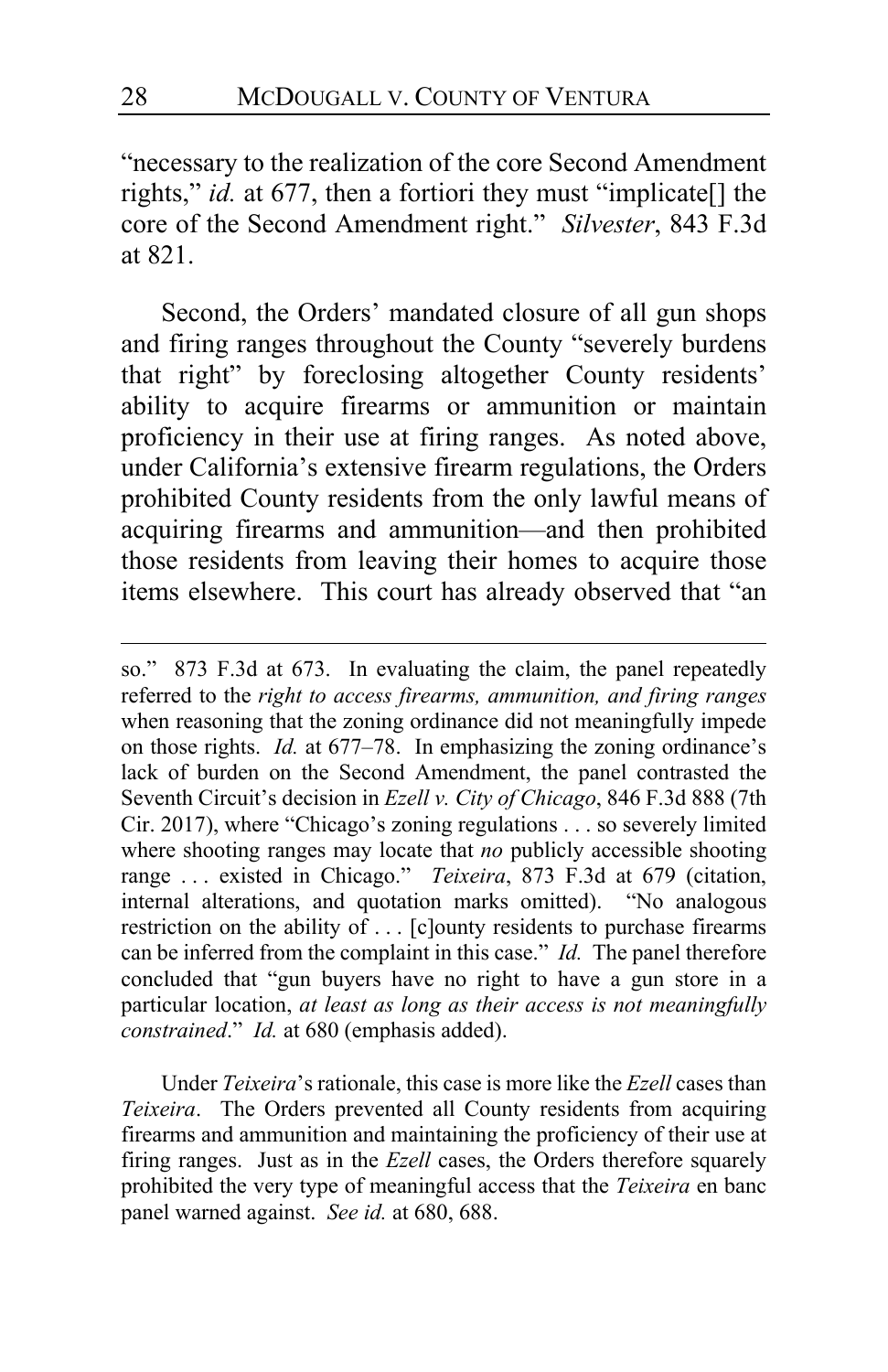overall ban on gun sales would be untenable under *Heller*, because a total prohibition would *severely* limit the ability of citizens to *acquire* firearms," *Teixeira*, 873 F.3d at 688 (first emphasis added) (citation omitted)—which obviously triggers strict scrutiny. As Judge Tallman noted in *Teixeira*, "[a]ll would agree that a complete ban on the sale of firearms and ammunition would be unconstitutional." *Teixeira*, 873 F.3d at 693 (Tallman, J., concurring in part and dissenting in part). Consistent with this court's prior hypothetical discussion of the very type of "complete ban" at issue here, strict scrutiny applies.

In arguing against the application of strict scrutiny, Appellees primarily rely on *Silvester* and its holding that California's 10-day waiting period between purchase and possession of a firearm warranted intermediate scrutiny. In determining the applicable level of scrutiny, the *Silvester* panel reasoned that the contested regulation "simply requires [the plaintiffs] to wait the incremental portion of the waiting period that extends beyond the completion of the background check." 843 F.3d at 827. "The waiting period [also] does not prevent any individual from owning a firearm ...." *Id.* Given the "very small" effect of the waiting period on the plaintiffs—who had already passed the background check within the ten days—and the fact that "[t]here is . . . nothing new in having to wait for the delivery of a weapon," the *Silvester* panel determined that the challenged regulation did not place a "substantial burden on a Second Amendment right" and therefore warranted intermediate scrutiny. *Id.*

But *Silvester* is inapplicable here for at least three reasons. First, *Silvester* concerned *no more than* a 10-day waiting period—nearly five times shorter than the Orders' 48-day effective ban on firearm and ammunition sales at issue here. And for County residents who had not yet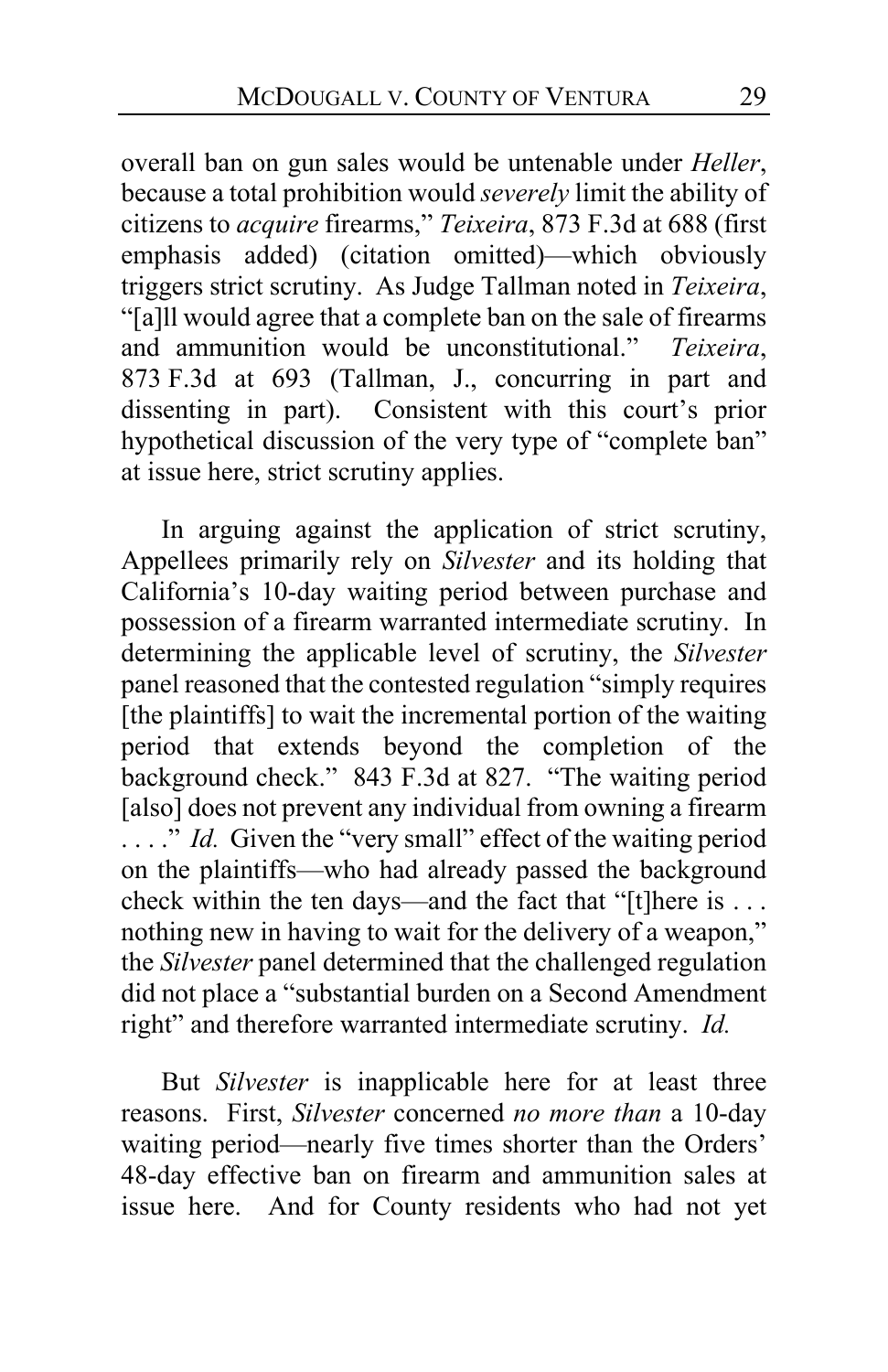purchased a firearm before the Orders took effect, the 48 day ban here was actually exacerbated by the 10-day waiting period itself, resulting in a total ban of a *58 days*—essentially two months. Moreover, the delay at issue in *Silvester* was finite—the plaintiffs only challenged the "incremental period" between the passing of a background check and possessing the purchased firearm, which only amounted to no more than 10 days. But here, each Order promised that it would remain effect until a certain date (which the County extended) *or* "until it is extended, rescinded, superseded, or amended in writing by the Health Officer."**[20](#page-29-0)** In other words, the ban on protected Second Amendment activities would continue until the government said it didn't. The 10-day waiting period at issue in *Silvester* was therefore much less restrictive than the uncertain but eventual 48-day ban at issue here.

Second, the appellants in *Silvester* already possessed at least one firearm they could use for self-defense. They were seeking to avoid the 10-day waiting period when purchasing *subsequent* firearms. 843 F.3d at 818–19. But the Orders at issue here prevented County residents who owned no firearm *at all* before March 20, 2020, from obtaining any firearm whatsoever for effectively two months, right in the middle of a global crisis. Denying the ability to acquire a firearm and ammunition *at all* is fundamentally different from waiting a short time to receive an *additional* firearm. There is a very real difference between a short, defined waiting period to purchase an *additional* firearm, versus a two-

<span id="page-29-0"></span>**<sup>20</sup>** While Appellees also argue that the Orders were "in effect for a finite period—from March 20 through May 7," it is only when reviewing the Orders with the benefit of hindsight that it appears finite. The text of the Orders allowed for perpetual extensions.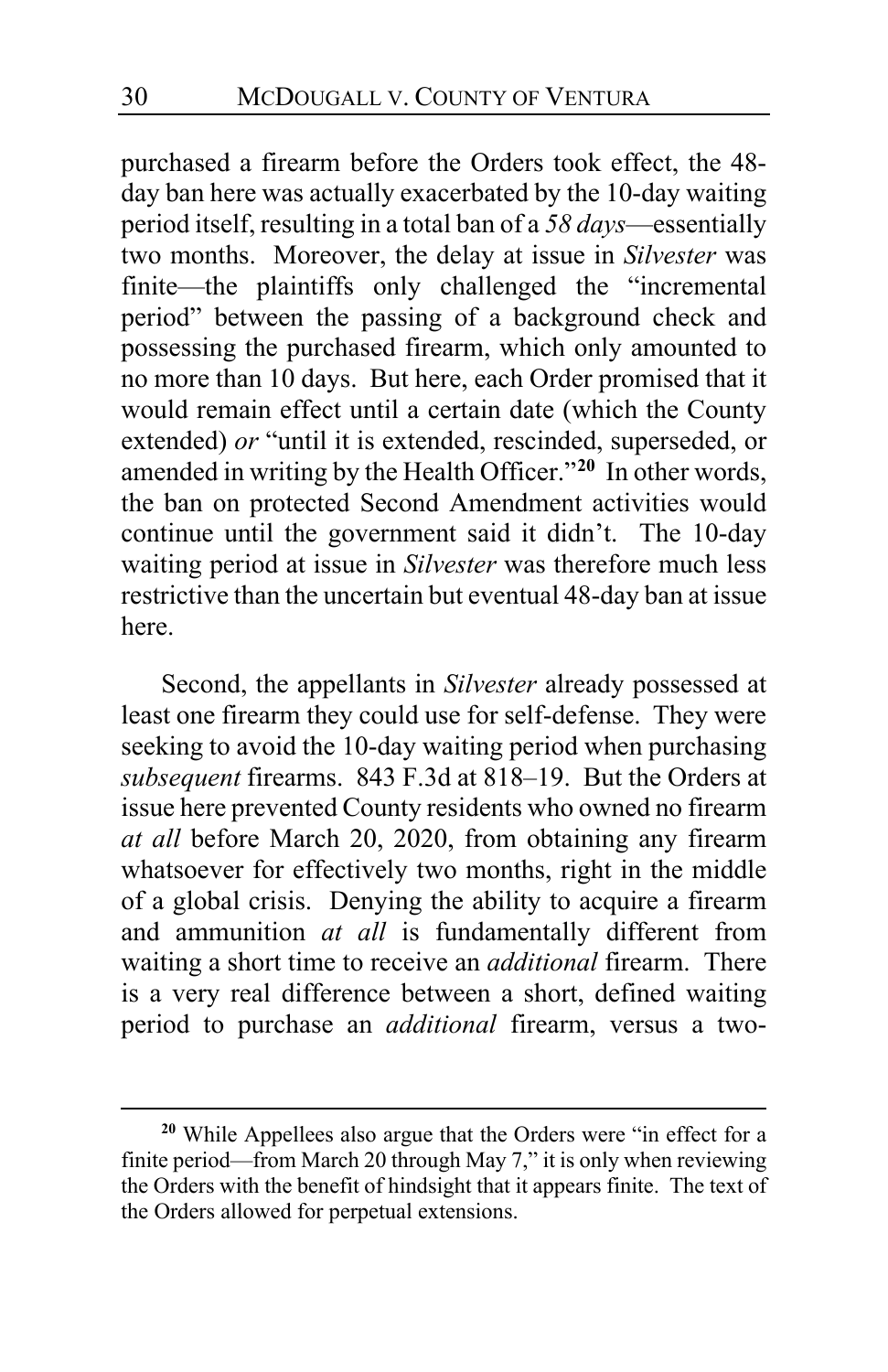month ban on purchasing any firearm, ammunition, or otherwise exercising your Second Amendment rights.

Third, *Silvester*'s rationale turned on the government's claimed interest in a "cooling off" period, which is not at issue here. Here, the Orders were the County's response in a temporary time of crisis. Appellees urge that the temporary nature somehow diminishes the burden on the Second Amendment, but "[b]oth this court and the Supreme Court have repeatedly held that the loss of First Amendment freedoms, for even minimal periods of time, unquestionably constitutes irreparable injury." *Klein v. City of San Clemente*, 584 F.3d 1196, 1207–08 (9th Cir. 2009) (citation and internal quotation marks omitted). Because First Amendment principles guide the analysis of the burden's severity in the Second Amendment context, *see Jackson*, 746 F.3d at 961, there is no reason that the loss of Second Amendment freedoms even for "minimal periods of time" would not likewise constitute irreparable injury.

This is especially true in the Second Amendment context, where the need for armed protection in self-defense can arise at a moments' notice and without warning. People don't plan to be robbed in their homes in the dead of night or to be assaulted while walking through city streets. It is in these unexpected and sudden moments of attack that the Second Amendments' rights to keep and bear arms becomes most acute. As *Heller* noted, the Second Amendment is designed to preserve and foster "the right of selfpreservation," which "permit[s] a citizen to repel force by force when the intervention of society in his behalf, may be too late to prevent an injury." *Heller*, 554 U.S. at 595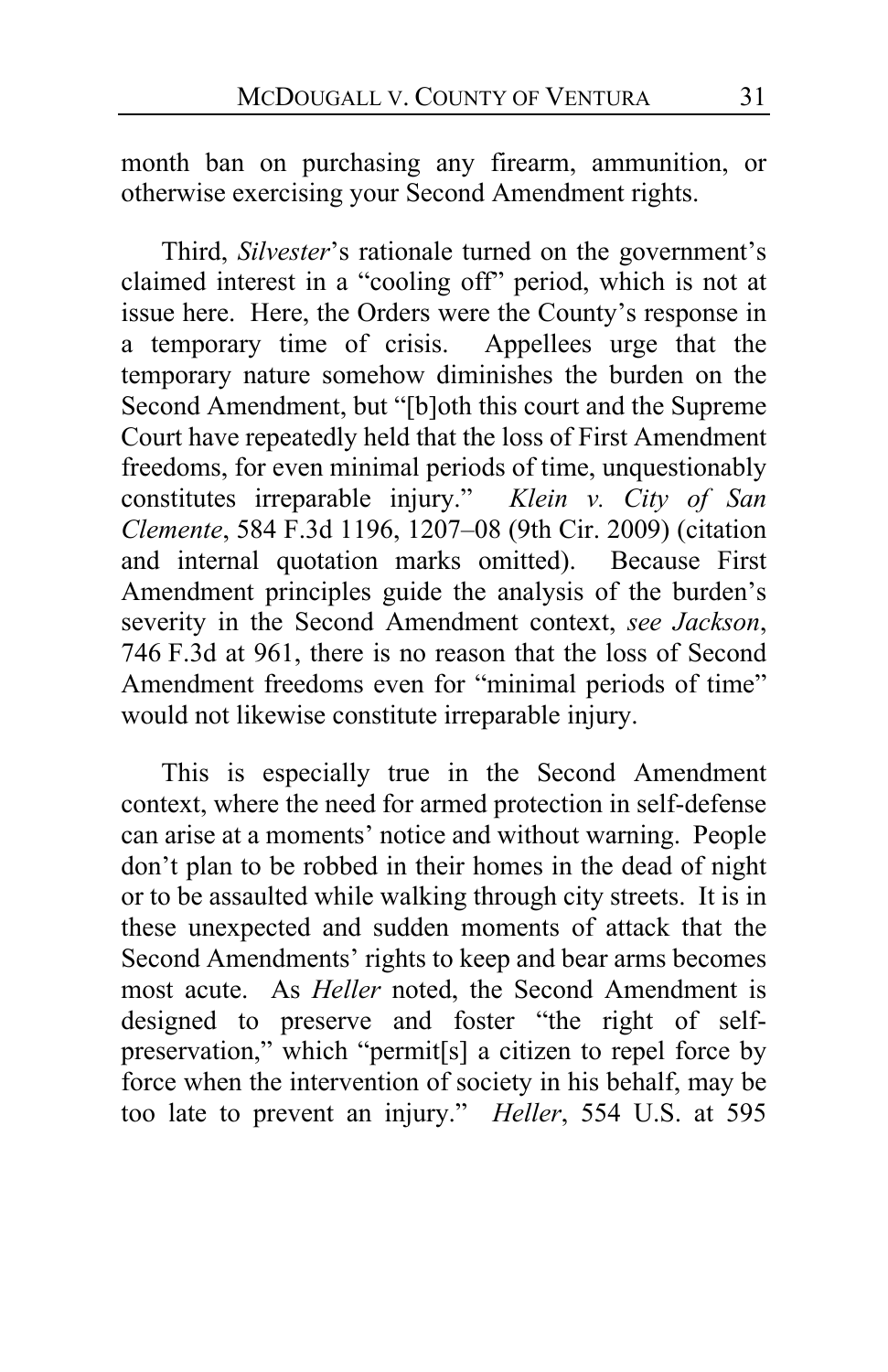(internal alterations and quotation marks omitted) (quoting 1 Blackstone's Commentaries at 145–146, n.42 (1803)).**[21](#page-31-0)**

The acute need for Second Amendment rights during temporary crises was well-understood by our Founders. *See Teixeira*, 873 F.3d at 686 (acknowledging that the Second Amendment was "meant to be a strong moral check against the usurpation and arbitrary power of rulers, and as a necessary and efficient means of regaining rights when *temporarily* overturned by usurpation." (emphasis added) (citation omitted)). Modern society agrees, as firearm and ammunition sales have soared during the recent pandemic.**[22](#page-31-1)** But if the government suspends these rights during times of crises, the Second Amendment itself becomes meaningless when it is needed most—especially to the victims of attacks.

The Orders imposed a far greater burden than the 10-day delay at issue in *Silvester*. Their effective ban on the

<span id="page-31-1"></span>**<sup>22</sup>** Martha Bellisle, *Ammunition shelves bare as U.S. gun sales continue to soar*, AP News (July 31, 2021), https://apnews.com/article/ sports-business-health-coronavirus-pandemic-gun-politics-86e61939eb 4ae1230e110ed6d7576b70 ("The COVID-19 pandemic, coupled with record sales of firearms, has fueled a shortage of ammunition in the United States that's impacting law enforcement agencies, people seeking personal protection, recreational shooters and hunters—and could deny new gun owners the practice they need to handle their weapons safely.").

<span id="page-31-0"></span>**<sup>21</sup>** This is particularly true in these turbulent times of rising crime rates and mass police resignations due to low morale and the onslaught of legislative reform. *See, e.g.*, Eric Westervelt, *Cops Say Low Morale And Department Scrutiny Are Driving Them Away From The Job*, NPR (June 24, 2021), https://www.npr.org/2021/06/24/1009578809/copssay-low-morale-and-department-scrutiny-are-driving-them-away-fromthe-job ("In many places, police morale has plunged and retirements and resignations have soared. . . . And the timing of these staffing problems couldn't be worse: multiple cities are seeing startling increases in shootings and murders . . . .").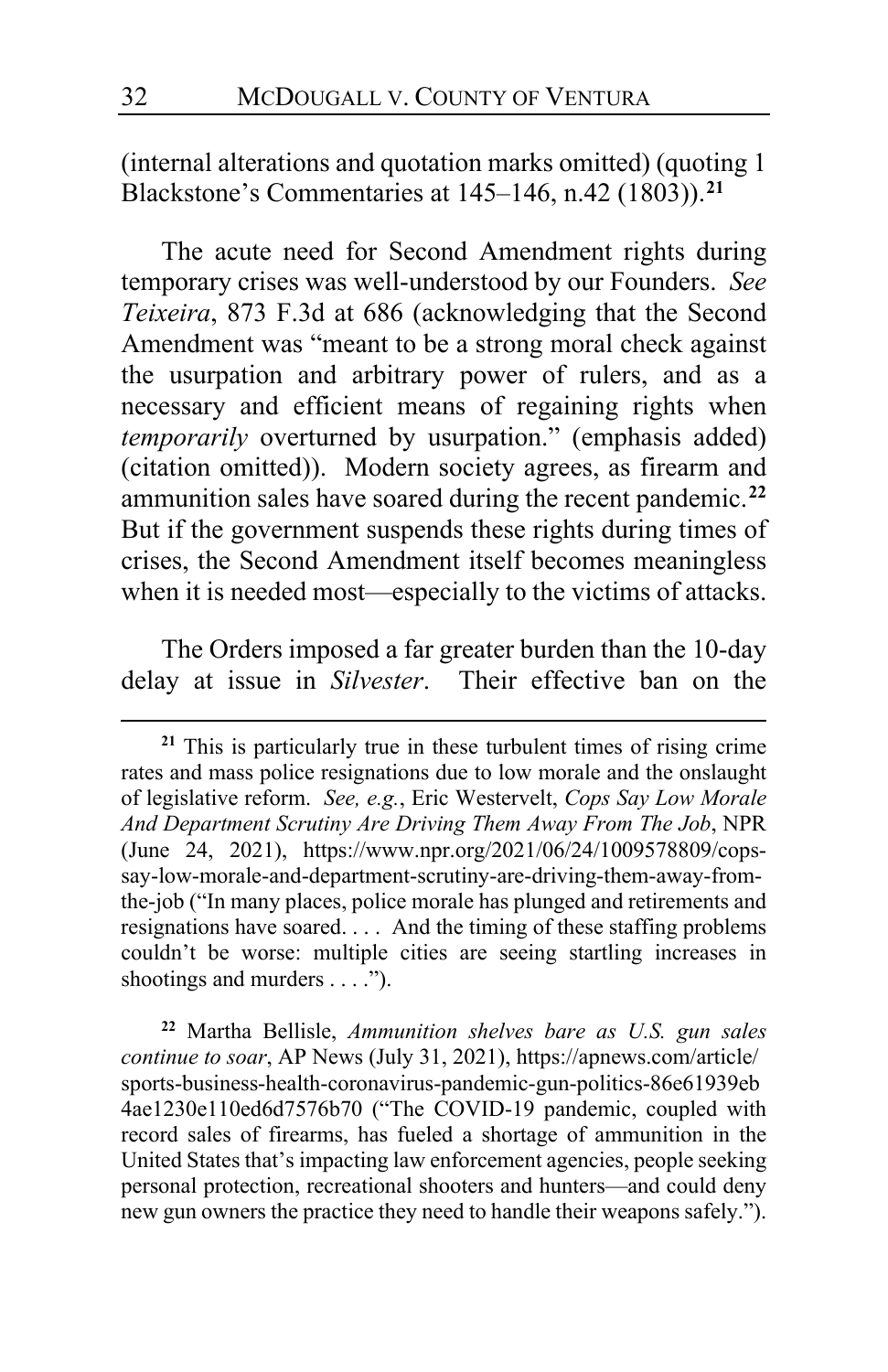acquisition of firearms and ammunitions, and closure of all firing ranges where County residents can safely maintain their proficiency in the use of firearms, severely burdens the core of the Second Amendment right. Strict scrutiny applies.

# *d. The Orders Fail Under Strict Scrutiny.*

The Orders cannot survive strict scrutiny. "Under that standard, the regulation is valid only if it is the least restrictive means available to further a compelling government interest." *Berger v. City of Seattle*, 569 F.3d 1029, 1050 (9th Cir. 2009) (en banc).

The Orders attempt to "[s]tem[] the spread of COVID-19," which "is unquestionably a compelling interest." *Roman Cath. Diocese*, 141 S. Ct. at 67. But the recent Supreme Court COVID cases compel the conclusion that the Orders are not the least restrictive means to further this compelling interest. The complete closure of all gun shops, ammunition shops, and firing ranges is "far more restrictive than any COVID-related regulations that have previously come before the [Supreme] Court," as those cases only concerned regulations *limiting the capacity* at activities that implicated fundamental rights, not an *outright ban* of those activities altogether. *Roman Cath. Diocese*, 141 S. Ct. at 67 (citing *Calvary Chapel Dayton Valley v. Sisolak*, 140 S. Ct. 2603 (2020) (directive limiting in-person worship services to 50 people); *S. Bay United Pentecostal Church*, 140 S. Ct. at 1613 (Executive Order limiting in-person worship to 25% capacity or 100 people, whichever was lower)). "[T]here are [also] many other less restrictive rules that could be adopted to minimize the risk" of allowing gun shops, ammunition shops, and firing ranges to remain open. *Roman Cath. Diocese*, 141 S. Ct. at 67. Among other things, the County could have opened gun shops, ammunition shops, and firing ranges on an appointment-only basis, just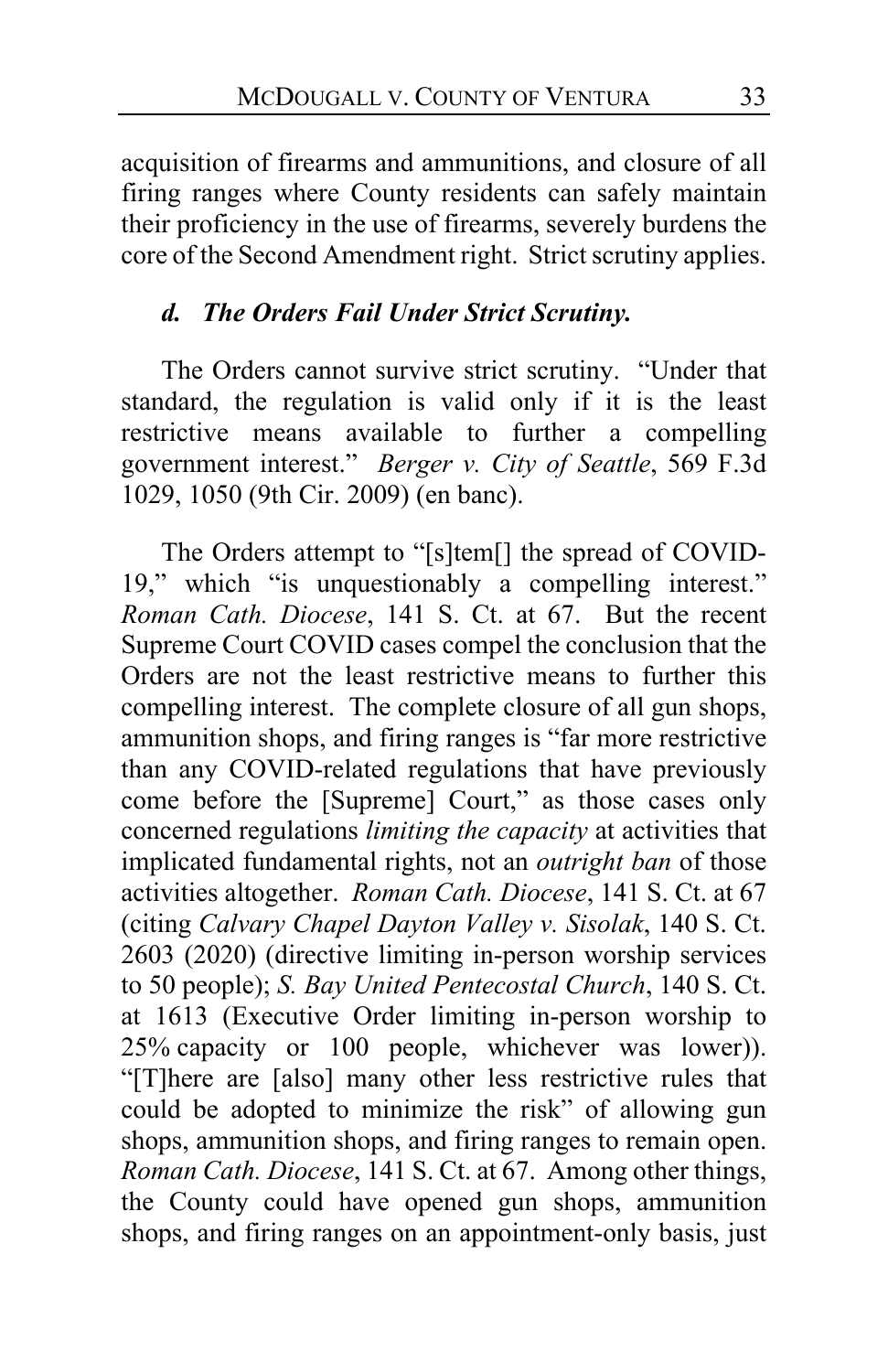like it eventually did for people who purchased a firearm before the Orders took effect. *See id.* (determining that the public health orders failed to satisfy strict scrutiny in part because "[n]ot only is there no evidence that the applicants have contributed to the spread of COVID-19 but there are many other less restrictive rules that could be adopted to minimize the risk").

The Orders' discriminatory impact on gun and ammunition shops also emphasizes that they were *not* "the least restrictive means available to further a compelling government interest." *Berger*, 569 F.3d at 1050. Just like in *Roman Catholic Diocese*, the Orders allowed "essential" businesses like bicycle repair shops and hardware stores to remain open but forced venues that provide access to core fundamental liberties—in this case, Second Amendment rights—to close. *See Roman Cath. Diocese*, 141 S. Ct. at 69 (Gorsuch, J., concurring) (noting that New York City's designation of "essential businesses" included hardware stores and bicycle repair shops, among other businesses). In this somewhat unique scenario where governments are grappling with a global pandemic, the risk of gun shops, ammunition shops, and firing ranges remaining open have nothing to do with the dangers typically associated with firearms. Instead, just as in the recent Supreme Court COVID cases involving religious liberty, all activities open to the public in the County essentially pose the same risk of furthering the spread of COVID by way of facilitating continued public interaction. *See Tandon*, 141 S. Ct. at 1296 ("Comparability is concerned with the risks various activities pose, not the reasons why people gather."). And there is nothing in the record suggesting that gun shops, ammunition shops, or firing ranges posed a higher risk of spreading COVID than, say, bicycle shops or hardware stores.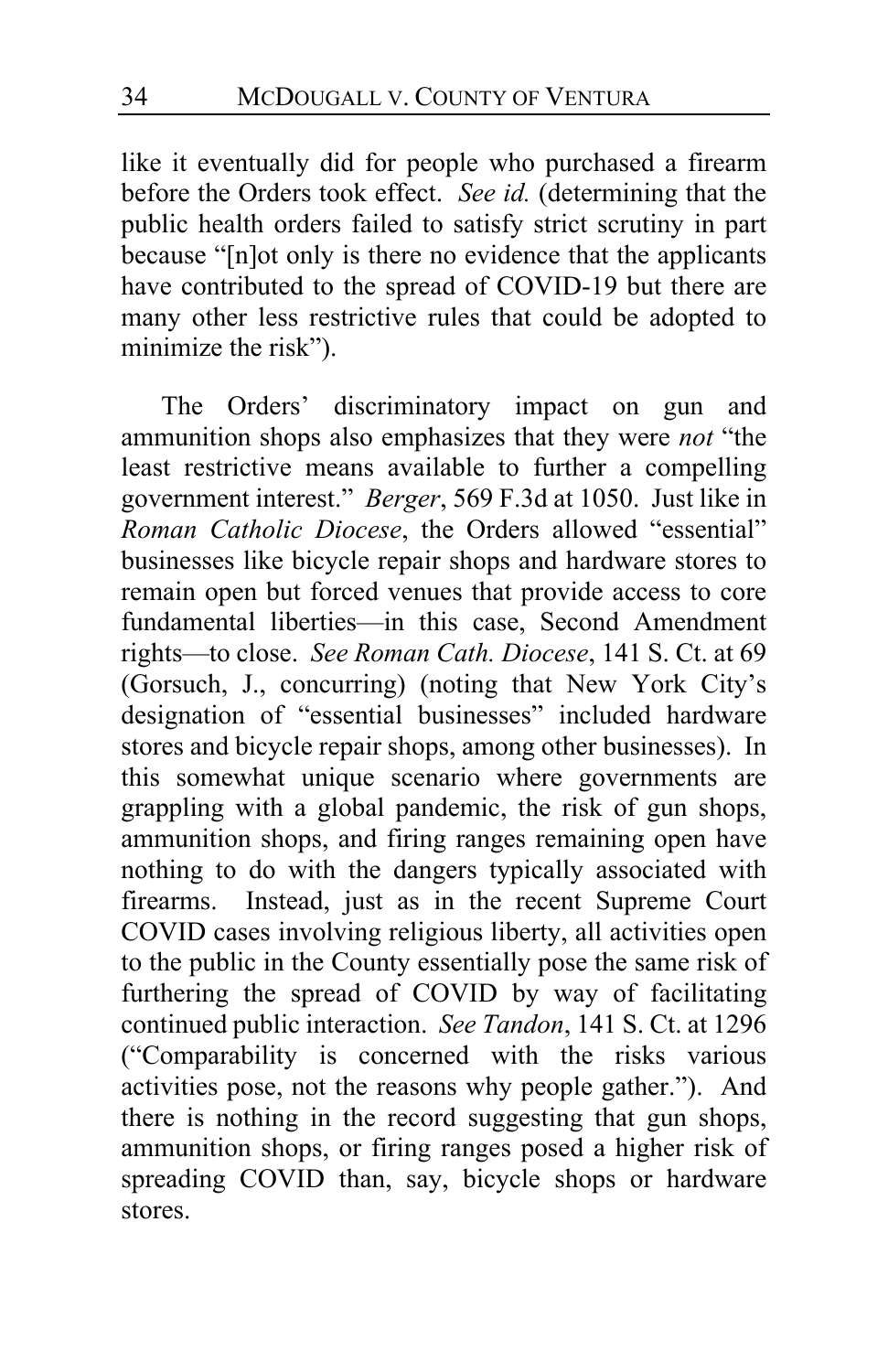The governments' designation of "essential" businesses and activities reflects a government-imposed devaluation of Second Amendment conduct in relation to various other non-Constitutionally protected activities during times of crises, irrespective of any of the unique dangers presented by firearms, ammunition, or firing ranges. Such devaluation directly undermines the strong protections the Constitution was designed to protect, even *through* the "various crises of human affairs." *McCulloch v. Maryland*, 17 U.S. (4 Wheat.) 316, 415 (1819) (emphasis omitted). The Orders' discriminatory denigration of fundamental liberties reveals that they are not the least restrictive means available, further demonstrating their inability to survive strict scrutiny. *Roman Cath. Diocese*, 141 S. Ct. at 67.

Ultimately, the issue boils down to the County's designation of "essential" versus "non-essential" businesses and activities. While courts should afford some measure of deference to local policy determinations, "the enshrinement of constitutional rights necessarily takes certain policy choices off the table." *Heller*, 554 U.S. at 636. When a government completely bans all acquisition of firearms and ammunition by closing gun shops, ammunition shops, and firing ranges, it's one of those off-limits policy choices squarely contemplated by *Heller*. *See id.* at 630. The Orders cannot satisfy strict scrutiny.

### *e. The Orders Also Fail Intermediate Scrutiny.*

Even if strict scrutiny did not apply, the Orders would fail to satisfy intermediate scrutiny. "To satisfy intermediate scrutiny, the government's statutory objective must be significant, substantial, or important, and there must be a reasonable fit between the challenged law and that objective." *Mai*, 952 F.3d at 1115 (citation and internal quotation marks omitted). "In considering whether [the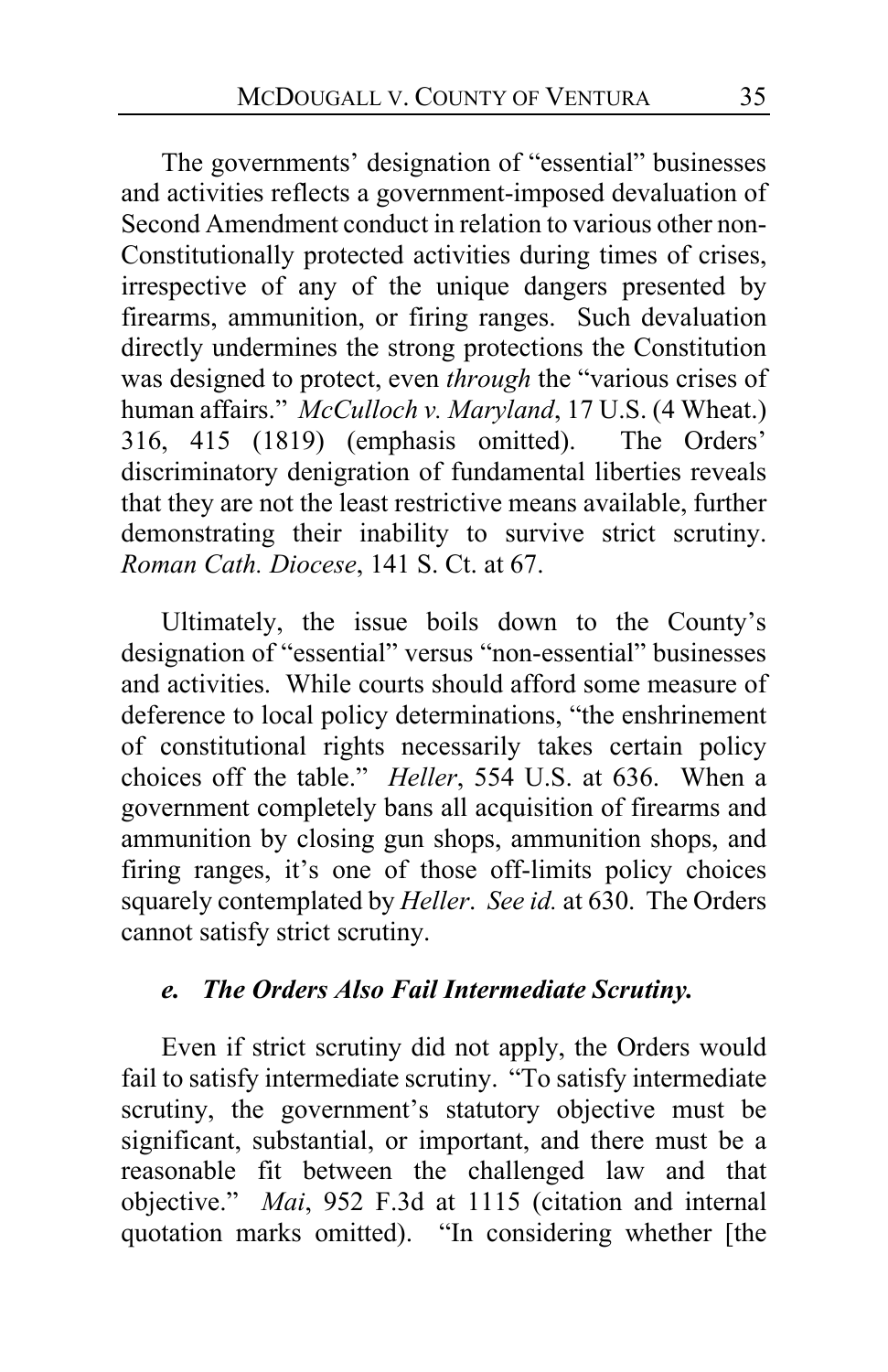challenged law] withstands intermediate scrutiny, we must first define the governmental interest served by [the challenged law], and determine whether it is substantial." *Jackson*, 746 F.3d at 968–69.

Here, as noted above, the Orders' stated intent was to "ensure that the maximum number of persons stay in their places of residence to the maximum extent feasible, while enabling essential services to continue, to slow the spread of COVID-19 to the maximum extent possible." The overall intent of slowing the spread of COVID-19 is a substantial government interest, *see Roman Cath. Diocese*, 141 S. Ct. at 67, so the Orders satisfy the first prong of intermediate scrutiny.

But Appellants have failed to show that the Orders reasonably fit the challenged objective. This circuit has sometimes loosely applied the "reasonable fit" prong and only required that the challenged regulation promote a substantial government interest that would be achieved less effectively absent the regulation. *See, e.g.*, *Mai*, 952 F.3d at 1116 (citation omitted); *United States v. Singh*, 979 F.3d 697, 725 (9th Cir. 2020) (citation omitted). Still, a majority of judges in a recent en banc panel also reaffirmed that reasonable fit in the Second Amendment context is not "less exacting than [our] application of the standard in other kinds of cases." *Duncan v. Bonta*, 19 F.4th 1087, 1138 (9th Cir. 2021) (en banc) (Berzon, J., concurring). Regardless, there are several related principles at play here that nonetheless reveal that the government has failed to meet even the more lenient version of the "fit" requirement that we have sometimes applied.

The relevant related principles can be grouped into two main categories. First, the government "must affirmatively establish the reasonable fit we require." *See Bd. of Trs. of*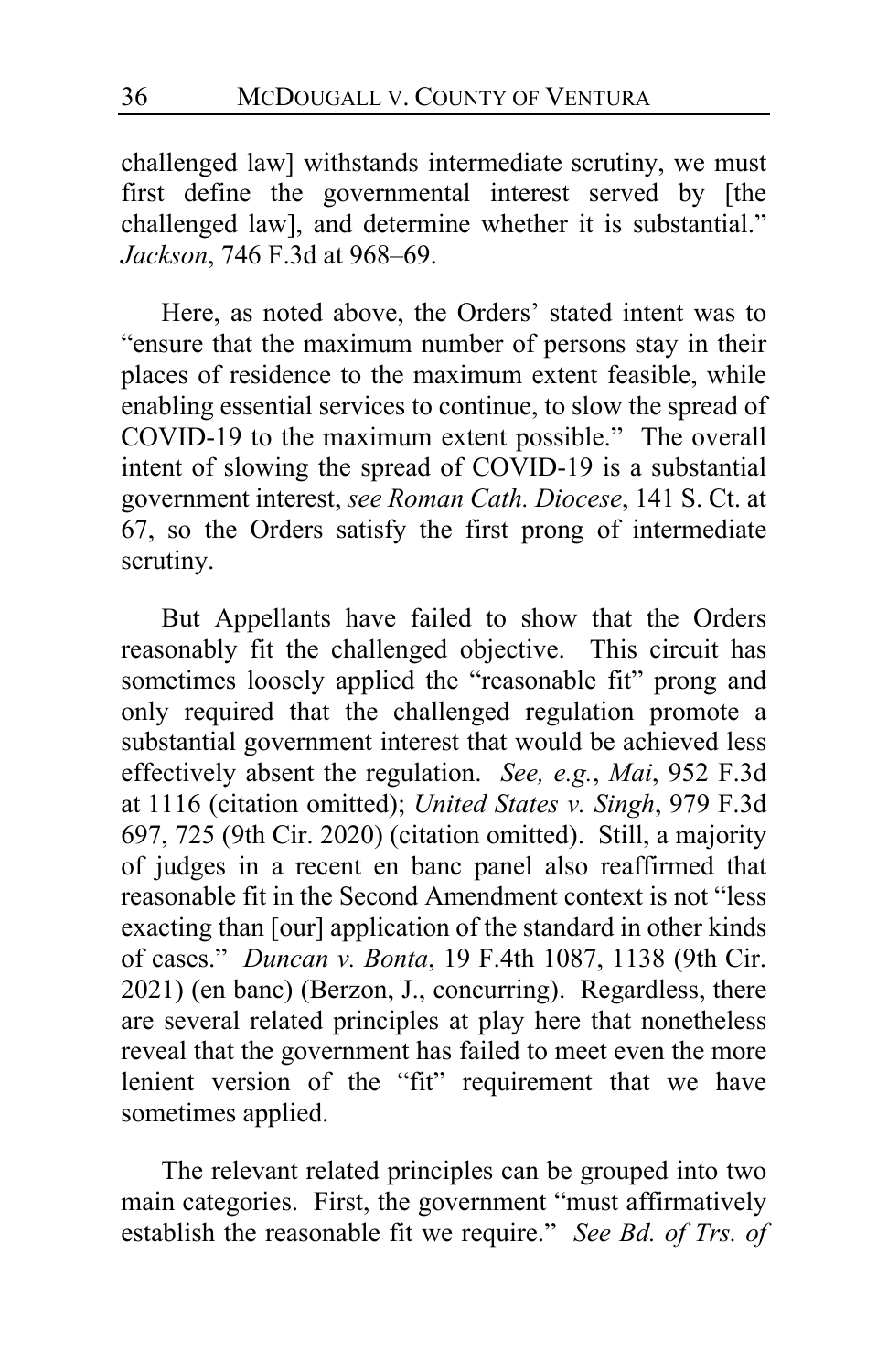*State Univ. of N.Y. v. Fox*, 492 U.S. 469, 480 (1989). "This burden is not satisfied by mere speculation or conjecture," *Edenfield v. Fane*, 507 U.S. 761, 770 (1993), but by "substantial evidence" that the challenged restrictions will alleviate the harm. *Turner Broad. Sys. v. FCC*, 512 U.S. 622, 666 (1994). Though this court has not yet addressed the requisite threshold for "substantial evidence," it has, when applying intermediate scrutiny, repeatedly relied on at least *some* evidence or explanation from the government that purportedly relates to and supports the restriction of Second Amendment rights in particular. *See, e.g., Jackson*, 746 F.3d at 965 (discussing evidence related to the particular dangers associated with gun ownership in support of the city's gun regulation).**[23](#page-36-0)** Second, when applying intermediate scrutiny, courts must consider "less-burdensome alternatives," *City of Cincinnati v. Discovery Network, Inc.*, 507 U.S. 410, 417 n.13 (1993); and evaluate "exemptions and inconsistencies" that undercut the reasonableness of the purported fit. *See Greater New Orleans Broad. Assn., Inc. v. United States*, 527 U.S. 173, 190 (1999).**[24](#page-36-1)**

<span id="page-36-1"></span>**<sup>24</sup>** While Board of Trustees of State University of New York, Edenfield, Turner Broadcasting System, Inc., City of Cincinnati, and Greater New Orleans Broadcasting Association, Inc. address First Amendment challenges, as noted above, First Amendment principles inform the application of intermediate scrutiny in the Second Amendment context—in fact, that's where the "reasonable fit" test originally came from. *See Mai*, 974 F.3d at 1103 (VanDyke, J., dissenting from the denial of rehearing en banc) (describing the history of our Second Amendment intermediate scrutiny test). Moreover, our sister circuits have considered less burdensome alternatives as relevant to a proper analysis of restraints imposed on Second Amendment rights.

<span id="page-36-0"></span>**<sup>23</sup>** *See also Mai*, 952 F.3d at 1117; *Pena*, 898 F.3d at 980; *Silvester*, 843 F.3d at 828; *Fyock v. Sunnyvale*, 779 F.3d 991, 1000 (9th Cir. 2015); *Chovan*, 735 F.3d at 1140.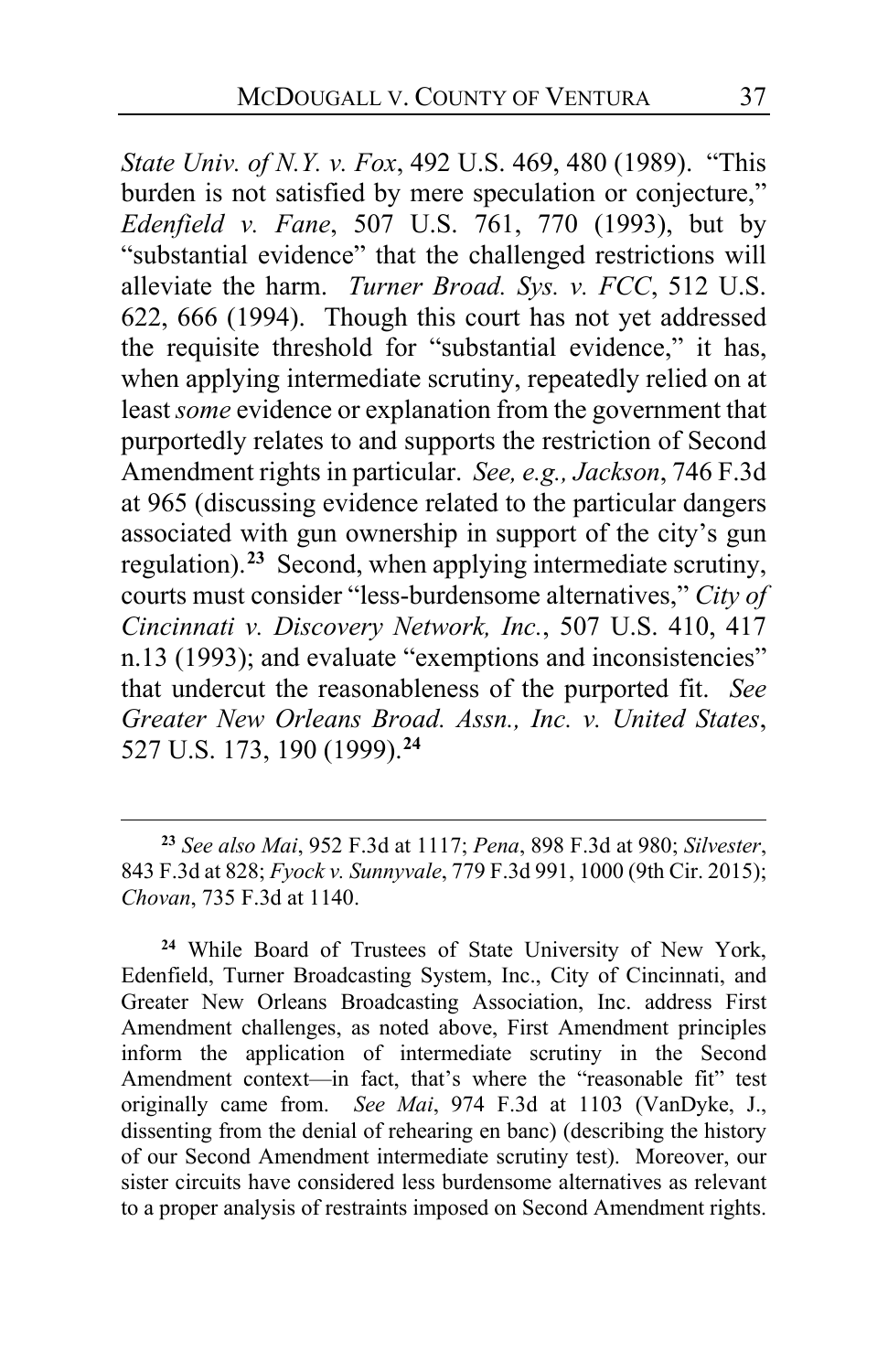Applying these principles, the County has failed to meet its burden here. Appellees omit *any* evidence or argumentation suggesting that the closure of gun shops, ammunition shops, and firing ranges stems the spread of COVID any more than the closure of bike shops, hardware stores, and golfing ranges. Instead, Appellees' one-sentence justification on appeal of the Orders' "reasonable fit" is that "social isolation is considered useful as a tool to control the spread of pandemic viral infections." But this carte-blanche rationale—that has nothing to do with the actual fundamental right at issue—is riddled with exemptions and inconsistencies. If social isolation is the paramount concern, why allow bicycle shops, hardware stores, and golfing ranges to remain open? As noted above, it ultimately boils down to the government's designation of "essential" and "non-essential" businesses—but nowhere has the government here explained why gun stores, ammunition stores, and firing ranges are "non-essential" businesses while bicycle shops, hardware stores, and golfing ranges are "essential."

Not only did Appellees fail to provide *any* evidence or explanation suggesting that gun shops, ammunition shops, and firing ranges posed a greater risk of spreading COVID-19 than other businesses and activities deemed "essential," but they also failed to provide any evidence that they considered less restrictive alternatives for the general public. It's not as if alternatives were unavailable: the County eventually utilized one such alternative for those who had purchased firearms before March 20 by allowing receipt of those pre-purchased firearms on an appointment-only basis. It declined to extend this option to those who had not yet

*See, e.g., Heller v. District of Columbia*, 801 F.3d 264, 277–78 (D.C. Cir. 2015); *Ezell v. City of Chicago*, 651 F.3d 684, 709 (7th Cir. 2011).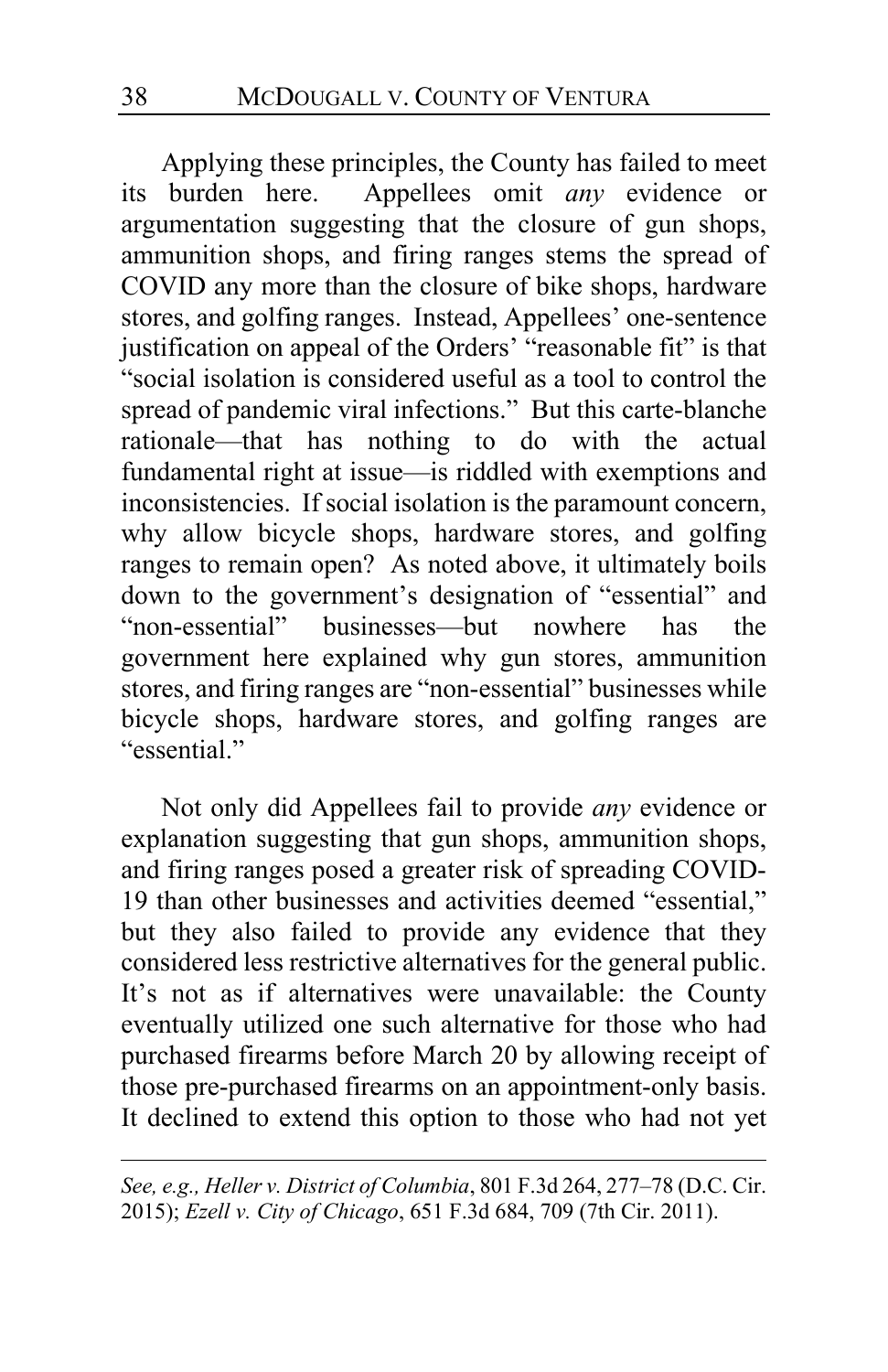purchased a firearm by March 20, however, without any explanation. Indeed, the only evidence in the record that specifically pertains to the actual Second Amendment rights at issue directly undercuts the reasonableness of the fit: CISA (the federal agency) had specifically identified "workers supporting the operation of firearm or ammunition . . . retailers . . . and shooting ranges" as "essential critical infrastructure workers." If the government actually has any burden at all—which our court has repeatedly said it does, even under intermediate scrutiny—then at a minimum it means that the government must provide *some* explanation that pertains to the specific risks associated with the fundamental right at issue. It did not do so here, and therefore failed to meet any burden in showing a reasonable fit. Instead, it summarily devalued a fundamental right by deeming businesses essential to the exercise of that right as "non-essential," without any proffered rationale whatsoever. This cannot survive any type of heightened scrutiny where the government bears some burden.

### **CONCLUSION**

The district court erred in determining that *Jacobson* applied to Appellants' Second Amendment claim, and in the alternative, that intermediate scrutiny applied. It also erred in determining that the Orders survived even intermediate scrutiny. We therefore reverse the district court's order granting Appellees' motion to dismiss and remand for further proceedings.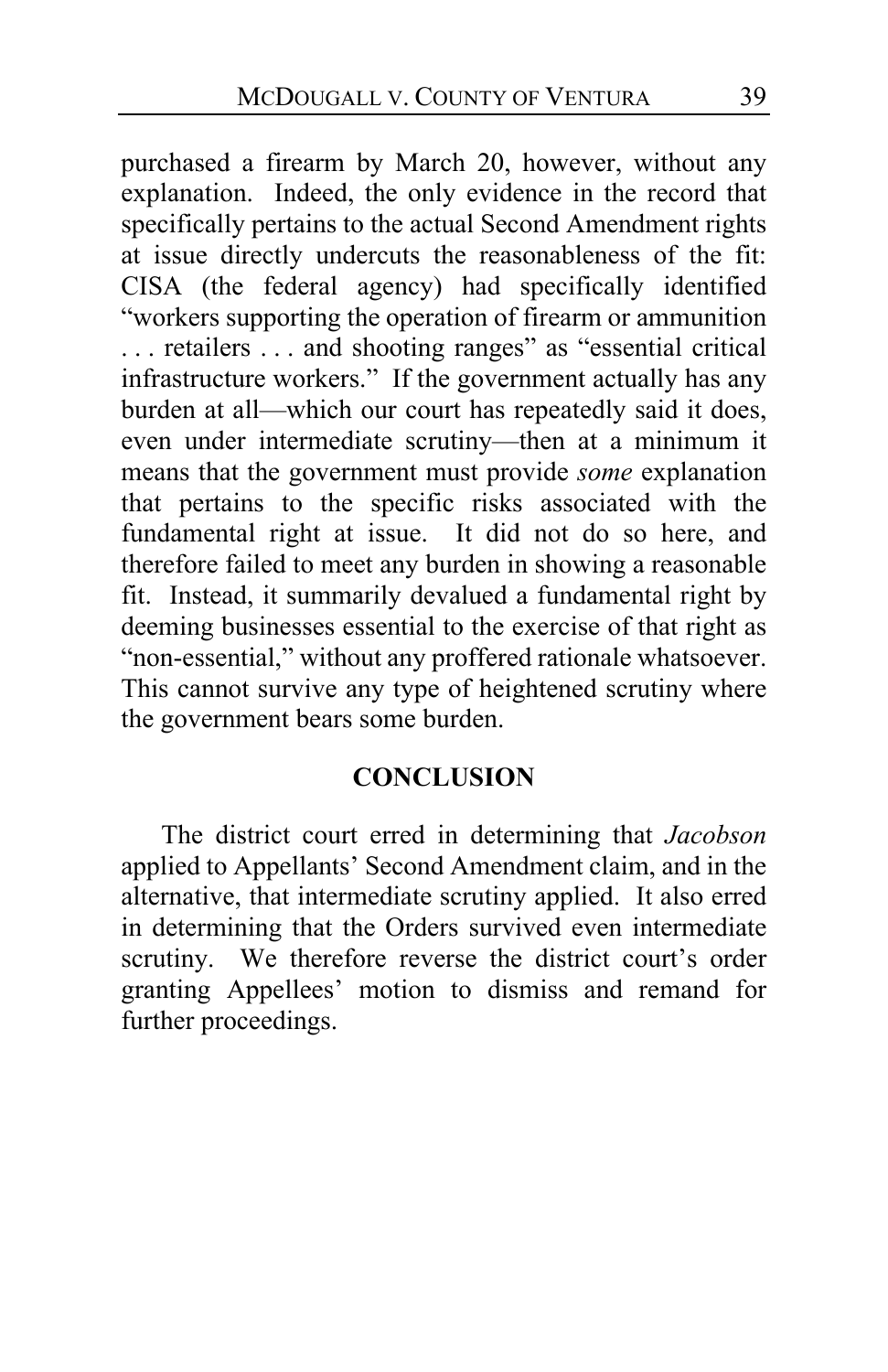KLEINFELD, Circuit Judge, concurring:

I concur in the result, but write separately for two reasons. First, we need not reach the question whether strict scrutiny applies, so I would not. While strict scrutiny may be appropriate, as the majority concludes, nevertheless we should not make more law than is necessary to decide the case. Second, I wish to expand upon the absence of justification in the record for what the County did.

The Supreme Court and we have held that rational basis review is not appropriate to a statute (let alone a mere edict by a county official, as here) challenged under the Second Amendment.**[1](#page-39-0)** We and other circuits have used First Amendment analysis as a guide.**[2](#page-39-1)** In *Packingham v. North Carolina*, **[3](#page-39-2)** a recent First Amendment challenge to a prohibition against a registered sex offender accessing social media sites, the Supreme Court explained that "to survive intermediate scrutiny, a law must be 'narrowly tailored to serve a significant governmental interest.'"**[4](#page-39-3)** The fit between the governmental objective and the prohibition need not be perfect, but it must be reasonable.**[5](#page-39-4)** To survive intermediate scrutiny, the government cannot "burden substantially more

<span id="page-39-0"></span>**<sup>1</sup>** *See District of Columbia v. Heller*, 554 U.S. 570, 628 n.27; *Duncan v. Bonta*, **F.4th**  $\Box$ , (9th Cir. Nov. 30, 2021).

<span id="page-39-1"></span>**<sup>2</sup>** *See Duncan v. Bonta*, \_\_ F.4th \_\_, (9th Cir. Nov. 30, 2021); *Drummond v. Robinson Twp.*, 9 F.4th 217, 226 (3d Cir. 2021); *Kanter v. Barr*, 919 F.3d 437, 448 (7th Cir. 2019); *United States v. Chester*, 628 F.3d 673, 682 (4th Cir. 2010).

<span id="page-39-2"></span>**<sup>3</sup>** 137 S. Ct. 1730 (2017).

<span id="page-39-3"></span>**<sup>4</sup>** *Packingham*, 137 S. Ct. at 1736 (internal citation omitted).

<span id="page-39-4"></span>**<sup>5</sup>** *See Duncan v. Bonta*, \_\_F.4th \_\_, (9th Cir. Nov. 30, 2021).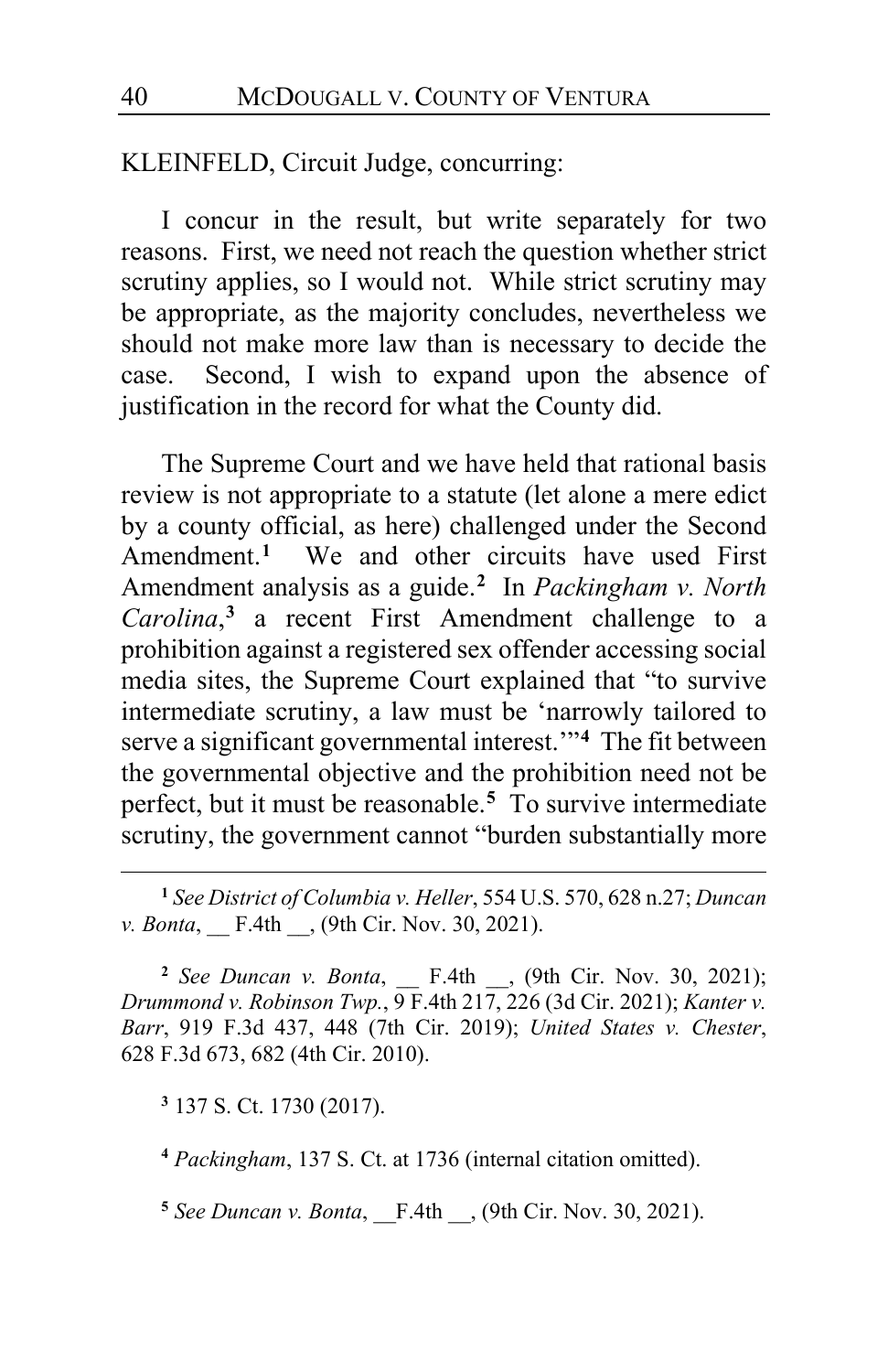speech than is necessary to further the government's legitimate interests."**[6](#page-40-0)** A valid governmental interest (in *Packingham*, keeping child molesters from using Facebook and Twitter to find new victims) is not adequate to insulate the restriction from all constitutional protections.**[7](#page-40-1)** The State must "me[e]t its burden to show that th[e] sweeping law is necessary or legitimate to serve that purpose."**[8](#page-40-2)** While the government's burden of proof is not "unnecessarily rigid," the evidence in the record must still "fairly support" the government's position.**[9](#page-40-3)** Of course, "we defer to reasonable legislative judgments."**[10](#page-40-4)** In the case before us, the challenged order is not a "legislative judgment," merely an edict by a subordinate official within the County executive, presumably entitled to less deference than a legislative judgment.

Thus, regardless of whatever deference this edict may receive, the County bears the burden of establishing a "reasonable fit" between its purpose of slowing the spread of the virus and its prohibition of sales of and practice at gun ranges with guns and ammunition. That purpose is legitimate, but the legitimacy of the purpose is not enough to abridge a constitutional right. The County must show that

**<sup>7</sup>** *See Id*.

**<sup>8</sup>** *Id.* at 1737.

<span id="page-40-4"></span><span id="page-40-3"></span><span id="page-40-2"></span><sup>9</sup> *Duncan*, F.4th at \_\_ (internal quotation marks and citation omitted).

**<sup>10</sup>** *Id*.

<span id="page-40-1"></span><span id="page-40-0"></span>**<sup>6</sup>** *Packingham*, 137 S. Ct. at 1736*.* (internal quotation marks and citation omitted).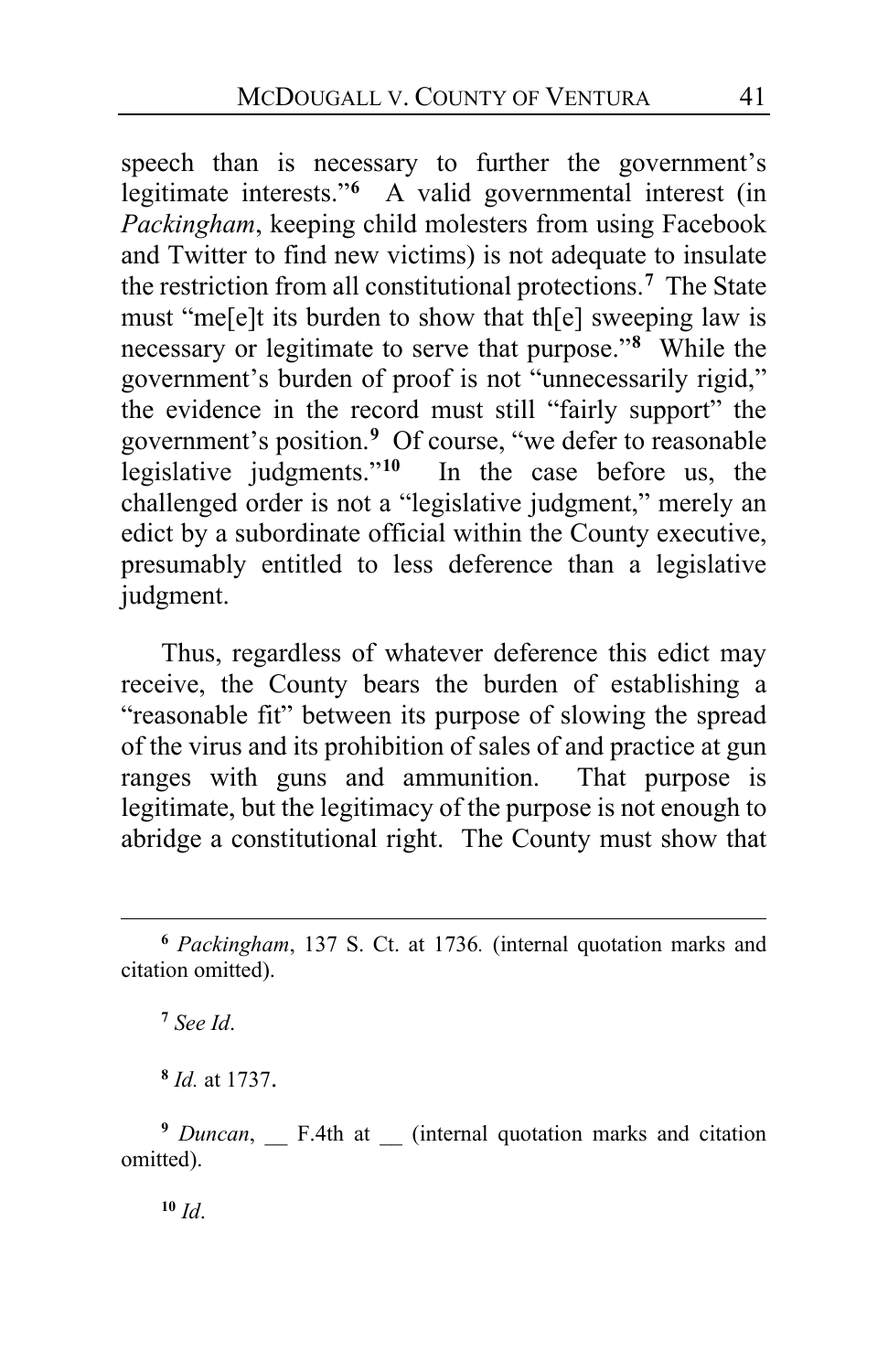the evidence in the record establishes a reasonable fit of the edict to the legitimate purpose.

Since the constitutional challenge in this case was dismissed for failure to state a claim upon which relief could be granted, for purposes of decision we must proceed on the basis of the facts averred in the complaint, together with documents incorporated by reference or judicially noticed.**[11](#page-41-0)** The challenge arises from a series of orders issued by Ventura County's Public Health Medical Director and Health Officer prohibiting the acquisition of firearms and ammunition from licensed dealers, even if purchasers had already paid for them, and prohibiting the operation of firing ranges necessary for training and practice in the safe use of firearms.**[12](#page-41-1)**

The structure of the orders was to require everyone in the County to stay within their residence and to require all businesses to close and to prohibit all travel, but with a series of exceptions. Generally in the Anglo-American tradition, everything is permitted except what is expressly prohibited. The Health Officer's orders instead prohibited everything except what they expressly permitted. The scope of the exceptions is thus critical to the orders' constitutionality.

The exceptions included leaving one's residence for outdoor activities such as bicycling and later golfing, but not shooting at outdoor gun ranges. Delivery of any "household consumer products" was excepted, but not delivery, even at the door of a licensed dealer, of guns or ammunition.

<span id="page-41-1"></span><span id="page-41-0"></span>**<sup>11</sup>** *Khoja v. Orexigen Therapeutics, Inc.*, 899 F.3d 988, 998 (9th Cir. 2018).

**<sup>12</sup>** First Amended Complaint ¶ 50–55.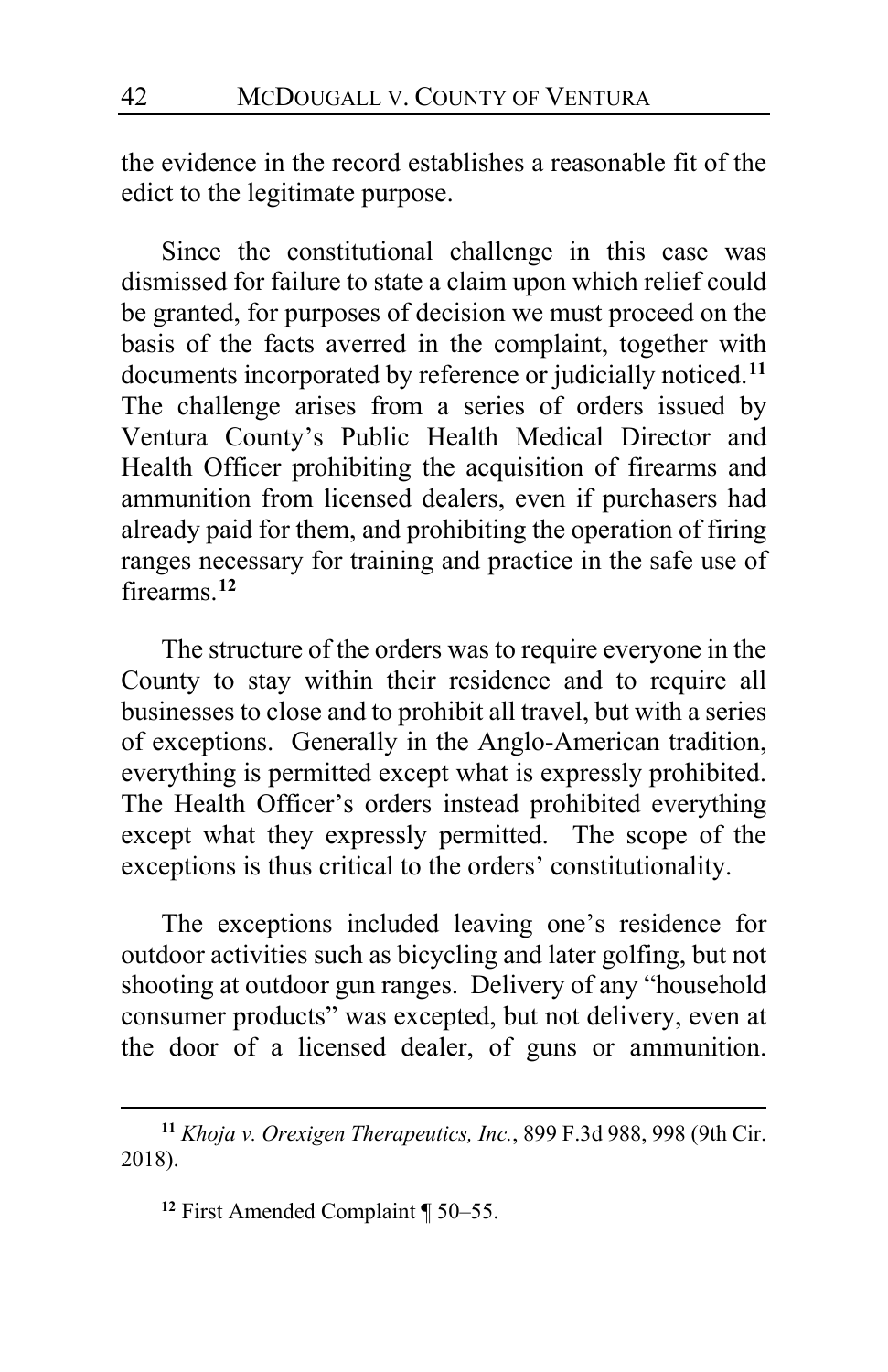"Hardware stores" were excepted, but apparently not if the hardware consisted of firearms or ammunition. Subsequent emendations to the orders allowed people to shop in person for cars and bicycles, and to take possession of firearms previously purchased and paid for. The parties do not disagree that gun stores and shooting ranges were ordered closed, on pain of criminal penalties,**[13](#page-42-0)** during the periods at issue.

There is no evidence whatsoever in the record to show why the particular inclusions and exceptions relating to firearms, ammunition, and shooting ranges reasonably fit the purpose of slowing the spread of the COVID-19 virus. The only document the County points to as justification is the edict itself, in which its Health Officer recites in the "Whereas" clauses that "social isolation is considered useful" for this purpose. The County provides no evidence and no justification for why bicycles could be purchased and delivered, for example, but firearms could not even be picked up at the storefront, or for why such outdoor activities as walking, bicycling, and golfing were allowed, but acquiring and maintaining proficiency at outdoor shooting ranges was not.

The State of California Public Health Officer had made an exception to the statewide order confining people to their residences for workers needed to "maintain continuity of operations of the federal critical infrastructure sectors" of the economy.**[14](#page-42-1)** The federal government had advised that gun stores should be treated as "essential critical infrastructure," but the County offers no justification whatsoever, let alone

<span id="page-42-0"></span>**<sup>13</sup>** *Id.* at ¶ 48–49.

<span id="page-42-1"></span>**<sup>14</sup>** *Id.* at ¶ 37–39.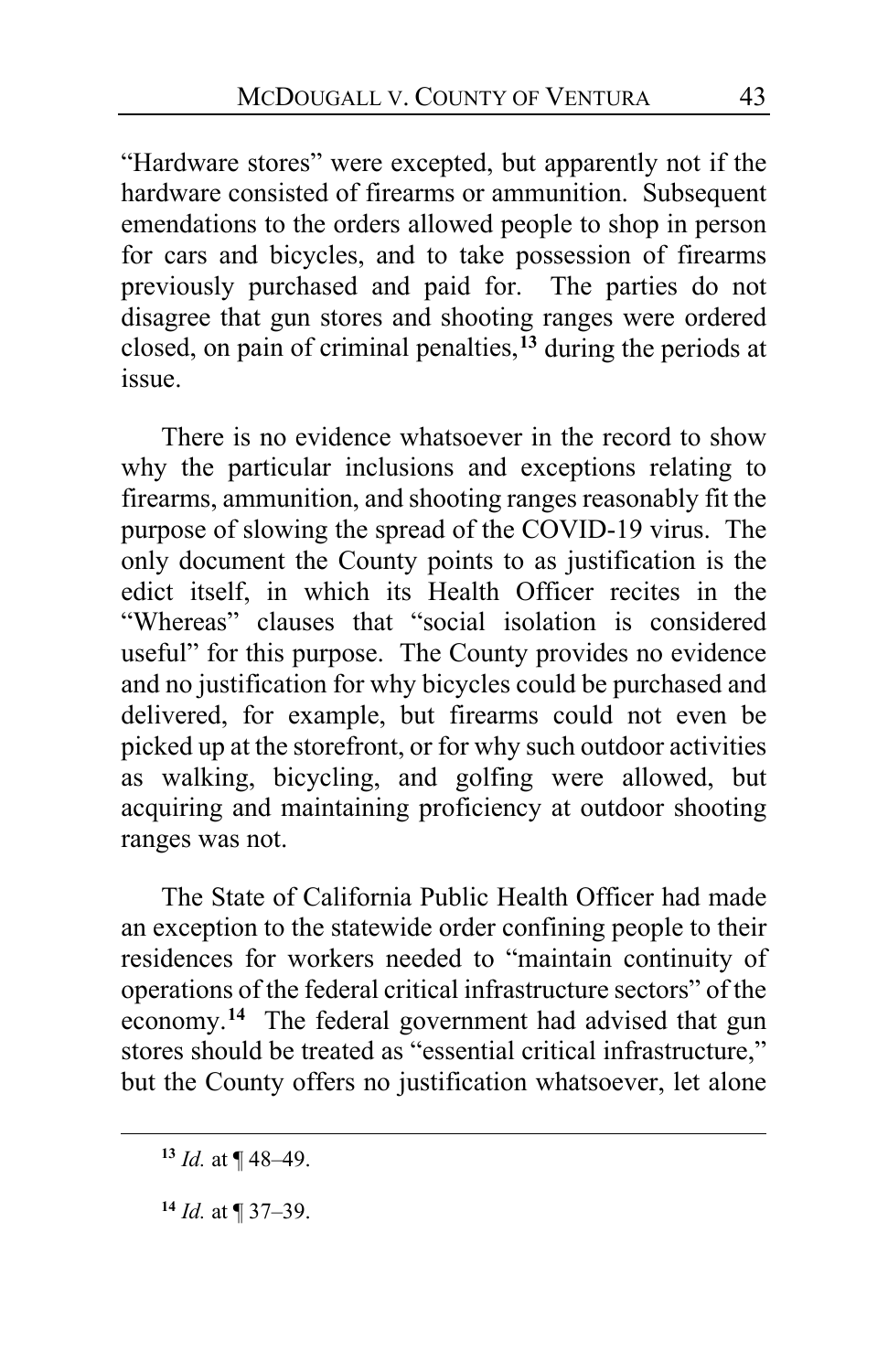evidence, for why it did not so treat gun stores, as the State exception and federal advisory memorandum did. The federal guidance, ignored without any stated reason by the County, deemed "workers supporting the operation of firearm or ammunition product manufacturers, retailers, importers, distributors, and shooting ranges" to be within the "critical infrastructure workforce."

The dramatically broad County Health Officer's edict established that anyone in the County could be arrested and put in jail for myriad activities outside the home or for engaging in commercial transactions other than those explicitly excepted from the edict, yet the County offers no evidence nor even any argument for the apparently arbitrary list of exclusions. Nor does the County make any effort, not by presenting evidence, nor even by presenting argument, for why such constitutionally protected activities, whether public speech, or going to church, or purchasing and practicing with firearms and ammunition, were simply banned, instead of accommodated with a reasonable fit to the purpose of slowing the spread of the virus. The government's argument seems to be that so long as it satisfies the first step of intermediate scrutiny, showing some legitimate purpose, it has no burden under the second step, to establish a reasonable fit with that purpose. If that were correct, the County could order the closure of Mexican restaurants but make an exception for French restaurants, because the arbitrariness of that distinction would not matter any more than the distinction between bicycling and shooting at outdoor gun ranges. Such arbitrariness is not the law.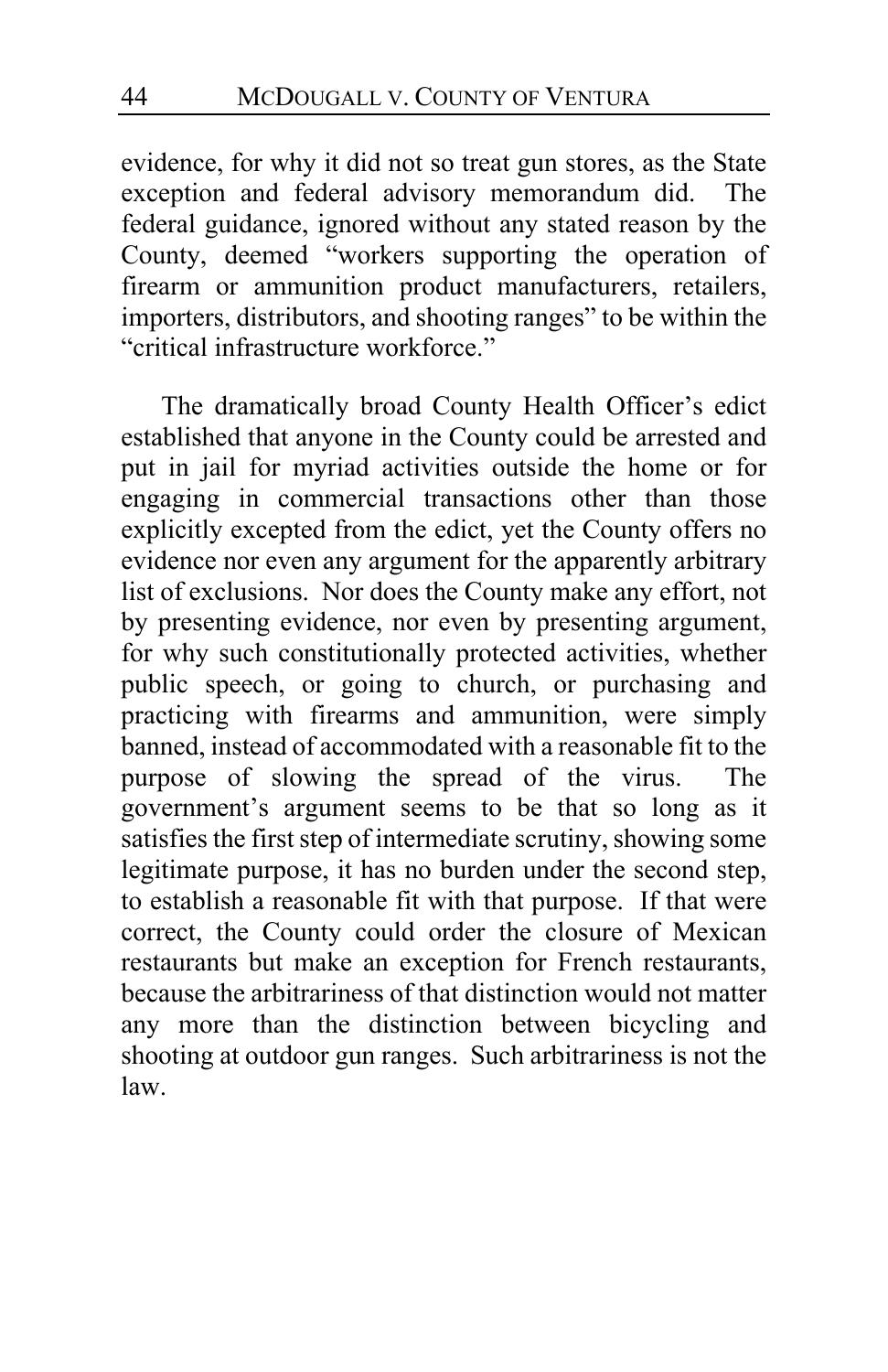I therefore concur in reversing the district court. If, under intermediate scrutiny in *Packingham*, **[15](#page-44-0)** a child molester cannot be prohibited from accessing social media sites, because such a prohibition excessively restricts access to legitimate speech,**[16](#page-44-1)** then *a fortiori* a legitimate gun purchaser cannot have his constitutional right to acquire firearms and ammunition, and to develop and maintain proficiency with them at outdoor shooting ranges, suspended indefinitely under a "broad stroke"**[17](#page-44-2)** prohibition riddled with exceptions for other quite similar activities, without more from the government other than the assertion that "the law must be this broad"**[18](#page-44-3)** to serve its purpose. On the record before us, all we have is a series of orders allowing some retailing of hardware and other consumer products but not firearms or ammunition, and allowing some outdoor activities such as golfing and bicycling but not shooting at outdoor firing ranges. Nothing in the record explains why. The County has simply neglected to make a record that could justify its actions. Neither pandemic nor even war wipes away the Constitution.**[19](#page-44-4)**

<span id="page-44-1"></span>**<sup>16</sup>** *Id*.

<span id="page-44-2"></span>**<sup>17</sup>** *Id*.

<span id="page-44-3"></span>**<sup>18</sup>** *Id*.

<span id="page-44-4"></span>**<sup>19</sup>** *See, e.g.*, *Hamdi v. Rumsfeld*, 542 U.S. 507, 536 (2004).

<span id="page-44-0"></span>**<sup>15</sup>** *Packingham*, 137 S. Ct. at 1737.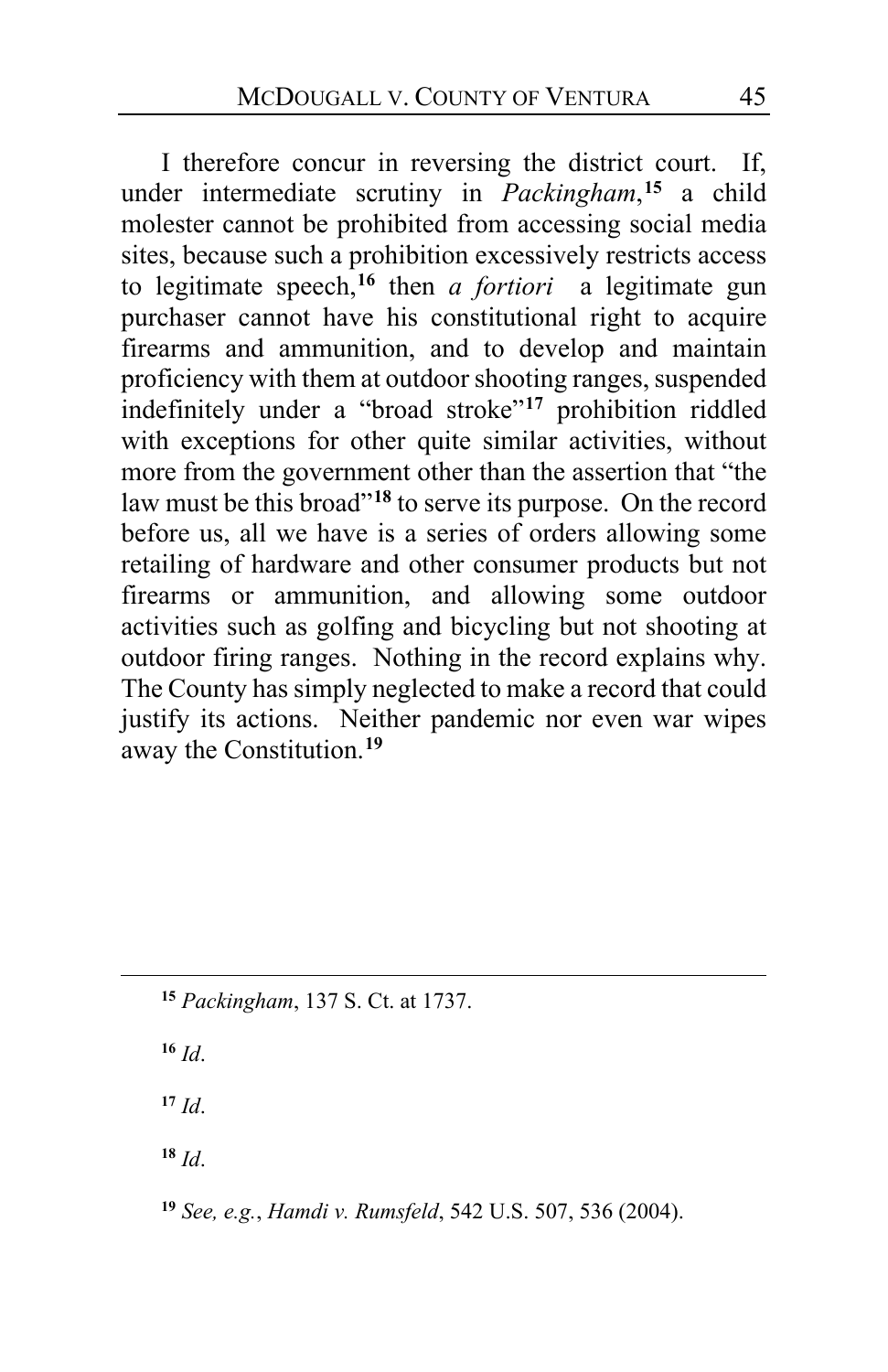VANDYKE, Circuit Judge, concurring:

I agree wholeheartedly with the majority opinion, which is not terribly surprising since I wrote it. But I write separately to make two additional points. The first is simply to predict what happens next. I'm not a prophet, but since this panel just enforced the Second Amendment, and this is the Ninth Circuit, this ruling will almost certainly face an en banc challenge. This prediction follows from the fact that this is *always* what happens when a three-judge panel upholds the Second Amendment in this circuit. *See, e.g.*, *Young v. Hawaii*, 896 F.3d 1044, 1048 (9th Cir. 2018), *on reh'g en banc*, 992 F.3d 765 (9th Cir. 2021) (en banc) (overturning the three-judge panel); *Peruta v. Cnty. of San Diego*, 742 F.3d 1144, 1147 (9th Cir. 2014), *on reh'g en banc*, 824 F.3d 919 (9th Cir. 2016) (en banc) (same); *Duncan v. Becerra*, 970 F.3d 1133, 1138 (9th Cir. 2020), *on reh'g en banc sub nom. Duncan v. Bonta*, 19 F.4th 1087 (9th Cir. 2021) (en banc) (same). Our circuit has ruled on dozens of Second Amendment cases, and without fail has *ultimately* blessed *every* gun regulation challenged, so we shouldn't expect anything less here. *See Duncan*, 19 F.4th at 1165 (VanDyke, J., dissenting).

My second point is related to the first. As I've recently explained, our circuit can uphold any and every gun regulation because our current Second Amendment framework is exceptionally malleable and essentially equates to rational basis review. *See id.* at 1162–63; *Mai v. United States*, 974 F.3d 1082, 1101 (9th Cir. 2020) (VanDyke, J., dissenting from the denial of rehearing en banc) ("Particularly in [the Second Amendment] context, we have watered down the 'reasonable fit' prong of intermediate scrutiny to little more than rational basis review."). Our court normally refers to our legal test as a two-step inquiry,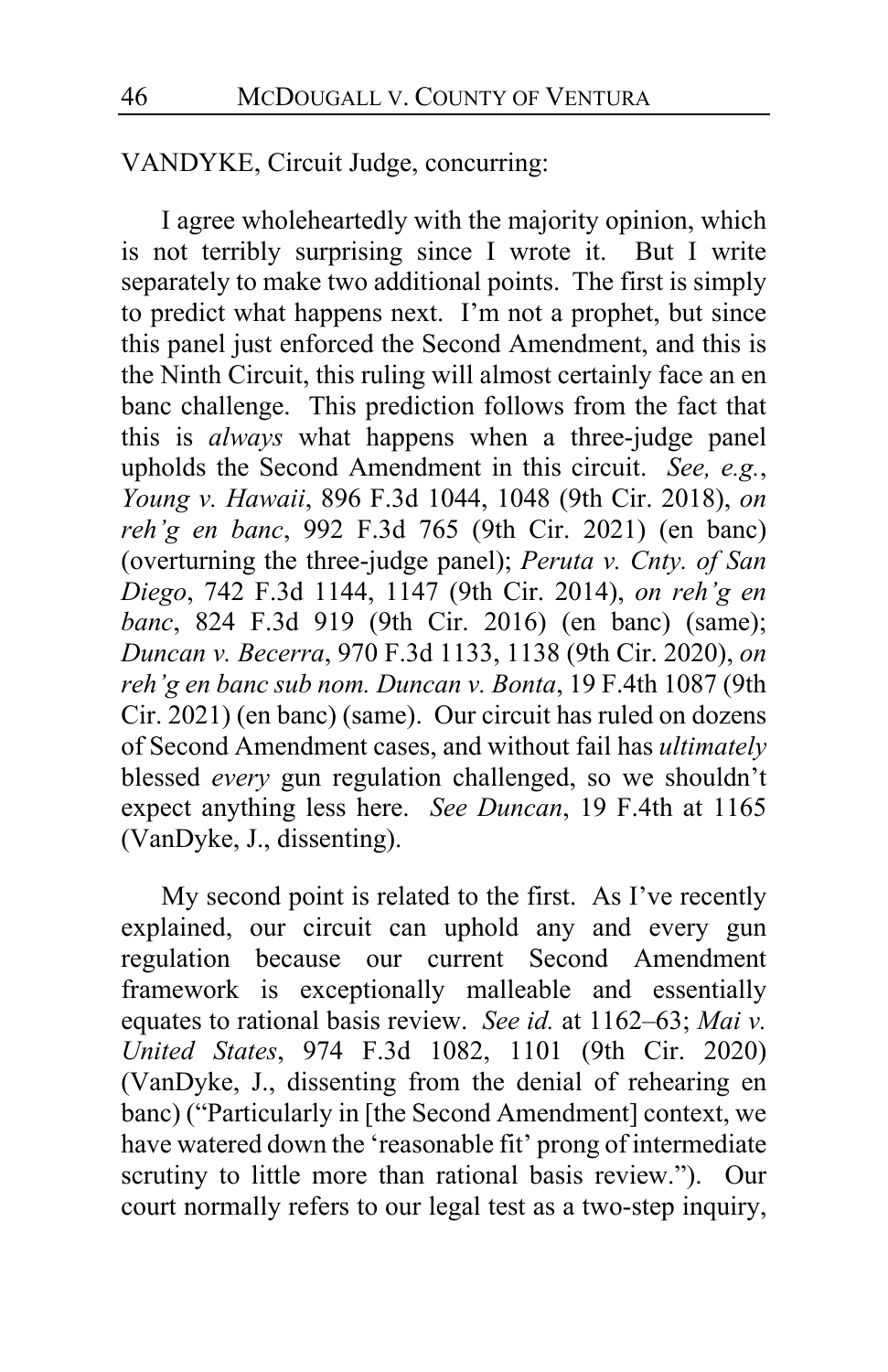*see United States v. Chovan*, 735 F.3d 1127, 1136 (9th Cir. 2013), although it may be better understood as a "tripartite binary test with a sliding scale and a reasonable fit"—a test that "only a law professor can appreciate." *Rhode v. Becerra*, 445 F. Supp. 3d 902, 930 (S.D. Cal. 2020). The complex weave of multi-prong analyses embedded into this framework provide numerous off-ramps for judges to uphold any gun-regulation in question without hardly breaking a sweat. *See Duncan*, 19 F.4th at 1164–65 (VanDyke, J., dissenting).

Given both of these realities—that (1) no firearm-related ban or regulation ever ultimately fails our circuit's Second Amendment review, and (2) that review is effectively standardless and imposes no burden on the government—it occurred to me that I might demonstrate the latter while assisting my hard-working colleagues with the former. Those who know our court well know that all of our judges are very busy and that it's a lot of work for any judge to call a panel decision en banc. A judge or group of judges must first write a call memo, and then, if the en banc call is successful, the en banc majority must write a new opinion. Since our court's Second Amendment intermediate scrutiny standard can reach any result one desires, I figure there is no reason why I shouldn't write an alternative draft opinion that will apply our test in a way more to the liking of the majority of our court. That way I can demonstrate just how easy it is to reach any desired conclusion under our current framework, and the majority of our court can get a jumpstart on calling this case en banc. Sort of a win-win for everyone. To better explain the reasoning and assumptions behind this type of analysis, my "alternative" draft below will contain footnotes that offer further elaboration (think of them as "thought-bubbles"). The path is well-worn, and in a few easy steps any firearms regulation, no matter how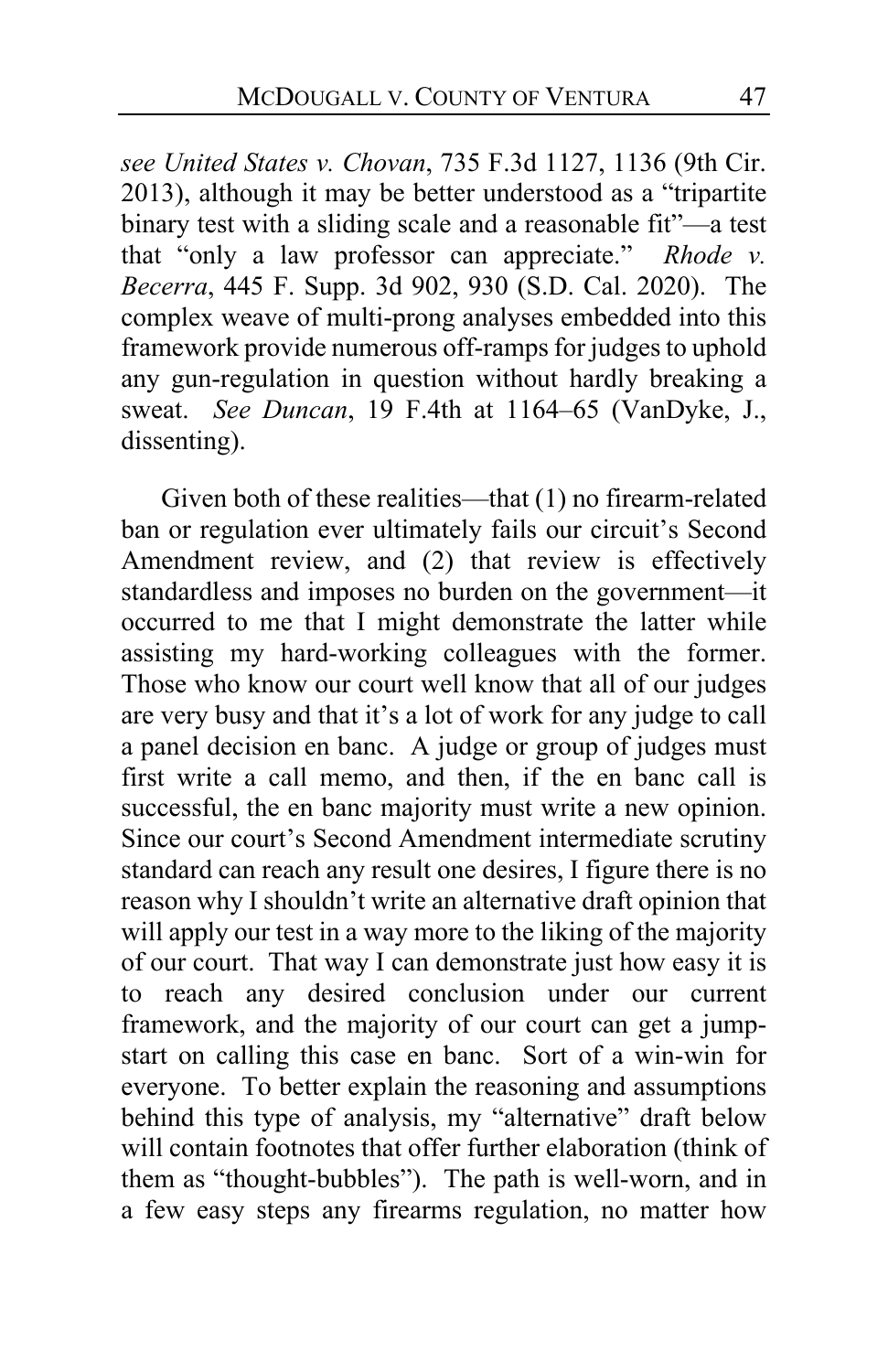draconic, can earn this circuit's stamp of approval. Here goes:

#### **BACKGROUND**

The rapid onset of the COVID-19 pandemic disrupted every facet of life across the globe and has claimed millions of lives. In the early days of the pandemic, when information was scarce and panic was setting in, governments were forced to take immediate action. Accordingly, the County of Ventura issued a series of health orders ("Orders") to slow the spread of the disease. These Orders, among other things, required the immediate closure of all non-essential businesses, including firearm stores and firing ranges. The county continually updated and modified the Orders, and allowed these businesses to reopen as soon as it was safe to do so. All told, firearm stores and ranges were closed for 48 days. During that time, Plaintiffs sued the county, alleging that these Orders impermissibly burdened their Second Amendment rights.

#### **DISCUSSION**

### **A. Legal Framework**

The Second Amendment states: "A well regulated Militia, being necessary to the security of a free State, the right of the people to keep and bear Arms, shall not be infringed." U.S. Const. amend. II. In the leading case on the Second Amendment, the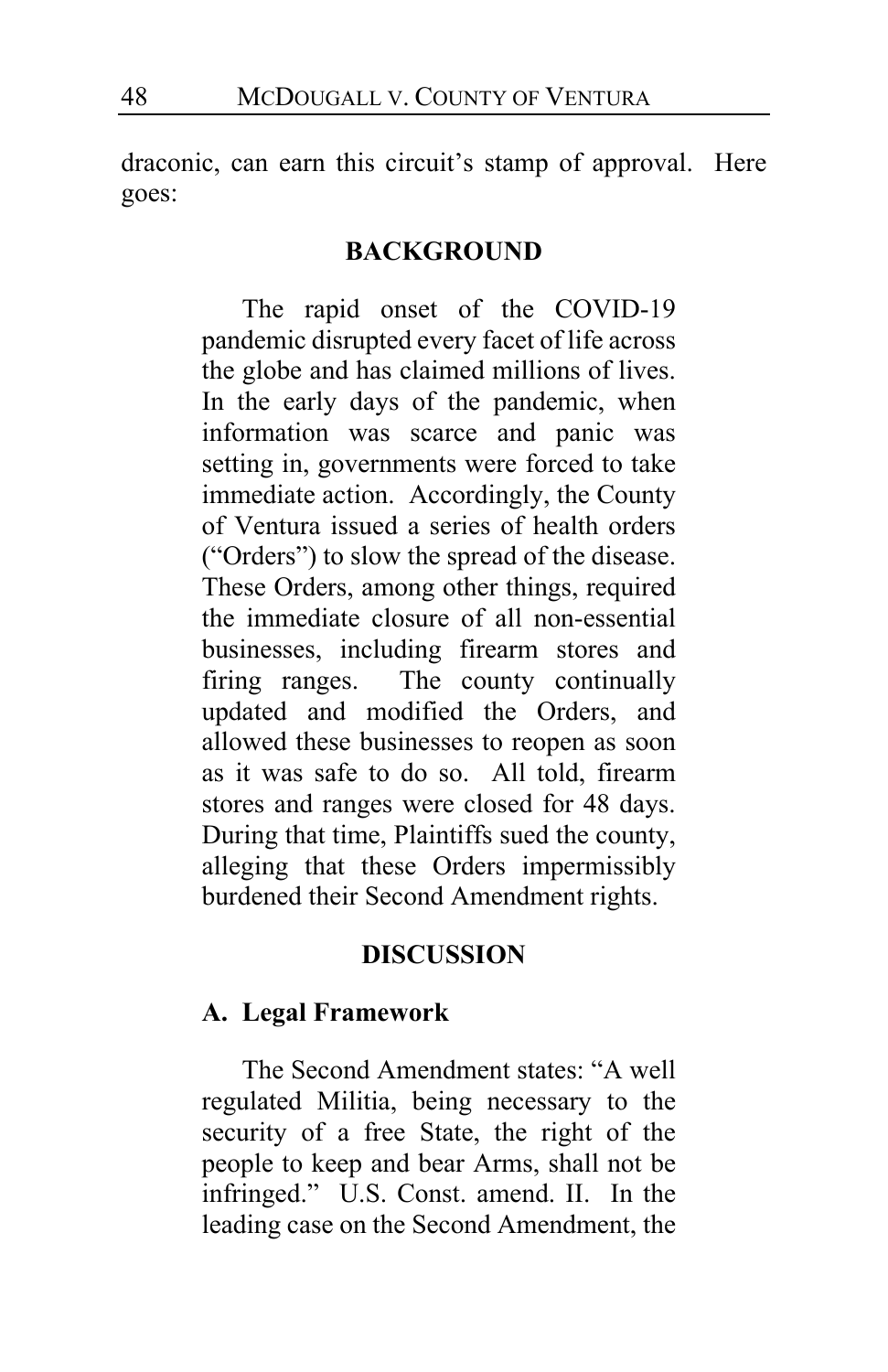Supreme Court invalidated a District of Columbia regulation that banned possession of handguns in the home and required other firearms to generally be kept "unloaded and disassembled or bound by a trigger lock or similar device." *District of Columbia v. Heller*, 554 U.S. 570, 575 (2008). Two years later, the Supreme Court incorporated the Second Amendment against the states and invalidated a Chicago handgun possession ban similar to the one in *Heller*. *McDonald v. City of Chicago*, 561 U.S. 742, 750 (2010). But in invalidating the challenged regulations, both *Heller* and *McDonald* explained that the rights established by the Second Amendment are "not unlimited." *Heller*, 554 U.S. at 595; *McDonald*, 561 U.S. at 786.**[1](#page-48-0)**

Our circuit, like most of our sister circuits, have discerned from *Heller* and *McDonald* a two-step framework for analyzing Second Amendment claims. At

<span id="page-48-0"></span><sup>&</sup>lt;sup>1</sup> We really like this "not unlimited" language from *Heller*, and cite it often and enthusiastically. *See, e.g.*, *Young v. Hawaii*, 992 F.3d 765, 782 (9th Cir. 2021) (en banc); *Mai v. United States*, 952 F.3d 1106, 1113 (9th Cir. 2020); *Peruta v. Ctny. of San Diego*, 824 F.3d 919, 928 (9th Cir. 2016) (en banc); *Silvester v. Harris*, 843 F.3d 816, 819 (9th Cir. 2016); *Silvester*, 843 F.3d at 829 (Thomas, C.J., concurring); *Chovan*, 735 F.3d at 1133; *United States v. Vongxay*, 594 F.3d 1111, 1115 (9th Cir. 2010). One might conclude it is the driving force in our circuit's Second Amendment jurisprudence.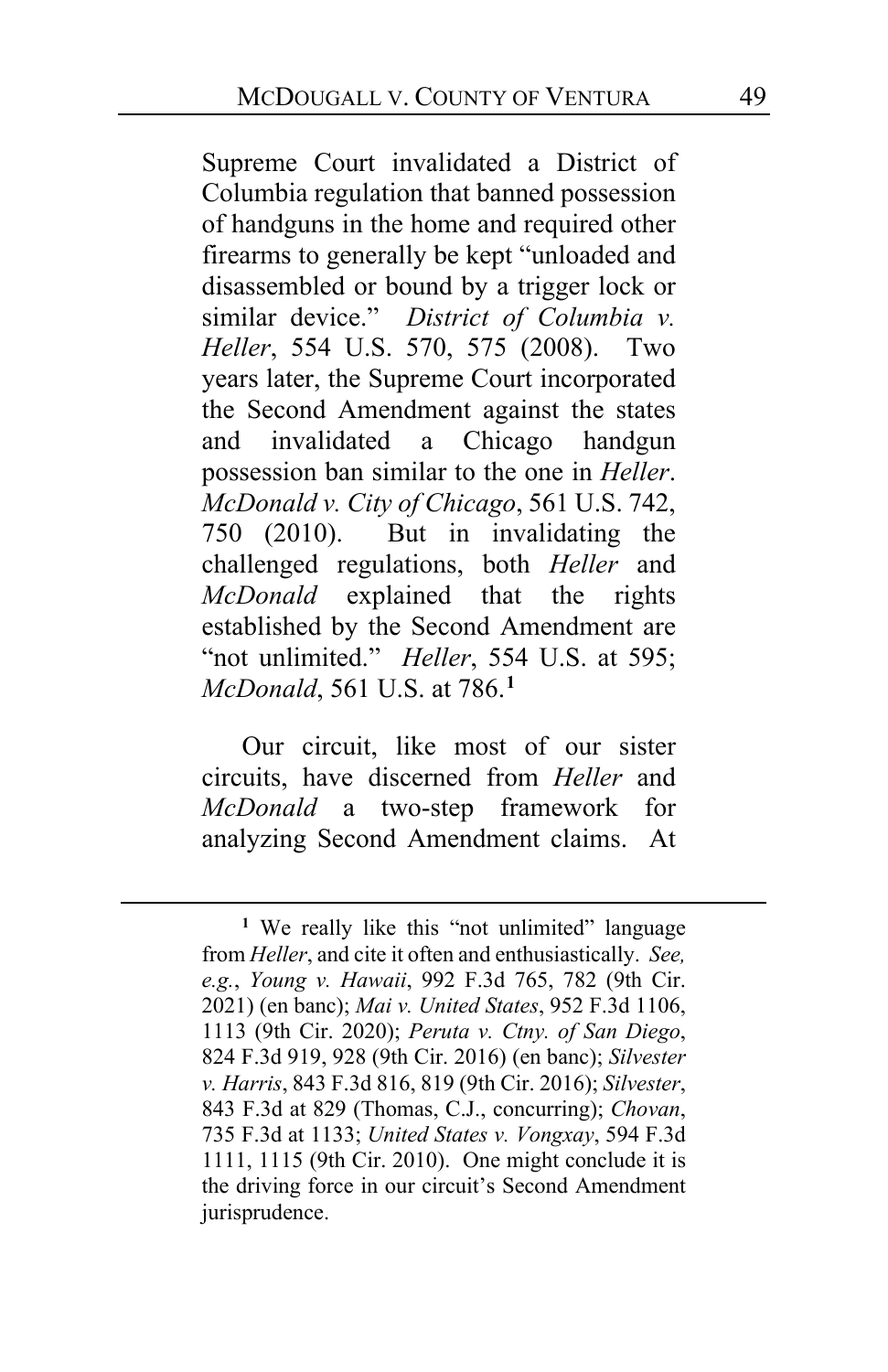step one, our court looks to see if the challenged law burdens conduct protected by the Second Amendment by examining the "historical understanding of the scope of the right." *Silvester*, 843 F.3d at 821 (quoting *Heller*, 554 U.S. at 625). If the law is outside the historical scope of the Second Amendment or falls within "presumptively lawful regulations," the law is upheld. *Id.*

If the law does implicate conduct protected by the Second Amendment, then the court must continue to step two and determine which level of scrutiny to apply. *See Chovan*, 735 F.3d at 1136. The appropriate level of scrutiny depends on "(1) 'how close the law comes to the core of the Second Amendment right,' and (2) 'the severity of the law's burden on the right." *Id.* at 1138 (quoting *Ezell v. City of Chicago,* 651 F.3d 684, 703 (7th Cir. 2011)). A law that destroys the Second Amendment right is unconstitutional under any level of scrutiny; a law that both implicates the core of the Second Amendment and severely burdens that right is subject to strict scrutiny;<sup>[2](#page-49-0)</sup> all other laws are subject to intermediate scrutiny. *Young*, 992 F.3d at 784.

<span id="page-49-0"></span>**<sup>2</sup>** We refer to strict scrutiny as a theoretical matter—a thought-experiment, really. Our court has never ultimately applied strict scrutiny to any real-life gun regulation.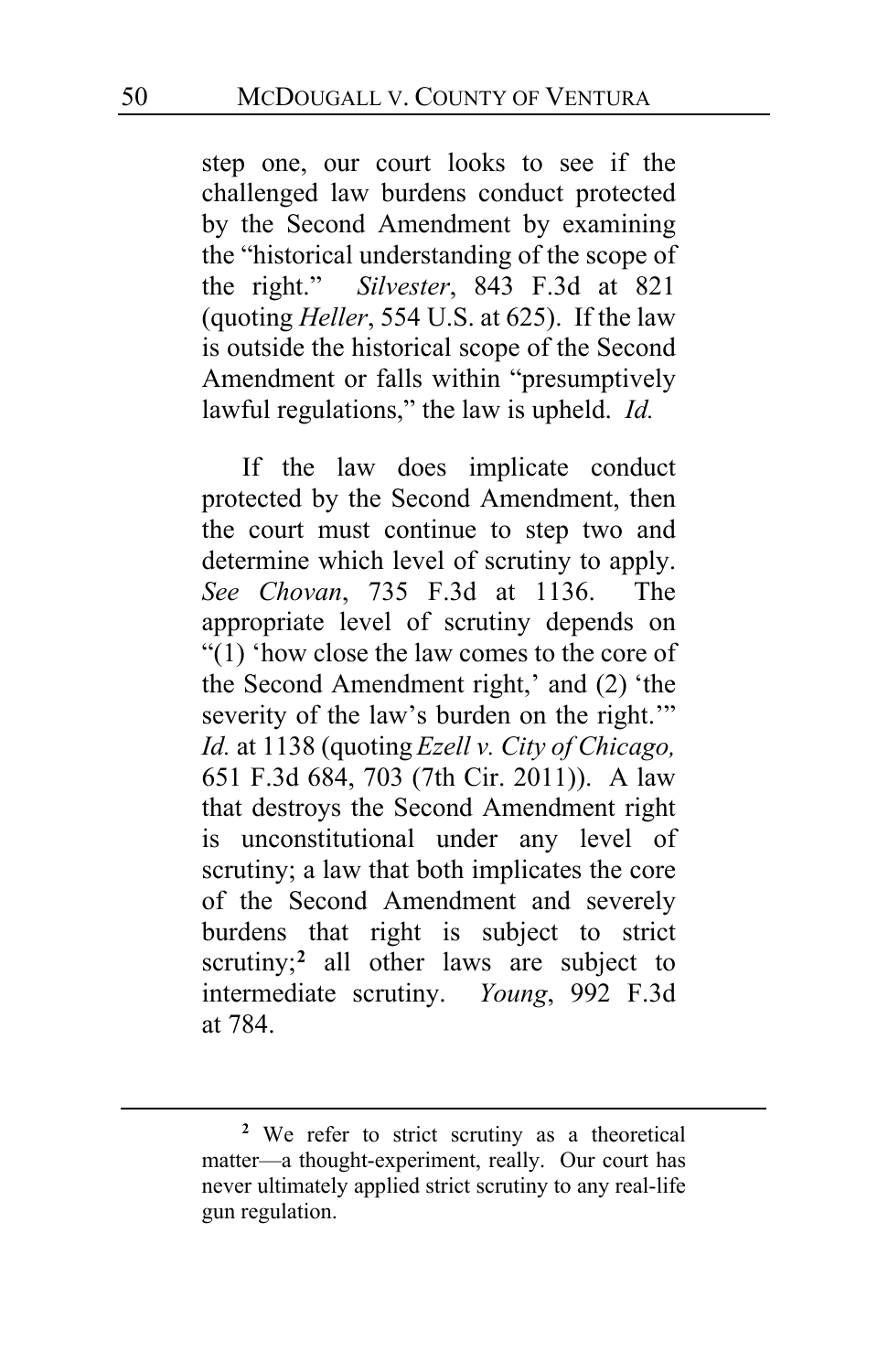### **B. Application**

#### **a. Step One**

We begin by first deciding if the Orders burden conduct historically protected by the Second Amendment. Such historical analysis is not easy, "and the courts of appeals have spilled considerable ink in trying to navigate the Supreme Court's framework." *Pena v. Lindley*, 898 F.3d 969, 976 (9th Cir. 2018). Yet history suggests that delays in taking possession of a firearm was not considered a substantial burden on the Second Amendment:

> Before the age of superstores and superhighways, most folks could not expect to take possession of a firearm immediately upon deciding to purchase one. As a purely practical matter, delivery took time. Our 18th and 19th century forebears knew nothing about electronic transmissions. Delays of a week or more were not the product of governmental regulations, but such delays had to be routinely accepted as part of doing business.

*Silvester*, 843 F.3d at 827. Even with this history as a guide, however, we are unable to definitively rule on the historical pedigree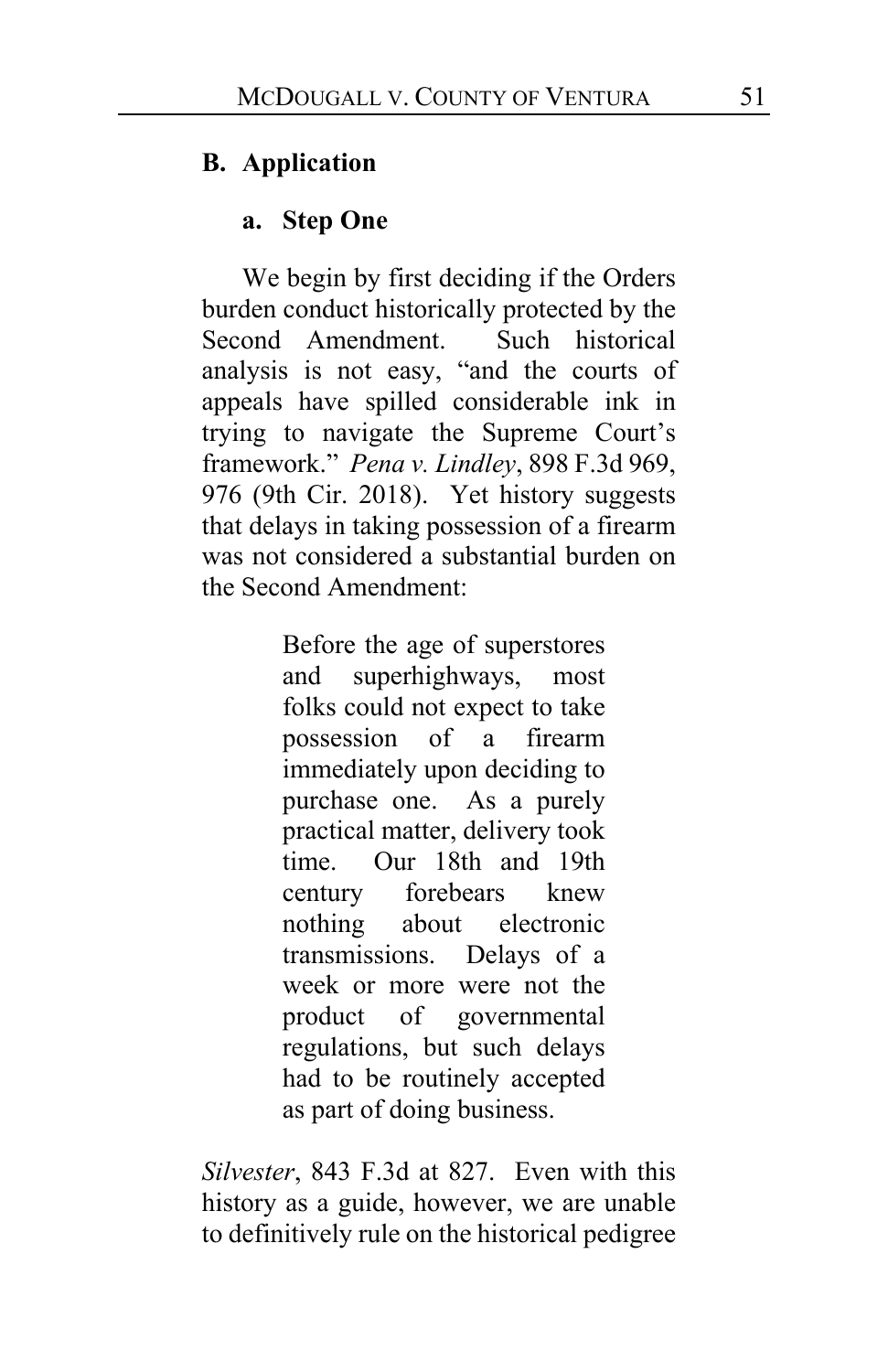of the county's Orders. The parties did not brief the historical contours of regulations like these, and for good reason. The complexity and novelty of the challenges raised by COVID-19 are not easily mapped onto 18th or 19th century practices and understandings.

Therefore, we elect to follow the "welltrodden and 'judicious course'" of assuming, rather than deciding, that the regulation at hand burdens conduct protected by the Second Amendment. *Pena*, 898 F.3d at 976 (quoting *Woollard v. Gallagher*, 712 F.3d 865, 876 (4th Cir. 2013)); *see also Mai*, 952 F.3d at 1114–15; *Fyock v. City of Sunnyvale*, 779 F.3d 991, 997 (9th Cir. 2015).**[3](#page-51-0)**

<span id="page-51-0"></span>**<sup>3</sup>** Here's the deal: Whenever we think the history helps us in upholding the challenged regulation, we're happy to rely on it in step one of our test. *See, e.g.*, *Young*, 992 F.3d at 784–826. But most of the time the history either doesn't help us uphold the gun regulation, is indeterminate, or is just really hard to evaluate. So usually we just skip over step one of our "two-step" test by assuming the challenged regulation burdens Second Amendment-protected conduct. But that's okay, because the real beauty of our two-step test is its amazing flexibility at the various stages of step two in balancing the government's asserted interest versus the claimed impact on the "core" of the Second Amendment.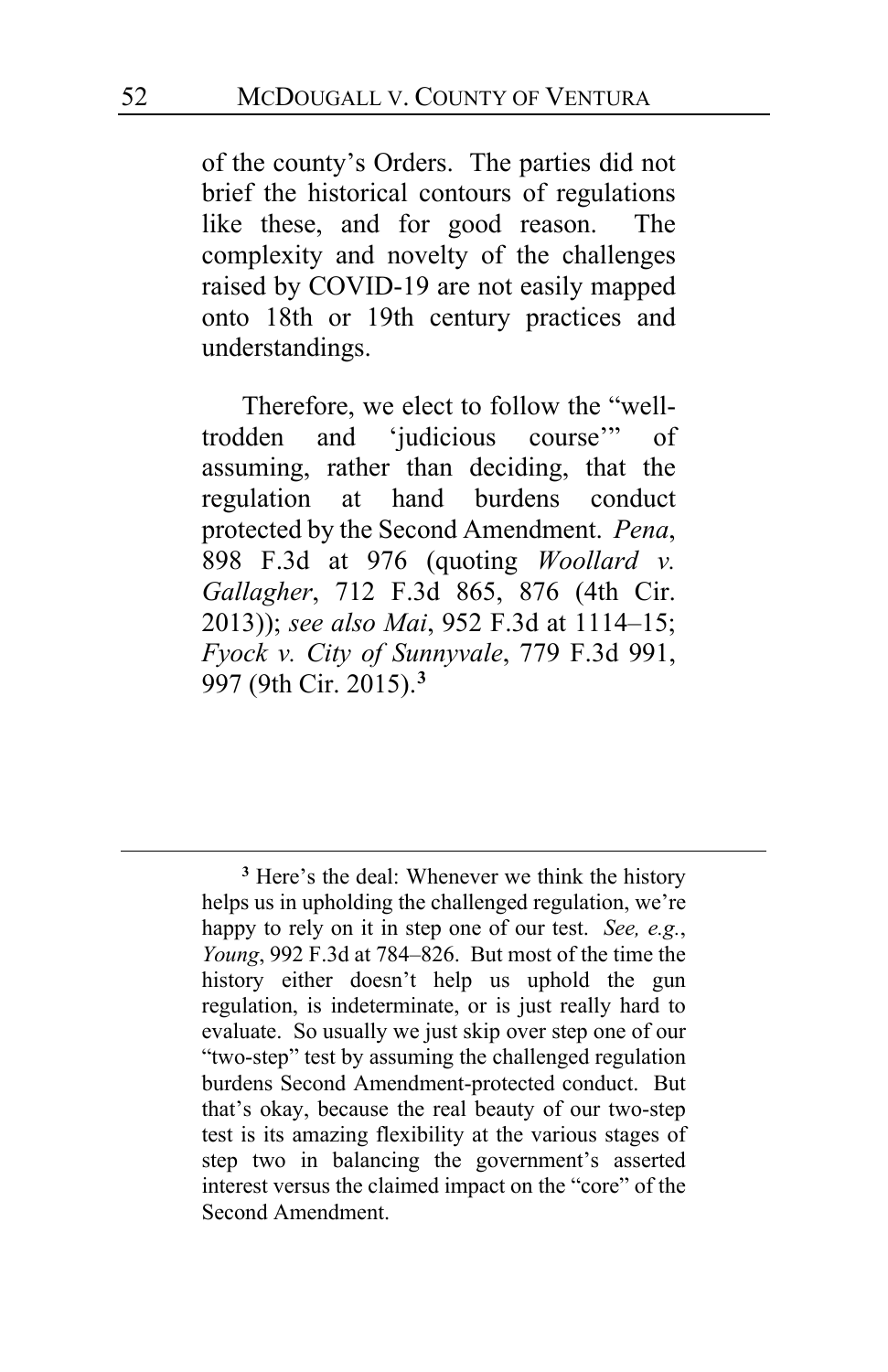#### **b. Step Two**

Assuming without deciding that the Orders burden conduct protected by the Second Amendment, we must now determine which level of scrutiny applies. Again, this is determined by looking at "(1) 'how close the law comes to the core of the Second Amendment right,' and (2) 'the severity of the law's burden on the right." *Chovan*, 735 F.3d at 1138 (quoting *Ezell,* 651 F.3d at 703). We have explained that intermediate scrutiny is appropriate "when a challenged regulation does not place a substantial burden on Second Amendment rights." *Silvester*, 843 F.3d at 827.**[4](#page-52-0)** Here, we can't say the Orders imposed a *severe* burden on anyone's ability to exercise their

<span id="page-52-0"></span>**<sup>4</sup>** It is important to recognize that all the real work in our Second Amendment test is done right here. First, notice how much discretion this test gives us judges! There is so much flexibility in deciding whether anything short of an outright permanent ban (which nobody is dumb enough to enact anymore) places a "severe burden" on the Second Amendment. We can always point to stuff that *isn't* banned in concluding this particular regulation isn't a "substantial burden." And second, once we've concluded that a challenged regulation does *not* place a "substantial burden on Second Amendment rights," it's really game over. A regulation that we've already determined does not substantially burden the Second Amendment can be upheld easy-peasy under our watered-down intermediate scrutiny test.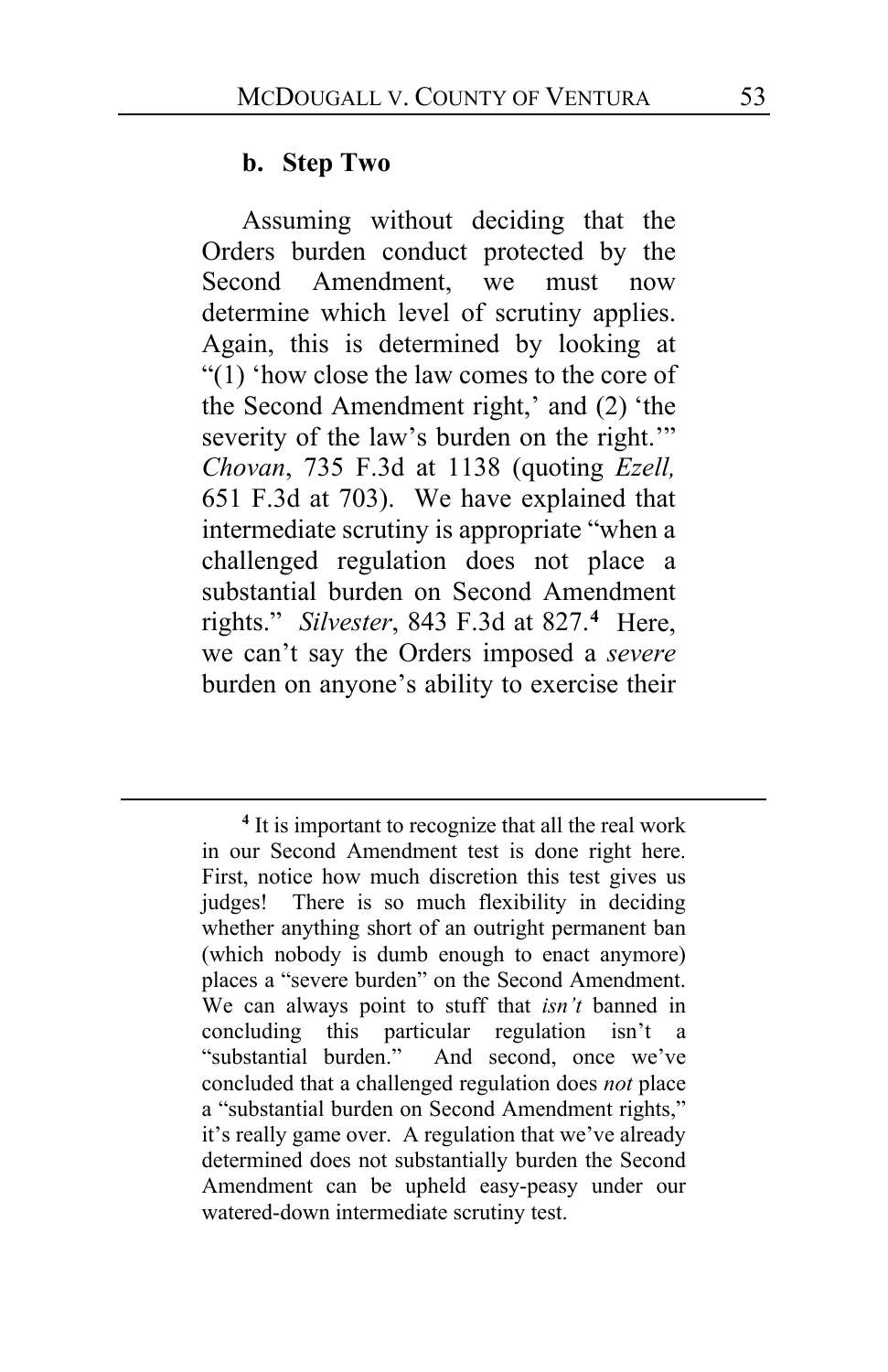Second Amendment rights.**[5](#page-53-0)** The Orders only *temporarily* delayed the sale of firearms and use of firearms at firing ranges, which is a far cry from the complete and permanent ban of handguns as invalidated in *Heller*. **[6](#page-53-1)** Moreover, we have already upheld government regulations that result in the temporary delay of an individual's ability to take possession of firearms under intermediate scrutiny. *See Silvester*, 843 F.3d at 827. And here, as in *Silvester*, "[t]he regulation does not prevent, restrict, or place any conditions on how guns are stored or used *after* a purchaser takes possession." *Id.* (emphasis added).

Finally, a delay in acquiring a firearm is hardly a foreign concept to California residents. As *Silvester* explained, California generally requires firearm purchasers to undergo a background check, in which the "California DOJ has the authority to delay the delivery of a firearm for up to thirty days in order to complete the background check."

<span id="page-53-0"></span>**<sup>5</sup>** "Severe" is a very strong word, and a real workhorse when *italicized*.

<span id="page-53-1"></span>**<sup>6</sup>** Another one of our favorite tricks. Once you frame *Heller* as speaking *only* to complete and total bans, it's easy to side-step its holding. All a judge has to do is pretend the Supreme Court would have allowed anything short of DC's drastic prohibition in *Heller*, instead of viewing *Heller* as easily correcting an especially egregious constitutional violation.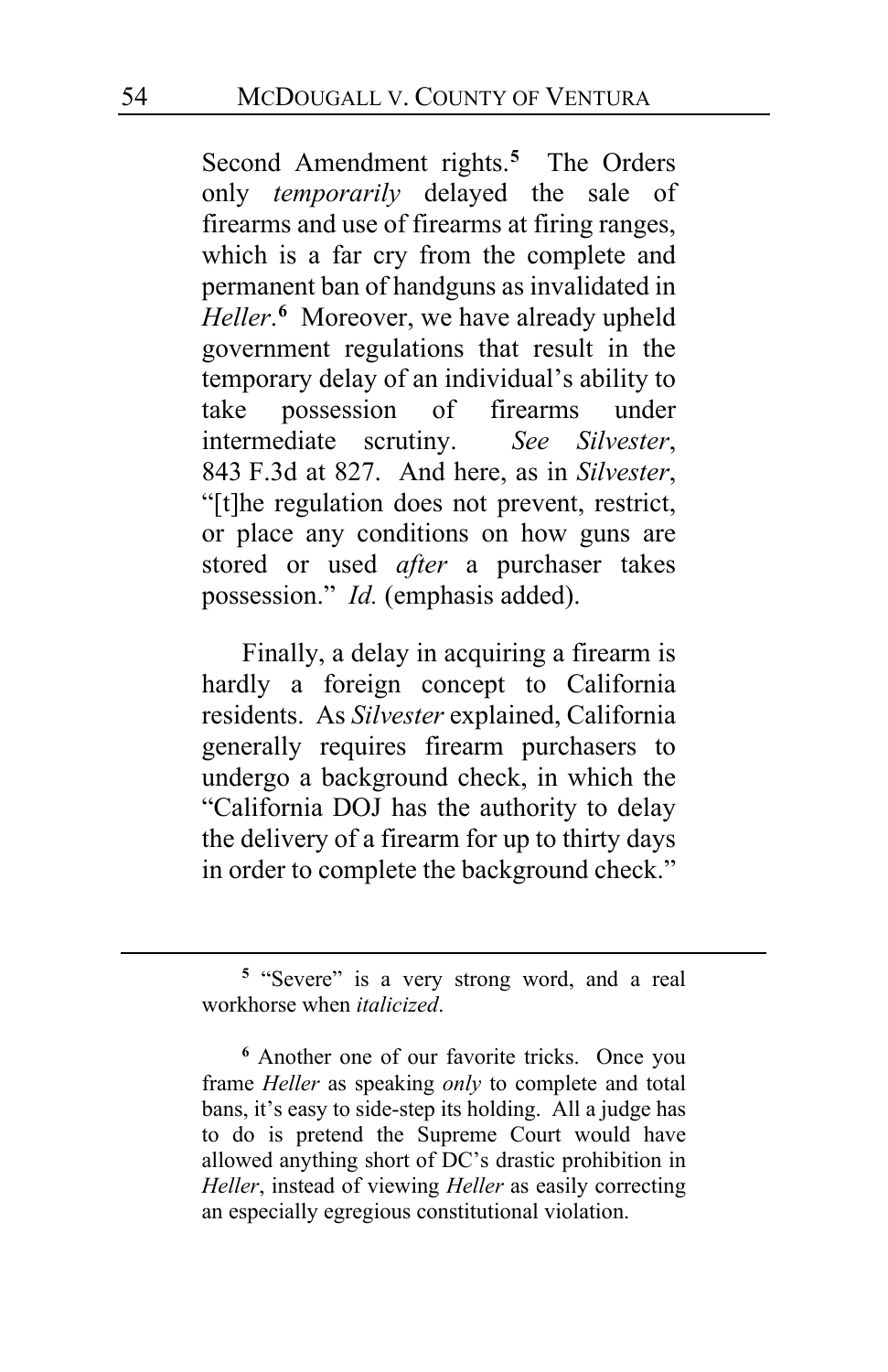*Id.* at 825 (citing Cal. Penal Code § 28220(f)).**[7](#page-54-0)**

We conclude therefore that the Orders do not severely burden any Second Amendment right implicating the core of the Second Amendment, so intermediate scrutiny is appropriate.**[8](#page-54-1)**

#### **c. Intermediate Scrutiny**

Applying intermediate scrutiny, we require "(1) the government's stated objective to be significant, substantial, or important; and (2) a reasonable fit between the challenged regulation and the asserted objective." *Chovan*, 735 F.3d at 1139.

The first prong is certainly met here.**[9](#page-54-2)** The Supreme Court has stated that

<span id="page-54-1"></span>**<sup>8</sup>** Whew. Hard work done. It's all downhill from here!

<span id="page-54-2"></span>**<sup>9</sup>** The first prong is always met in Second Amendment cases. Guns are dangerous, after all, so the government's interest in ameliorating such danger is always important. At first we were worried this case might be a problem, because the regulations here don't really have any nexus to the dangerousness of guns. But COVID-19 is dangerous too, so that substitutes in nicely.

<span id="page-54-0"></span>**<sup>7</sup>** Sure, the typical delay in *Silvester* was much shorter than the almost two-month delay here. But this is merely a difference in *degree*, not *kind*, and we don't think the difference is so "*severe*" as to merit strict scrutiny.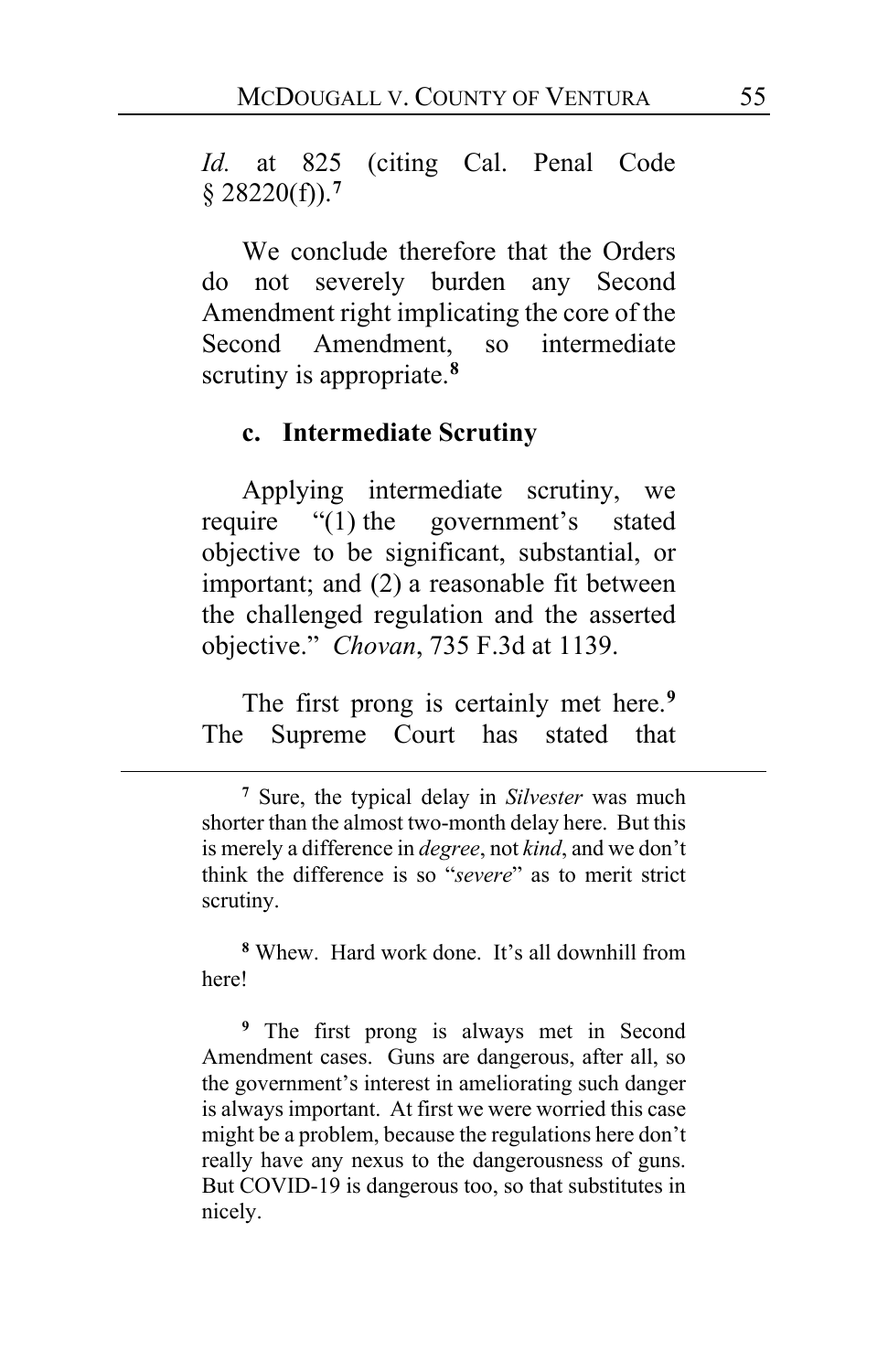"[s]temming the spread of COVID-19 is unquestionably a compelling interest," *Roman Cath. Diocese of Brooklyn v. Cuomo*, 141 S. Ct. 63, 67 (2020), and petitioners do not claim otherwise. What petitioners *do* challenge is that the Orders are not a reasonable fit with the stated objective of slowing the spread of COVID-19, since other stores remained open while firearm stores and ranges were closed.

But this argument misconstrues intermediate scrutiny. "The [intermediate scrutiny] test is not a strict one. We have said that intermediate scrutiny does not require the least restrictive means of furthering a given end."**[10](#page-55-0)** *Silvester*, 843 F.3d at 827 (internal citation and quotation marks omitted). The State is

<span id="page-55-0"></span>**<sup>10</sup>** We've really gotten a lot of mileage out of this concept. One might think that because the "first prong" (government's important interest) will *always* be met in Second Amendment cases (because guns are inherently dangerous), that the "reasonable fit" part of the test would take on special significance. But thankfully the opposite is true. We've been able to water down the "fit" part of the test for Second Amendment cases to such an extent that many of our judges have been forced to distance our Second Amendment case law from the First Amendment case law from which it was supposedly borrowed. *See Duncan*, 19 F.4th at 1116 (Graber, J., concurring) ("To be sure, the First Amendment and the Second Amendment differ in many important respects (including text and purpose), and the analogy is imperfect at best.").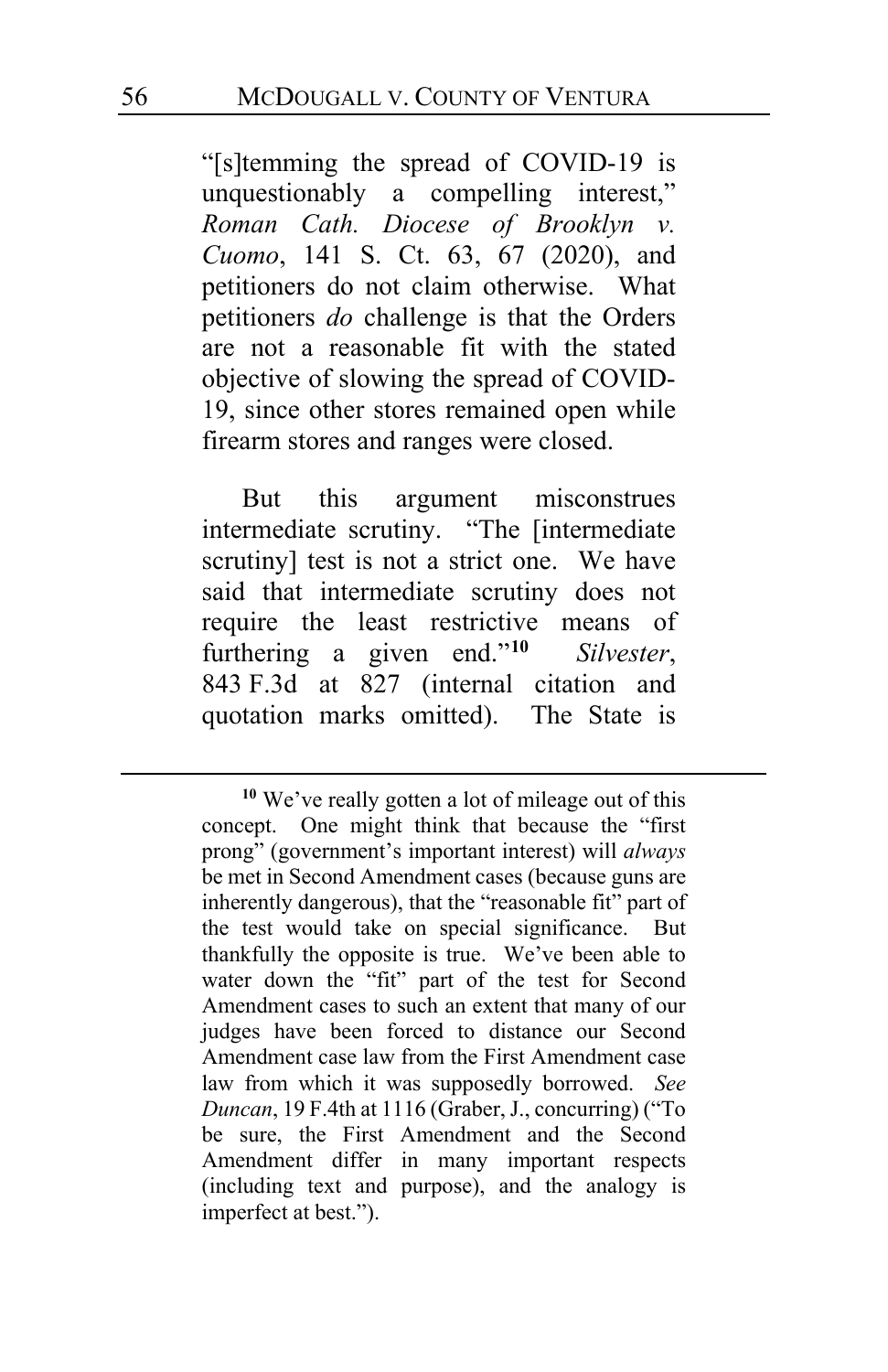required to show only that the regulation "promotes a substantial government interest that would be achieved less effectively absent the regulation."**[11](#page-56-0)** *Id.* at 829 (quoting *Fyock*, 779 F.3d at 1000).

The Orders, in preventing employees and customers from interacting indoors during the COVID-19 pandemic, clearly promote the county's interest in slowing the spread of COVID-19 more than if no such Orders were issued. Plaintiffs argue that Ventura County failed to meet this standard because it did not offer any evidence connecting the spread of COVID-19 to firearm retailers or firing ranges. But this again places too great a burden on the county. Localities "must be allowed a reasonable opportunity to experiment with solutions to admittedly serious problems," *Jackson*, 746 F.3d at 969–70 (internal citation omitted), and this is even more true when faced with a global pandemic. Especially in the beginning days of the COVID-19 pandemic, the type of hard evidence Plaintiffs demand was simply not available, or at a minimum, rapidly evolving.

<span id="page-56-0"></span>**<sup>11</sup>** I know this sounds a lot like rational basis review. After all, if a government interest would be "achieved [*more*] effectively *absent* the [challenged] regulation," it's hard to see how that regulation would survive even rational basis scrutiny. But trust us, this is heightened scrutiny. So very heightened.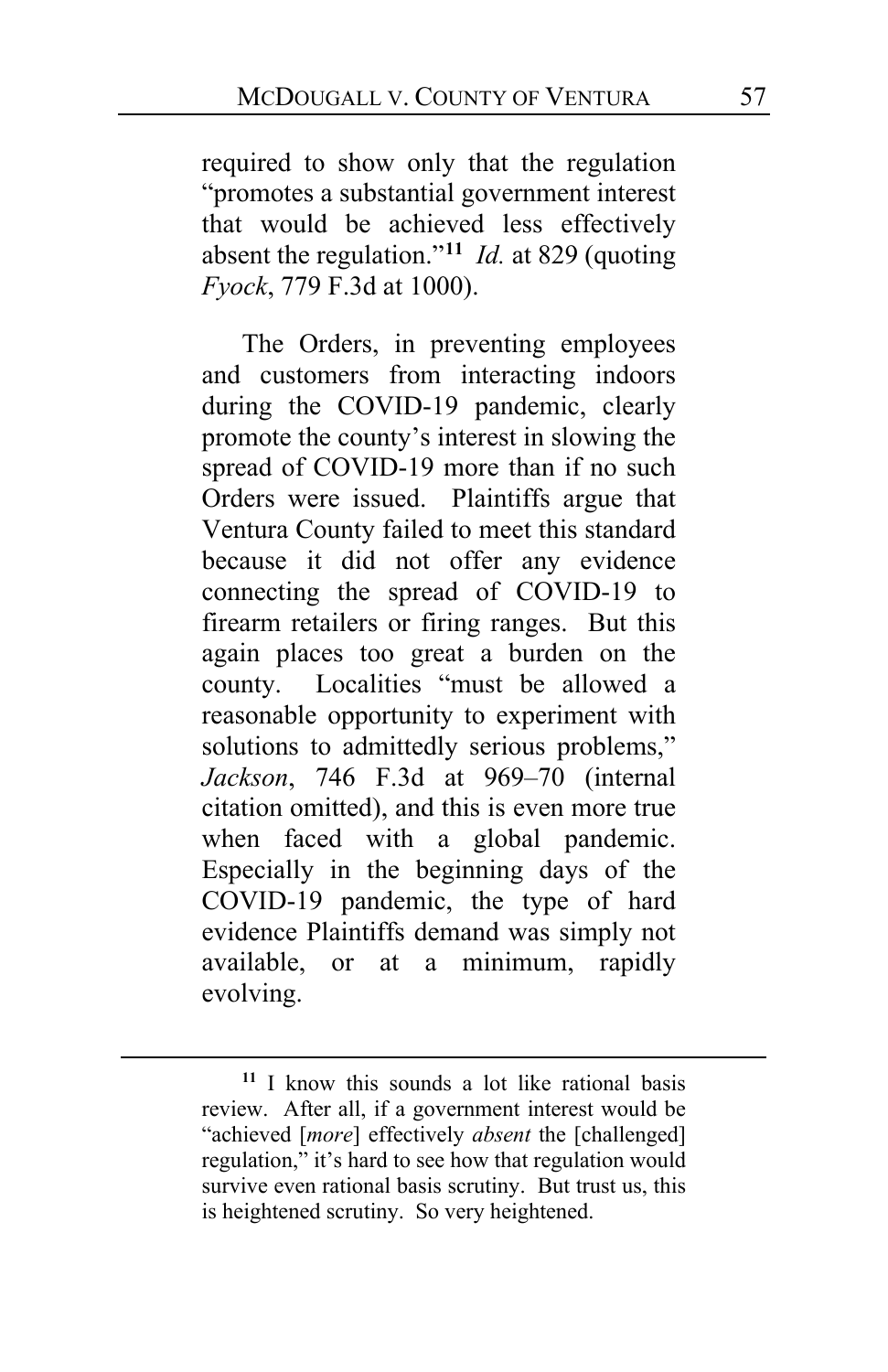Plaintiffs' demands are also inconsistent with our case law. When officials are forced to "'act in areas fraught with medical and scientific uncertainties,' their latitude 'must be especially broad.'" *S. Bay United Pentecostal Church v. Newsom*, 140 S. Ct. 1613, 1614 (2020) (Roberts, C.J., concurring) (quoting *Marshall v. United States*, 414 U.S. 417, 427 (1974)). But this is not to say Ventura County acted irrationally. There is a clear and straightforward logic underlying the Orders: limit to the extent possible any interactions that could facilitate the spread of COVID-19. These Orders reflected the then-current scientific understanding of COVID-19, as<br>reflected in the social distancing reflected in the social distancing requirements and the closing of nonessential businesses. And this court has repeatedly allowed common-sense to undergird a government's evidence when justifying a regulation in the Second Amendment context. *See, e.g.*, *Chovan*, 735 at 1135 (citing approvingly the Seventh Circuit for upholding a challenged regulation "[i]n light of '[b]oth *logic* and data'" (quoting *United States v. Skoien*, 614 F.3d 638, 642 (7th Cir. 2010))) (emphasis added); *Silvester*, 843 F.3d at 828 (concluding that the empirical studies available supported "the common sense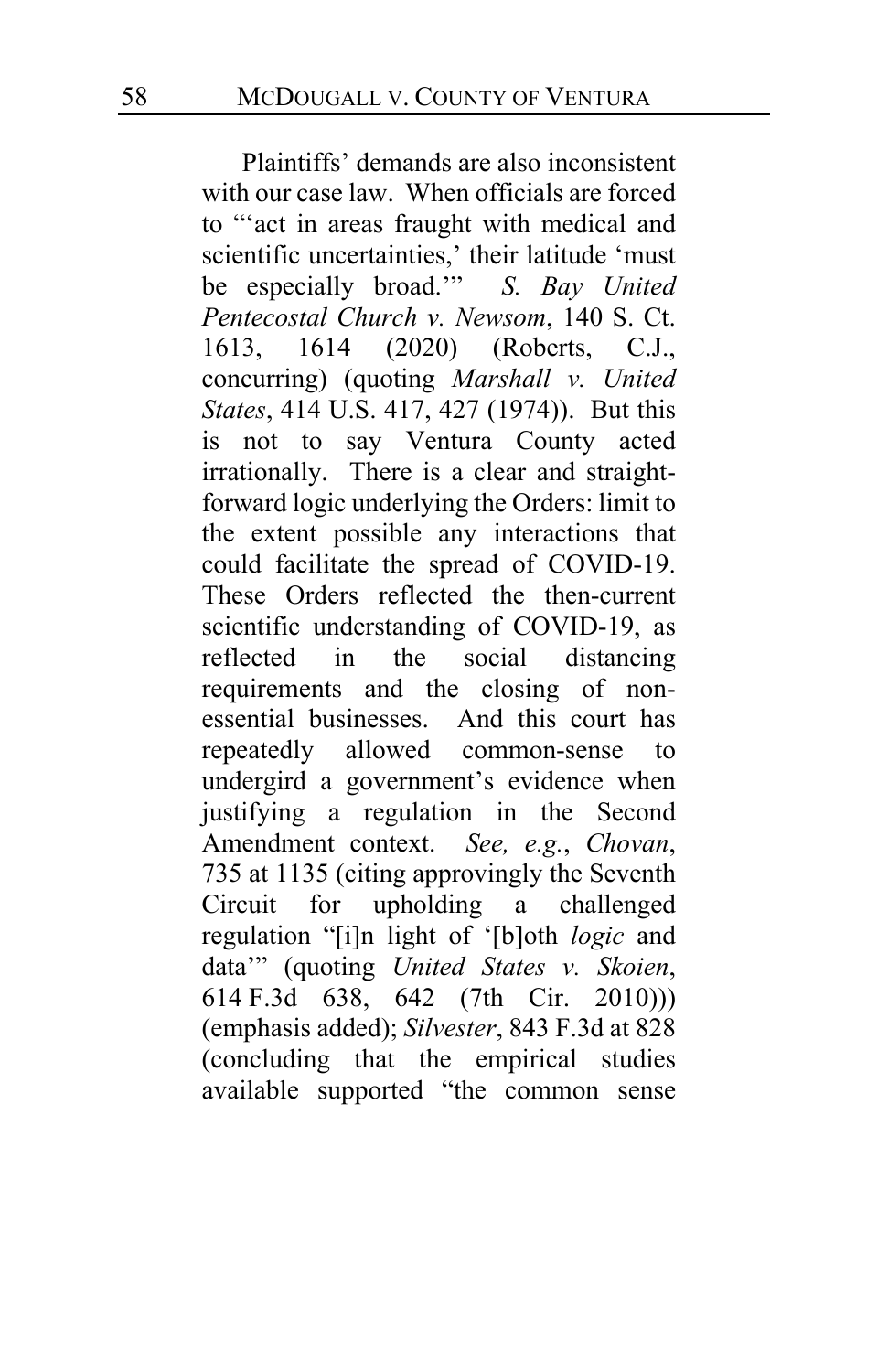understanding" behind the waiting period regulation at issue).**[12](#page-58-0)**

 $\star$ 

Like every locality in the United States, Ventura County was forced to rapidly respond to an unprecedented pandemic. As the death toll for its citizens continued to rise, the county temporarily closed firearm stores and firing ranges, but lessened, and then eventually withdrew, those restrictions when the pandemic allowed. Plaintiffs may disagree with Ventura County's decisions, but it is not our job—now with the benefit of hindsight—to dictate what Orders we would have found best. Local officials "should not be subject to second-guessing by an 'unelected federal judiciary,' which lacks the background, competence, and expertise to assess public health and is not accountable to the people." *S. Bay United Pentecostal Church*, 140 S. Ct. at 1614 (Roberts, C.J., concurring) (citation omitted).

<span id="page-58-0"></span>**<sup>12</sup>** Again, it doesn't matter much what we say here. Once we're allowed to effectively balance competing interests under our Second Amendment intermediate scrutiny, it's so easy justifying a regulation that we could easily just delegate this part of the opinion to our interns.